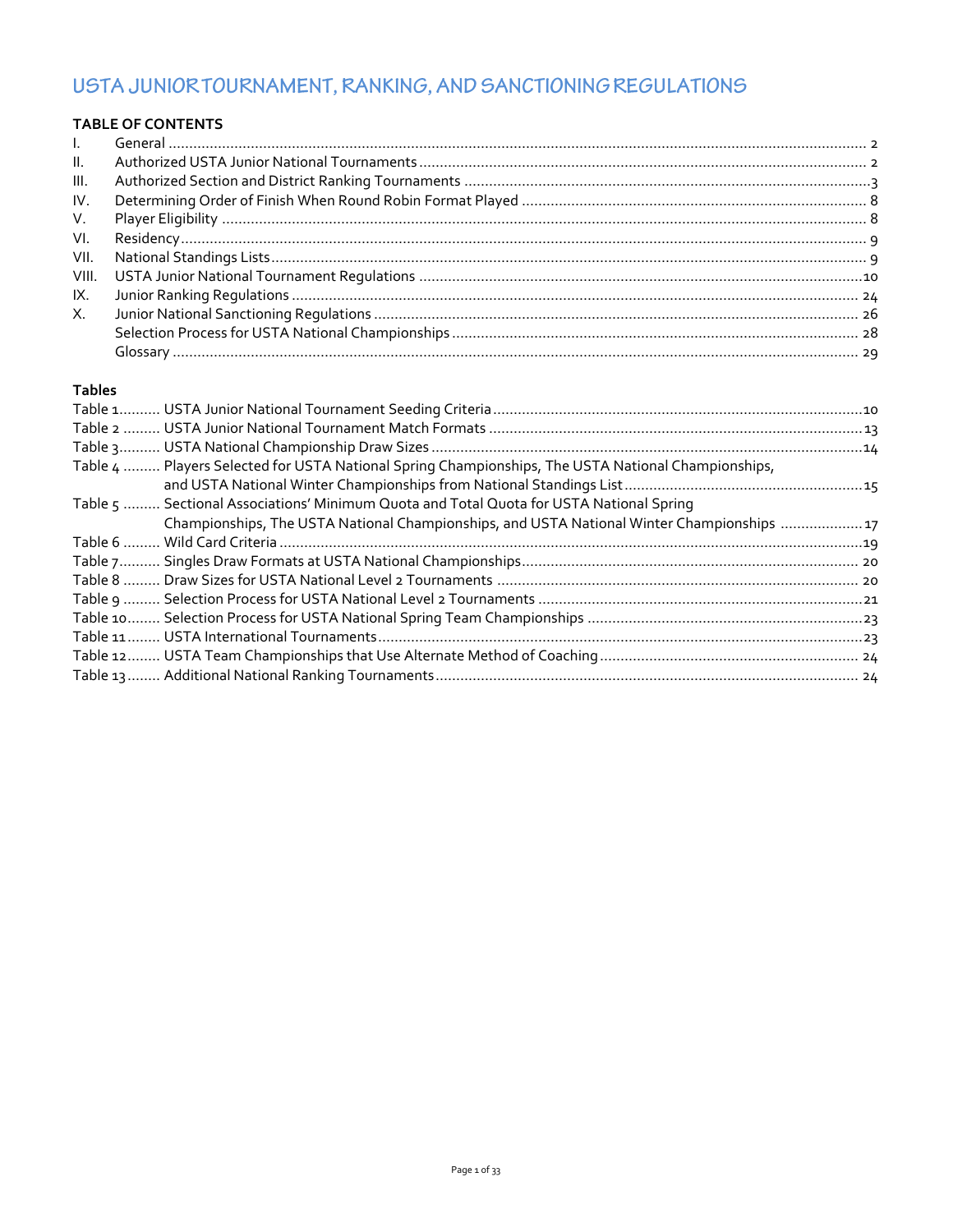# **I. GENERAL**

These Regulations apply to USTA Junior National Tournaments and Section and District Junior Ranking tournaments all of which count for junior ranking. Any authority delegated by these Regulations to the USTA Junior Competition Committee, the Director of Competitive Pathway-Juniors, the USTA Competitive Pathway Department, USTA Player Development, or any other entity stated herein, unless otherwise stated, may not be delegated to a different authority.

- **A. Name.** The USTA Board of Directors has approved the adoption of these rules and regulations that will be known as the **USTA Junior Tournament, Ranking, and Sanctioning Regulations**.
- **B. Governance.** The **USTA Junior Tournament, Ranking, and Sanctioning Regulations** apply to all USTA Junior Ranking Tournaments, the process by which certain national USTA Junior Ranking Tournaments are sanctioned, and junior rankings. USTA Constitution and Bylaws, FRIEND AT COURT - *The USTA Handbook of Tennis Rules and Regulations*, apply to all matches played in USTA Junior Ranking Tournaments (unless modified by these **USTA Junior Tournament, Ranking, and Sanctioning Regulations**). In any match played without officials, the USTA official publication, THE CODE, shall be observed. The USTA Point Penalty System and the USTA Junior Suspension Point System shall be used.
- **C. Waiver of Regulations.** *Except* where a waiver is specifically permitted herein or by **USTA Regulation XX.** no **USTA Junior Tournament, Ranking, and Sanctioning Regulation** may be waived.
- **D. Amendments.** These **USTA Junior Tournament, Ranking, and Sanctioning Regulations** may be amended by the USTA Junior Competition Committee with the approval of a Junior Regulations Subcommittee.

The Junior Regulations Subcommittee shall be comprised of the Chair, Vice Chair, and Staff Member of the USTA Junior Competition Committee, the Player Development Manager of at least one Sectional Association, and such other members appointed by the Chair. The Chair of the USTA Junior Competition Committee shall serve as Chair of the Subcommittee.

Proposed amendments are subject to review and comment by the Office of General Counsel and Chair of the Constitution and Rules Committee prior to adoption.

Each amendment shall be in writing and shall be forwarded to the USTA Junior Competition Committee and the Sectional Player Development Managers at least 21 days before any meeting of the USTA Junior Competition Committee at which the amendment will be considered.

Unless otherwise specified, amendments shall become effective on January 1 following the year of adoption. **E. Conforming Changes***.* If the Chair and the Staff Member of the USTA Junior Competition Committee jointly request

- that a change be made to the **USTA Junior Tournament, Ranking, and Sanctioning Regulations**, the Office of General Counsel may authorize the change if it:
	- Conforms with the USTA Constitution, USTA Bylaws, **ITF Rules of Tennis**, and **USTA Regulations**;
	- Makes language and stylistic changes;
	- Promotes clarity;
	- Eliminates ambiguity;
	- Corrects a mistake; or
	- Provides additional guidance.
- **F. Glossary of Terms.** For purposes of these Regulations, certain words and phrases are defined in a glossary included herein. This glossary has been prepared as a reference to many terms included in these Regulations. The definitions provided have been drawn from these Regulations and, in some cases, other documents published by the USTA.
- **D. Non-Discrimination.** Discrimination in USTA Junior Ranking Tournaments is prohibited as specified in the USTA Constitution, USTA Bylaws and **USTA Regulations**, *except that* participation may be limited to U.S. Citizens and other aliens as set forth in the eligibility requirements of **USTA Regulation IX.C**.

# **II. AUTHORIZED USTA JUNIOR NATIONAL TOURNAMENTS**

Annually the USTA shall sanction the following USTA Junior National Tournaments, some of which may be held concurrently and all of which shall appear on the National Junior Tournament Schedule:

- **A. USTA National Championships.** Annually the USTA shall sanction USTA National Championships for boys and girls in each age division  $(18, 16, 14,$  and 12) as follows:
	- USTA National Spring Championships
	- USTA National Clay Court Championships
	- The USTA National Championships
	- USTA National Indoor Championships
	- USTA National Winter Championships.
- **B. USTA National Doubles Championships.** Annually the USTA shall sanction USTA National Doubles Championships for boys and girls in the 18, 16 and 14 divisions.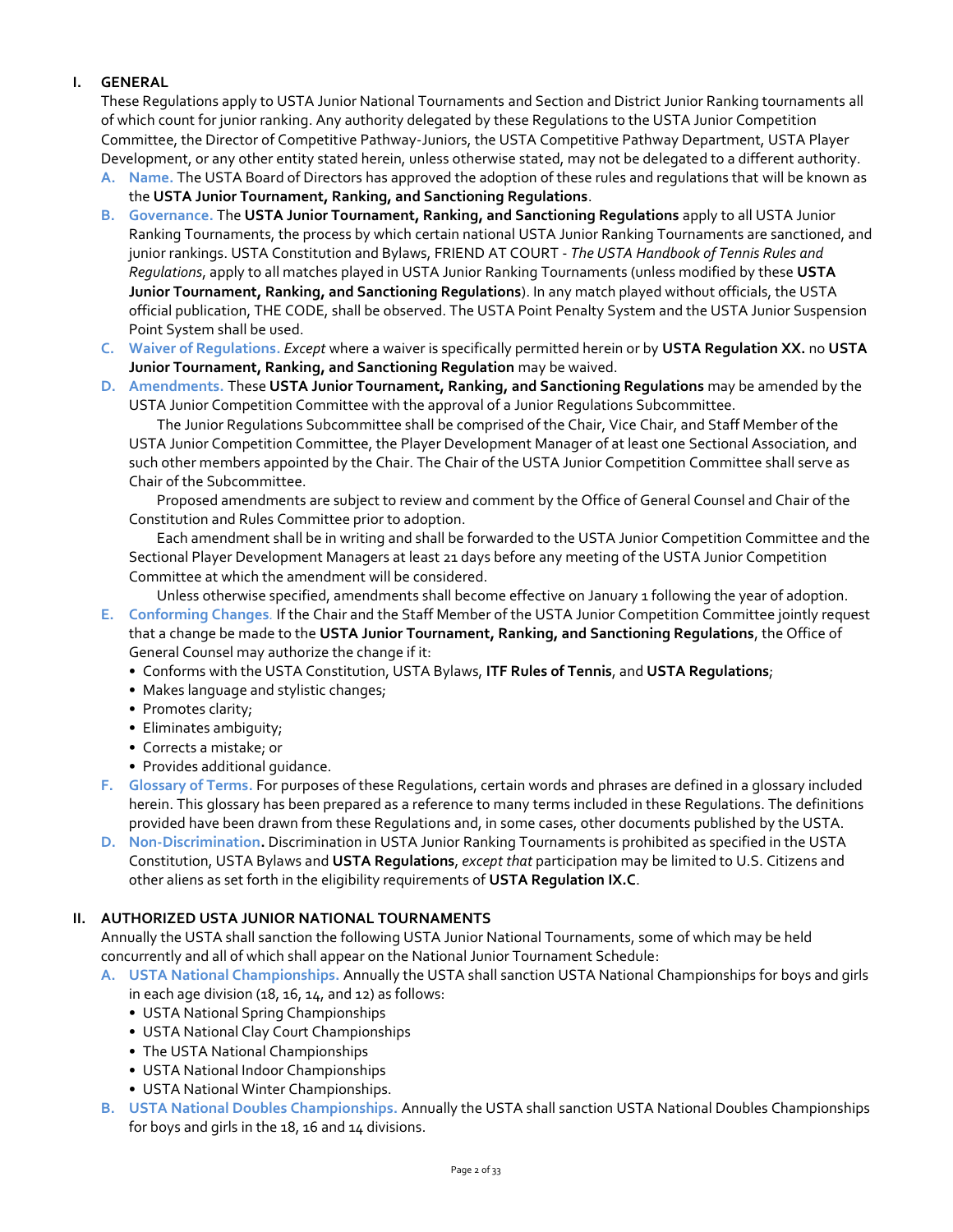- **C. USTA National Level 2 Tournaments.** Four times annually the USTA shall sanction four concurrent USTA National Level 2 Tournaments for boys and girls in each age division at different sites.
- **D. USTA Team Championships.** Annually, the USTA shall sanction the following USTA Team Championships:
	- USTA Boys' 18 National Team Championships
	- USTA Girls' 18 National Team Championships
	- USTA National Spring Team Championships
	- USTA Boys' and Girls' 16 and 14 Intersectional Team Championships
	- USTA Boys' and Girls' 16, 14, and 12 Zone Team Championships
- **E. USTA National Level 3 Tournaments.** Annually the USTA shall sanction USTA National Level 3 Tournaments with up to 192 draw spots up to four times per year in each division.
- **F. Additional USTA Junior National Tournaments.** Annually the USTA may sanction one or more Additional USTA Junior National Tournaments.

# **Regulation II.F. Comment:** There is currently one Additional USTA Junior National Tournament authorized: Sugar Bowl - BG18, 16, 14, and 12 Divisions

**G. USTA International Tournaments.** USTA International Tournaments are USTA sanctioned tournaments played under ITF tournament regulations, but not sanctioned by the ITF. The USTA Junior Competition Committee in consultation with the USTA Competitive Pathway Department determines criteria for sanctioning USTA International Tournaments pursuant to **Regulation VIII.** to be placed on the National Junior Tournament Schedule. Annually the USTA shall publish the National Junior Tournament Schedule, which shall include the tournaments listed in **Regulation II.** The National Junior Tournament Schedule may also include ITF junior tournaments that are selected for inclusion based on criteria determined by the USTA Junior Competition Committee and the USTA Competitive Pathway Department. ITF junior tournaments are governed by ITF tournament regulations and not by these Regulations.

**Regulation II. Comment - National Junior Tournament Schedule:** All ITF Junior Tournaments played in the geographic boundaries of the USTA shall be included on the National Junior Tournament Schedule.

#### **III. AUTHORIZED SECTION AND DISTRICT JUNIOR RANKING TOURNAMENTS**

Annually each Sectional Association shall be authorized to sanction or cause to be sanctioned by its District Associations the tournaments described below for boys and girls in the 18, 16, 14, and 12 Divisions, all of which shall count for junior ranking. *Except* as specified for Section and District Level 7 Tournaments below, all such tournaments shall be played using a yellow ball on a 78' court.

**A. Closed Section Level 3 Tournaments.** Annually, each Sectional Association shall be authorized to sanction at least one and no more than two Closed Section Level 3 Tournaments. Closed Section Level 3 Tournaments are limited to residents of the Sectional Association. Responsibility for sanctioning Closed Section Level 3 Tournaments may not be delegated to District Associations. These Closed Section Level 3 Tournaments must conform to the following parameters:

**1.** *Number authorized and play limit.* Each Sectional Association is authorized to sanction at least one and no more than two Closed Section Level 3 Tournaments in singles, doubles and mixed doubles in each age division. As a group, when a set of Closed Section Level 3 Tournaments is held in all age divisions, the group is considered one Closed Section Level 3 Tournament, regardless of whether the tournaments have concurrent or overlapping dates. Players are permitted to play in no more than one age division of a Closed Section Level 3 Tournament. Separate singles, doubles, and mixed doubles Closed Section Level 3 Tournaments may be held. For the purpose of the number of Closed Section Level 3 Tournaments authorized, when singles, doubles and mixed doubles tournaments are held separately, collectively they make up one authorized tournament in an age division, but players can play in each of the singles, doubles, mixed doubles tournaments.

- **2.** *Duration***.** The tournament should not exceed more than four days. Players may not make up matches after the last sanctioned day of the tournament without prior written approval of the Sectional Association.
- **3.** *Draw size***.** The draw size shall be limited and the draw limit shall be determined by the Sectional Association.

**4.** *Draw format***.** 

- **a.** *Formats permitted***.** The draw shall be one of the following formats:
	- Round robin;
	- Round robin with a First Match Consolation playoff;
	- Compass draw;
	- Feed-In Championship (including a Feed-In Championship through the quarterfinals with a playoff for 3rd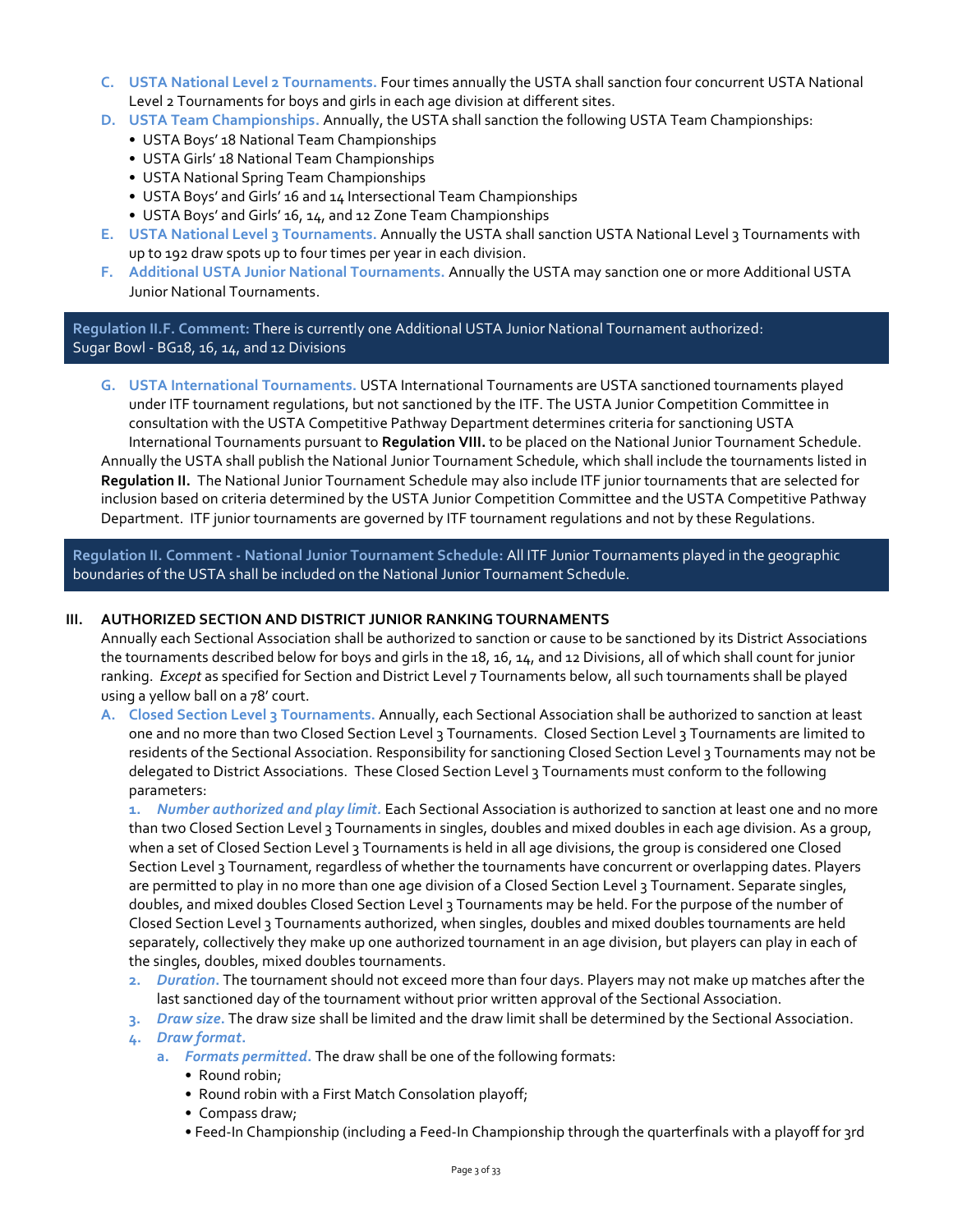place; a Feed-In Championship through the round of 16 with a quarterfinal playoff for 5th place and a playoff for 3rd place; a 64-player Curtis Consolation with a playoff for 3rd place; and a Modified Feed-In Championship that feeds in the first two rounds of losers into the consolation and a playoff for 3rd place);

- First Match Consolation;
- Voluntary Sign-Up Consolation; or
- Team format.

Additionally the single elimination draw format may be used for doubles and mixed doubles events when singles events are offered as part of the same tournament.

- **b.** *Separating event into multiple draws***.** An event may not be separated into more than one draw, *unless* the round robin with a First Match Consolation playoff format is used. When such format is used, players shall be waterfalled.
- **5.** *Match format***.** No-Ad scoring may be used. The match format shall be any of the following:
	- Best of 3 Tiebreak sets;
	- Best of 3 Tiebreak sets with a 10-Point Match Tiebreak played in lieu of the 3rd set; or
	- Best of 3 short sets with a 7-Point Match Tiebreak played in lieu of the 3rd set. This short set format is a set played to 4 games with a 7-point Set Tiebreak played at 4 games all.

The 8-game pro set with a 7-Point Tiebreak at 8 games all format may be used for doubles and mixed doubles events when singles events are offered as part of the same tournament.

Match formats may be shortened when inclement weather or other circumstances prevent a tournament from finishing on time.

- **6.** *Selection***.** The Sectional Association determines the method of selection of players, *except that*:
	- When ranking lists are used for selection, National Standings Lists shall be used;
	- The maximum number of wild cards that can be awarded are as follows:  $\mu$  in a draw of 6 $\mu$  or higher; 2 in a draw of 32; 1 in a draw of 16 or fewer; and
	- If as part of the selection process a District Association is entitled to a quota of players who are residents of the District Association, the National Standings Lists filtered to include only eligible players from the District Association will be used, *except that* each District Association may include within its quota up to 2 wild card players. The criteria for selecting the wild cards will be set by the Sectional Association, *unless* this authority is delegated to the District Associations.
- **7.** *Seeding***.** The Sectional Association determines the method of seeding. Seeding shall be consistent with the provisions of **USTA Regulation II.A.**
- **B. Section Level 4 Tournaments.** Annually, each Sectional Association shall be authorized to sanction:
	- At least one and no more than four Closed Section Level 4 Tournaments that are limited to residents of the Sectional Association; and
	- Up to four Open Section Level 4 Tournaments that are open to players from any Sectional Association.
	- Sanctioning Section Level 4 Tournaments may not be delegated to the District Associations.
	- These tournaments must conform to the following parameters:

**1.** *Play limit – Close Section Level 4 Tournaments Only*. Each Sectional Association is authorized to sanction at least one and no more than four Closed Section Level 4 Tournaments in singles, doubles and mixed doubles in each age division. As a group, when a set of Closed Section Level 4 Tournaments is held in all age divisions, the group is considered one Closed Section Level 4 Tournament, regardless of whether the tournaments have concurrent or overlapping dates. Players are permitted to play in no more than one age division of a Closed Section Level 4 Tournament.

Separate singles, doubles, and mixed doubles Closed Section Level n4 Tournaments may be held. For the purpose of the number of Closed Section Level 4 Tournaments authorized, when singles, doubles and mixed doubles tournaments are held separately, collectively they make up one authorized tournament in an age division, but players can play in each of the singles, doubles, mixed doubles tournaments.

- **2.** *Duration***.** The tournament may not exceed four days. Players may not make up matches after the last sanctioned day of the tournament without prior written approval of the Sectional Association.
- **3.** *Draw size***.** The draw size shall be limited and the draw limit shall be determined by the Sectional Association. A Sectional Association may delegate the authority to determine the draw limit to its District Associations.
- **4.** *Draw format***.**
	- **a.** *Formats permitted.* The draw format shall be one of the formats set forth in **Regulation III.A.3.a.**
	- **b.** *Separating event into multiple draws*. Players may not be separated into multiple round robin draws. An event using another draw format may be separated into more than one draw as follows:
		- **i.** *Round robin with a playoff***.** When a round robin with a playoff is used, players shall be waterfalled.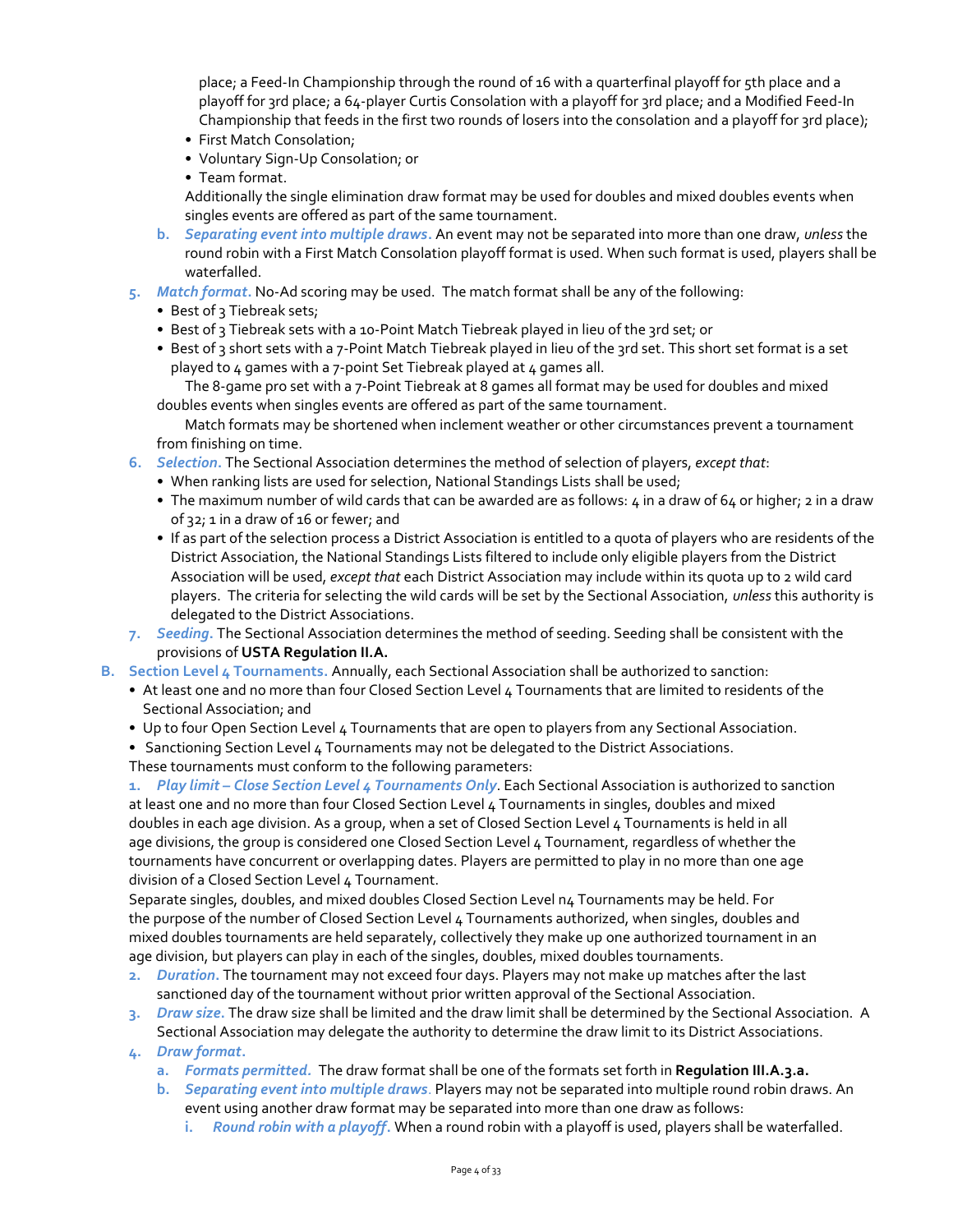- **ii.** *Other draw format***.** When an event that is separated uses a draw format other than the round robin or round robin with a playoff, players shall be flighted so that each draw groups players of similar ability.
- **5.** *Match format***.** The match format shall be one of the formats set forth in **Regulation III.A.4.**
- **6.** *Selection***.** The Sectional Association determines the method of selection of players, *except that*:
	- When ranking lists are used for selection, National Standings Lists shall be used;
	- Open tournaments may not reserve spots specifically to accept players from the Sectional Association; and
	- The maximum number of wild cards that can be awarded are as follows:  $4$  in a draw of 6 $4$  or higher; 2 in a draw of 32; 1 in a draw of 16 or fewer.
- **7.** *Seeding***.** The Sectional Association determines the method of seeding. Seeding shall be consistent with the provisions of **USTA Regulation II.A.**
- **C. Section and District Level 5 Tournaments.** Annually, each Sectional Association shall be authorized to sanction one or more Section Level 5 Tournaments. Section Level 5 Tournaments shall be open to residents of any Sectional Association.

Sectional Associations with Districts may delegate the responsibility for holding some or all of these Section Level 5 Tournaments to the District Associations. When District Associations sanction Level 5 Tournaments, they shall be called District Level 5 Tournaments and shall be subject to the following limitations:

- Up to two Closed District Level 5 Tournaments may be sanctioned that are limited to residents of the District Association.
- All other District Level 5 Tournaments shall be open to residents of any Sectional or District Association.

Section and District Level 5 Tournaments must conform to the following parameters:

- **1.** *Duration***.** The tournament may not exceed three days. Players may not make up matches after the last sanctioned day of the tournament without prior written approval of the Sectional Association.
- **2.** *Draw size***.** The draw size shall be limited and the draw limit shall be determined by the Sectional Association.
- **3.** *Draw format***.**
	- **a.** *Formats permitted***.** The draw formats permitted are those set forth in **Regulation III.A.3.a.**
	- **b.** *Separating event into multiple draws***.** An event may be separated into multiple draws to the extent permitted in **Regulation III.B.3.b.**
- **4.** *Match format***.** The match format shall be one of the formats set forth in **Regulation III.A.4.**
- **5.** *Selection***.** The method of selection shall be determined as set forth in **Regulation III.B.5.**
- **6.** *Seeding***.** The Sectional Association determines the method of seeding. Seeding shall be consistent with the provisions of **USTA Regulation II.A.**
- **D. Section and District Level 6 Tournaments.** Annually, each Sectional Association shall be authorized to sanction Section Level 6 Tournaments. Section Level 6 Tournaments shall be open to residents of any Sectional Association or District Association.

Sectional Associations with Districts may delegate the responsibility for holding some or all of these Section Level 6 Tournaments to the District Associations. When District Associations sanction Level 6 Tournaments, they shall be called District Level 6 Tournaments.

Section and District Level 6 Tournaments must conform to the following parameters:

- **1.** *Duration***.** The tournament may not exceed two days, *unless* a three-day sanction period has been approved by the Sectional Association or District Association. Players may not make up matches after the last sanctioned day of the tournament without prior written approval of the Sectional Association.
- **2.** *Coed events permitted***.** Section and District Level 6 tournaments may have coed events.
- **3.** *Draw size***.** The draw size shall be determined by the Sectional Association.
- **4.** *Draw format***.**
	- **a.** *Formats permitted***.** The draw shall be one of the following formats:
		- Round robin;
		- Round robin with a First Match Consolation playoff;
		- Compass draw;
		- Feed-In Championship (including a Feed-In Championship through the quarterfinals with a playoff for 3rd place; a Feed-In Championship through the round of 16 with a quarterfinal playoff for 5th place and a playoff for 3rd place; and a Modified Feed-In Championship that feeds in the first two rounds of losers into the consolation and a playoff for 3rd place); or
		- Team format.

Additionally, the single elimination draw format may be used for doubles and mixed doubles events when singles events are offered as part of the same tournament.

**b.** *Maximum number of rounds in each draw***. Each draw** shall have a maximum of four rounds of play; no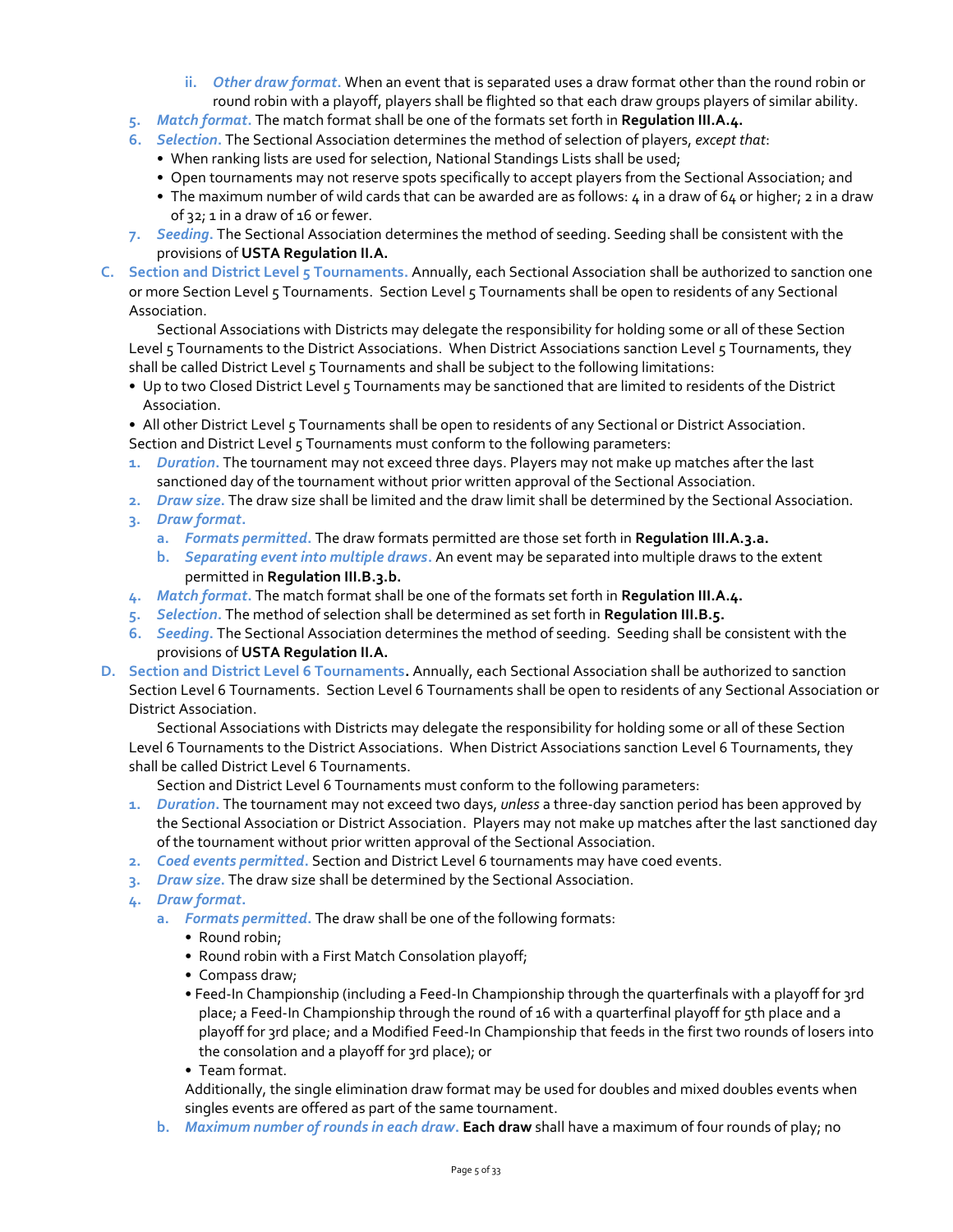player shall earn ranking points for playing more than four matches**.**

**Regulation III.D.4.b. Comment:** When more than one event is offered, such as singles, doubles, and/or mixed doubles, the maximum number of rounds is per event, not per tournament. For example, a player that plays in singles, doubles, and mixed doubles can play four rounds of singles, four rounds of doubles, and four rounds of mixed doubles. Additionally, when a team format is played and a team match consists of a player playing singles and doubles and/or mixed doubles, a player can play up to four matches of singles, four matches of doubles and/or four matches of mixed doubles.

- **c.** *Separating event into multiple draws***.** An event may be separated into more than one draw. Players may either be waterfalled or be flighted, *except that* when the round robin with a First Match Consolation playoff format is used, players must be waterfalled.
- **5.** *Match format***.** No-Ad scoring may be used. The match format shall be any of the following:
	- Best of 3 Tiebreak sets with a 10-Point Match Tiebreak played in lieu of the 3rd set;
	- Best of 3 short sets with a 7-Point Match Tiebreak played in lieu of the 3rd set (this short set format is a set played to 4 games with a 7-point Set Tiebreak played at 4 games all); or
	- Best of 3 10-Point Tiebreak Games.

The 8-game pro set with a 7-Point Tiebreak at 8 games all may be used for doubles and mixed doubles events when singles events are offered as part of the same tournament and for singles consolation matches. Match formats may be shortened when inclement weather or other circumstances prevent a tournament

from finishing on time.

- **6.** *Selection***.** The method of selection shall be determined as set forth in **Regulation III.B.5.**
- **7.** *Seeding***.** The Sectional Association determines the method of seeding which shall be consistent with the provisions of **USTA Regulation II.A.**
- **8.** *Penalties for lateness when Best of 3 10-Point Tiebreak Games played***.**
	- If one player or team is late 5 minutes or less: loss of toss plus 1 point;
	- If one player or team is late 5:01 10 minutes: loss of toss plus 2 points;
	- If one player or team is late 10:01 15 minutes: Loss of toss plus 3 points;
	- If one player or team is late more than 15 minutes: default;
	- If both players or teams are equally late up to 15 minutes: no penalty;
	- If both players or teams are more than 15 minutes late: The Referee may default both players, or the Referee may reinstate the match using the principle in effect when both players are late but arrive at different times;
	- If both players or teams are late but arrive at different times: In singles, the penalty accrues when the first player arrives. In doubles, the penalty accrues when the first team arrives. Penalize the opponent(s) based on the difference in their arrival times.

The same penalties are assessed when the lateness is for resumption of a suspended match, *except that* there is no loss of toss.

**E. Section and District Level 7 Tournaments.** Annually, each Sectional Association shall be authorized to sanction Section Level 7 Tournaments. All such Section Level 7 Tournaments shall be open to residents of any Sectional Association or District Association. Sectional Associations with Districts may delegate the responsibility for holding some or all of these Section Level 7 Tournaments to the District Associations. When District Associations sanction Section Level 7 Tournaments, they shall be called District Level 7 Tournaments. Section and District Level 7 Tournaments must conform to the following parameters:

- **1.** *Duration***.** Players may not compete in the tournament for a period longer than one day. Players may not make up matches after the last sanctioned day of the tournament without prior written approval of the Sectional Association.
- **2.** *Green Ball Tennis permitted in 12 Division.* Section and District Level 7 tournaments in the 12 Division may use Green Ball Tennis as described in **USTA Regulation IV.B.2.**
- **3.** *Coed events permitted***.** Section and District Level 7 tournaments may have coed events.
- **4.** *Draw size***.** The draw size shall be determined by the Sectional Association.

**Regulation III.E.4. Comment:** Draws should not be limited and all the players who enter a Section and District Level 7 Tournament should be accommodated. A greater number of players can be accommodated when the shortest match formats permitted, or multiple draws in the same divisions, are used.

- **5.** *Draw format***.**
	- **a.** *Formats permitted***.** The draw shall be one of the following formats:
		- Round robin;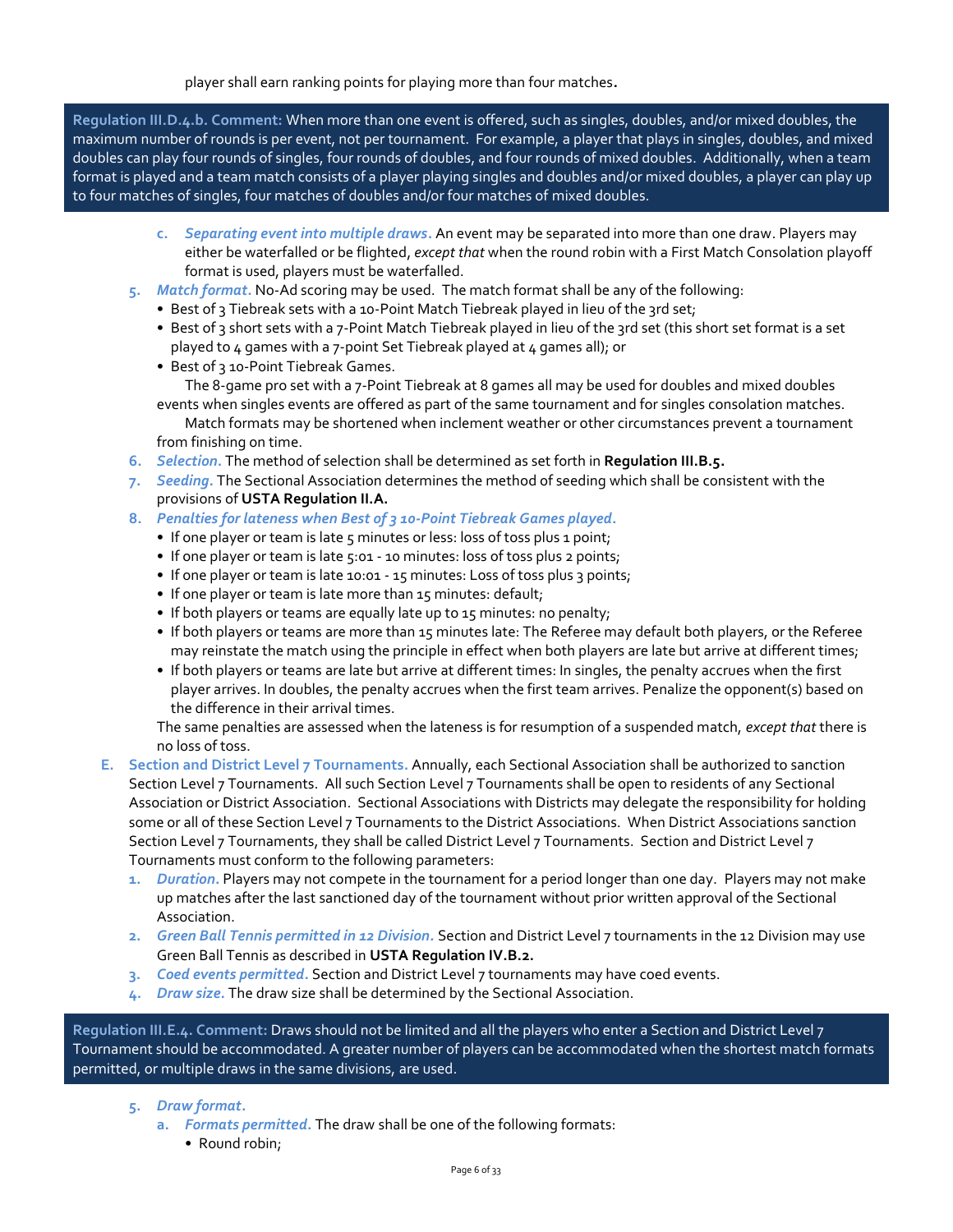- Round robin with a First Match Consolation playoff;
- Compass draw; or
- Team format.

Additionally, the single elimination format may be used for doubles and mixed doubles events when singles events are offered as part of the same tournament.

**b.** *Maximum number of rounds in each draw***. Each draw** shall have a maximum of four rounds of play; no player shall earn ranking points for playing more than four matches**.**

**Regulation III.E.5.b. Comment:** When more than one event is offered, such as singles, doubles, and/or mixed doubles, the maximum number of rounds is per event, not per tournament. For example, a player that plays in singles, doubles, and mixed doubles can play four rounds of singles, four rounds of doubles, and four rounds of mixed doubles. Additionally, when a team format is played and a team match consists of a player playing singles and doubles and/or mixed doubles, a player can play up to four matches of singles, four matches of doubles and/or four matches of mixed doubles.

- **c.** *Separating event into multiple draws***.** An event may be separated into more than one draw. Players may either be waterfalled or be flighted, *except that* when the round robin with a playoff format is used, players must be waterfalled.
- **6.** *Match format***.** No-Ad scoring may be used. The match format shall be any of the following:
	- Single short set (this short set format is a set played to  $4$  games with a 7-point Set Tiebreak played at  $4$  games all);
	- Single 6-game set;
	- Best of 3 short sets with a 7-Point Tiebreak played in lieu of the 3rd set (this short set format is a set played to 4 games with a 7-point Set Tiebreak played at 4 games all); or
	- Best of 3 10-Point Tiebreak Games;
	- Timed matches (game format) of 20 minutes or longer. This format consists of an ongoing set during which the players continue playing games until the end of the specified period of time. The player who has won the most completed games wins the match. If the game score is tied, the player ahead in the game in progress is the winner. If a game is not in progress or the score in the game in progress is tied, one final point is played to determine the winner. The player due to serve the next point shall serve the final point.

A 10-Point Match Tiebreak may be used for doubles and mixed doubles events when singles events are offered as part of the same tournament.

Match formats may be shortened when inclement weather or other circumstances prevent a tournament from finishing on time.

- **7.** *Selection***.** The method of selection shall be determined as set forth in **Regulation III.B.5.**, *except that* when National Standings Lists are used for selection in a limited draw tournament, players shall be selected from the bottom up.
- **8.** *Seeding***.** The Sectional Association determines the method of seeding. Seeding shall be consistent with the provisions of **USTA Regulation II.A.**
- **9.** *Penalties for lateness when Best of 3 10-Point Tiebreak Games played***.** The penalties for lateness shall be as set forth in **Regulation III.D.8.**
- **10.** *Penalties for lateness when timed matches (game format) of 20 minutes or longer used***.**
	- **a.** *Timed matches (game format) of 20 to 30 minutes***.**
		- If one player or team is late 5 minutes or less: loss of toss plus 1 game;
		- If one player or team is late 5:01 10 minutes: loss of toss plus 1 game and 2 points;
		- If one player or team is late 10:01 15 minutes: Loss of toss plus 2 games;
		- If one player or team is late more than 15 minutes: default;
		- If both players or teams are equally late up to 15 minutes: no penalty;
		- If both players or teams are more than 15 minutes late: The Referee may default both players, or the Referee may reinstate the match using the principle in effect when both players are late but arrive at different times;
		- If both players or teams are late but arrive at different times: In singles, the penalty accrues when the first player arrives. In doubles, the penalty accrues when the first team arrives. Penalize the opponent(s) based on the difference in their arrival times.
	- **b.** *Timed matches (game format) of more than 30 minutes***.** See **USTA Regulation IV.D.20.** and the corresponding **Table 16 of the USTA Regulations**.

The same penalties are assessed when the lateness is for resumption of a suspended match, *except that* there is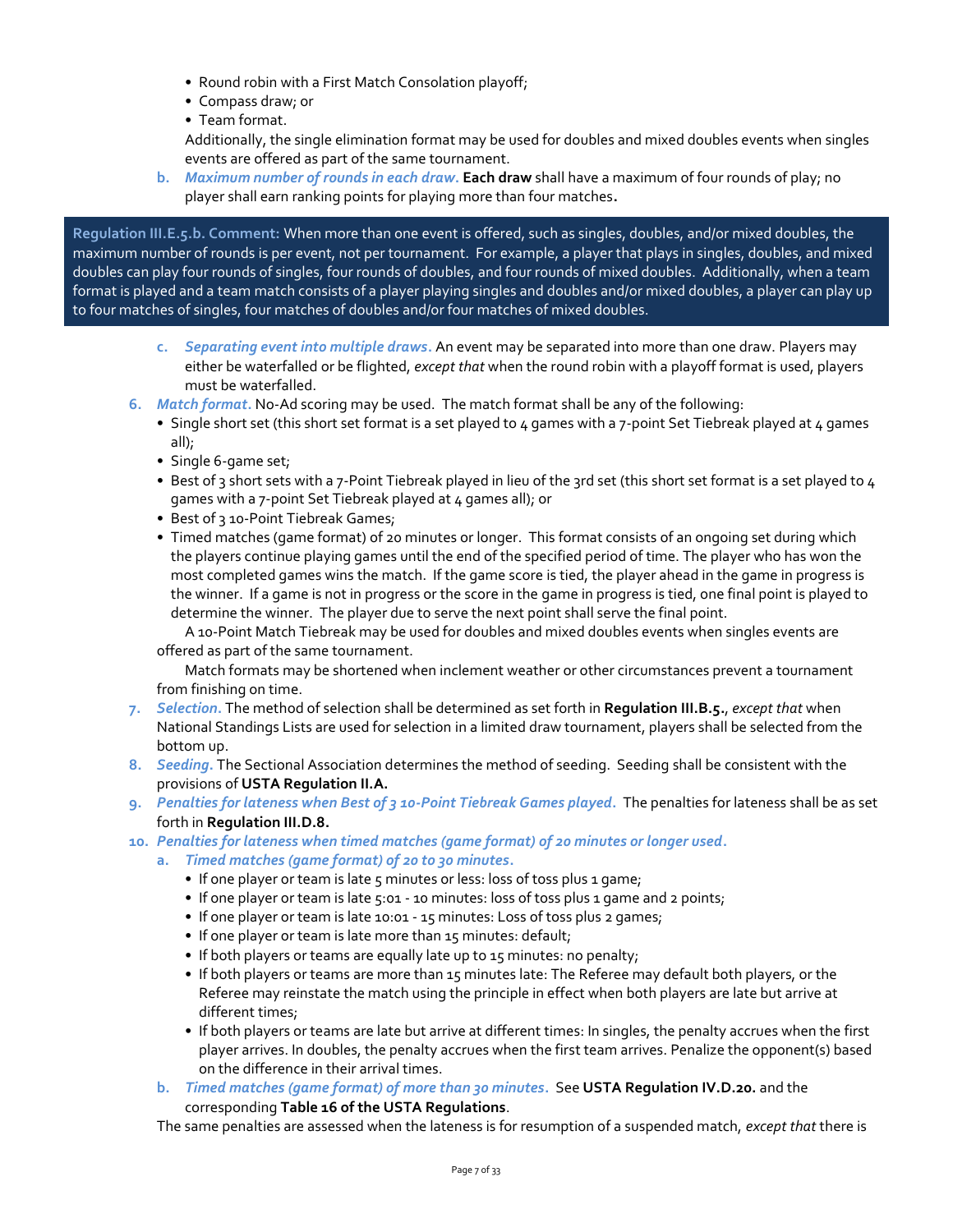no loss of toss.

**11.** *Tournament Director dual role permitted***.** A Tournament Director of a L7 event may also serve as Referee provided the Tournament Director has fulfilled the required training set forth by the USTA Officiating Department.

**Regulation III.E.11. Comment 1:** When a person serves as both Tournament Director and Referee, that person shall not be a member of the Tournament Appeals Committee. See **USTA Regulation I.D.**

**Regulation III.E.11. Comment 2:** When the Point Penalty System is in effect, the Tournament Director shall be responsible for reporting Code of Conduct violations and Suspension Points.

- **F. Intersectional and Closed Intrasectional Team Tournaments.**
	- **1.** *Intersectional Level 2 Team Tournament***.** Annually, two or more Sectional Associations are authorized to sanction one Intersectional Level 2 Team Tournament. The Sectional Associations participating in the Intersectional Level 2 Team Tournament will determine the regulations that govern the competition.
	- **2.** *Closed Intrasectional Level 4 Team Tournament***.** Annually, a Sectional Association is authorized to sanction one Intrasectional Level 4 Team Tournament. The tournament is closed to players from outside the Sectional Association. The Sectional Association determines the regulations that govern the competition.

**Regulation III.F. Comment:** The junior ranking table for team tournaments sets forth the ranking points earned by players on teams in positions one through six. If additional matches are played beyond position six, those matches will not count for ranking.

# **IV. DETERMINING ORDER OF FINISH WHEN ROUND ROBIN DRAW FORMAT PLAYED**

The player who wins the most matches is the winner. If two players are tied, then the winner of their head-to-head match is the winner.

If three or more players are tied, the Referee shall use the steps set forth below that corresponds with the match format played. The Referee shall use the steps in the order listed and shall break as many ties as possible using a given step before using the next step. Defaults, withdrawals, walkovers and retirements shall be treated as set forth in **USTA Regulation II.B.6.d.**

- **A. Single Short Set, Single 6-Game Set, and Timed Matches (Game Format).**
	- The head-to-head win-loss record in matches involving just the tied players
	- The player with the highest percentage of games won of all games completed;
	- The head-to-head win-loss record in matches involving the players who remain tied.

If all the steps have been applied and a tie still cannot be broken, a random drawing among the remaining tied players shall be done to determine their order of finish.

- **B. Best of 3 10-Point Match Tiebreak Games.**
	- The head-to-head win-loss record in matches involving just the tied players;
	- The player with the highest percentage of tiebreak games won of all games completed;
	- The head-to-head win-loss record in matches involving the players who remain tied;
	- The player with the highest percentage of points won;
	- The head-to-head win-loss record in matches involving the players who remain tied;
	- The player with the highest percentage of tiebreak games won of games completed among the players under consideration;
	- The head-to-head win-loss record in matches involving the players who remain tied;
	- The player with the highest percentage of points won;
	- The head-to-head win-loss record in matches involving the players who remain tied.

If all the steps have been applied and a tie still cannot be broken, a random drawing among the remaining tied players shall be done to determine their order of finish.

**C. All Other Match Formats.** The Referee shall use the steps set forth in **USTA Regulation II.B.6.c.** and **d.**

#### **V. PLAYER ELIGIBILITY**

- **A. Membership**. All players, including non-U.S. citizens, are required to be members of the USTA in order to play in the USTA Junior National Tournaments listed in **Regulation II.** and the Section and District Junior Ranking Tournaments listed in **Regulation III**.
- **B. Age.** The USTA month-of-birth age eligibility requirements set forth in **USTA Regulation I.G.3.a.** will apply to all:
	- USTA Tournaments listed in **Regulation II.**, *except* USTA International Tournaments that are governed by the ITF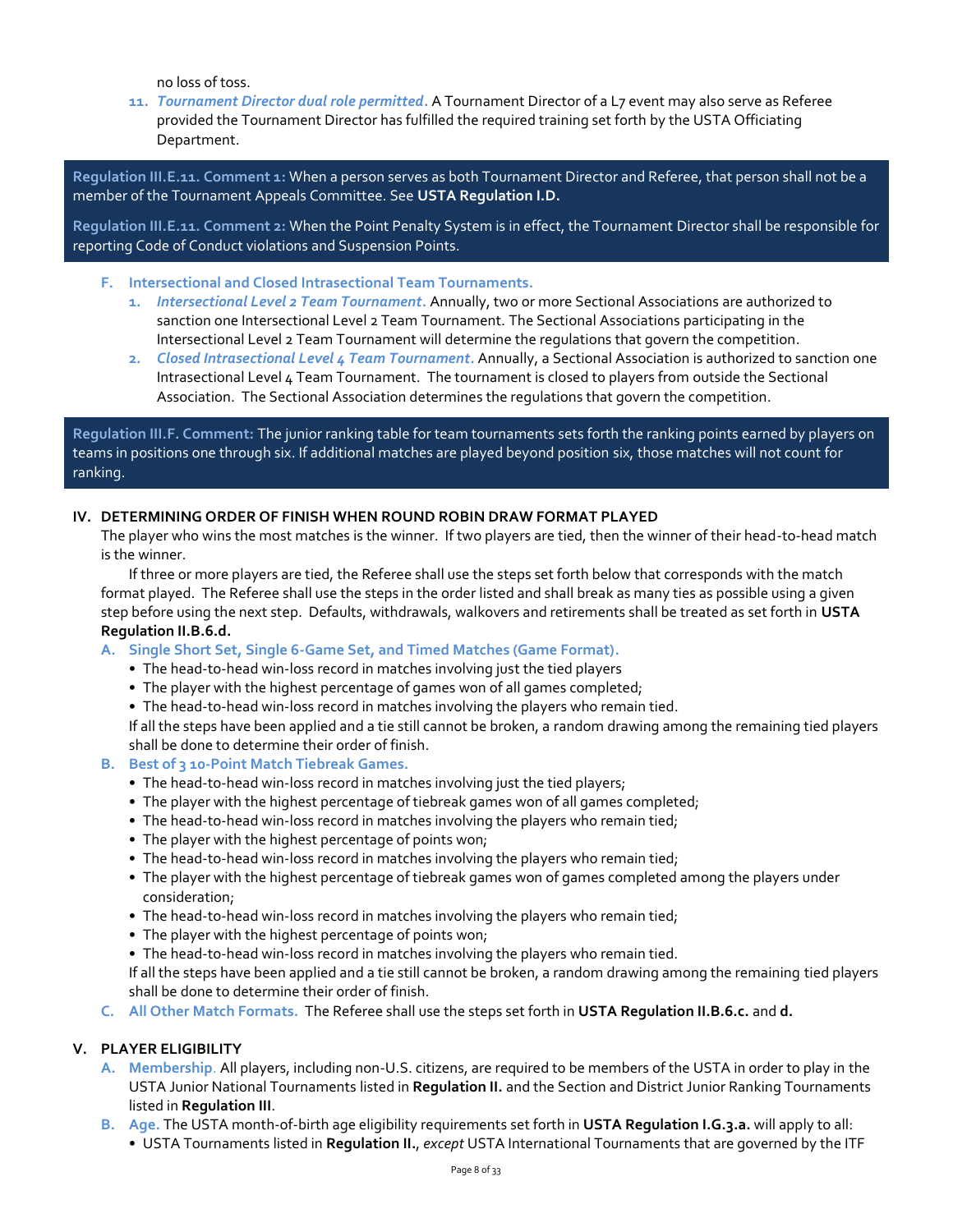age eligibility rules; and

- Section and District Junior Ranking Tournaments listed in **Regulation III.**, *except that* players must also be either 11 years of age or shall have completed the USTA's 10-and-Under Youth Progression System (also known as Youth Progression) as of the entry deadline.
- **C. U.S. Citizens and Other Aliens. USTA Regulation IX.C.** determines the citizenship or other alien eligibility for playing in:
	- USTA Junior National Tournaments listed in **Regulation II.**, *except* USTA International Tournaments which are governed by the ITF age eligibility rules;
	- Closed Section Level 3 Tournaments described in **Regulation III.A.**;
	- Section Level 4 Tournaments described in **Regulation III.B.**; and
	- Closed District Level 5 Tournaments described in **Regulation III.C.**

The eligibility requirements set forth in **USTA Regulation IX.C.** do not apply to participation in Section Level 5, 6, and 7 Tournaments, District Level 5 Tournaments that are open to players from any Sectional or District Association, and District Level 6 and 7 Tournaments.

**Regulation V.C. Comment:** Proof of age and citizenship or alien status is required prior to entry into a:

- Closed District Level 5 Tournament;
- Section Level 4 Tournament;
- Closed Section Level 3 Tournament;
- USTA National Level 3 Tournament;
- USTA National Level 2 Tournament;
- USTA National Championship (including the USTA National Doubles Championships); and
- USTA Team Championships.
	- **D. Residency.** Closed Section Level 3 Tournaments, Closed Section Level 4 Tournaments, and Closed District Level 5 Tournaments require players to be residents within the geographic boundaries of the Sectional Association or District Association that has been authorized to sanction the tournament. Residency is determined as set forth in **Regulation VI.**

#### **VI. RESIDENCY**

Residency shall determine the junior players who may play in Closed Sectional and District Tournaments, the junior players who may appear on a Sectional Quota List, and the junior players who may be selected to represent a Sectional Association or District Association in a team competition.

- **A. Declaration of Residency by Junior Players Living Within the Geographic Boundaries of the USTA.** A player residing within the geographic boundaries of the USTA must declare residency for the purposes of playing in junior tournaments. A player may be the resident of one Sectional Association and, if applicable, one District Association within the geographic boundaries only of the declared Sectional Association at any given time.
	- Unless otherwise declared, a player's Section residency shall be the Sectional Association assigned through USTA membership and which is based on the geographic boundaries set forth in the USTA Bylaws.
	- USTA members who reside in British Columbia and who meet the eligibility criteria of **USTA Regulation IX.C.1.b.**  shall be deemed to be residents of the USTA Pacific Northwest Section.
	- If applicable, and unless otherwise declared, a player's District residency shall be the District Association assigned through USTA membership and which is based on the geographic boundaries assigned to the District Association in the Sectional Association's Bylaws.
	- The physical address of a player's legal guardian may be the basis for a player's declaration of residency if the player is residing with that legal guardian.
	- The physical address of a boarding school, including a tennis academy, may be the basis for a player's declaration of residency if the player is enrolled and residing at the school or academy.
	- Players may declare a different Section and District residency no more than once each calendar year.

**Regulation VI.A. Comment:** If a player desires to change residency more than once per calendar year, the player must request a waiver from the USTA Regulations. See **USTA Regulation XX.**

**B. Declaration of Residency by US Citizens Living Abroad.** A junior player who is a US citizen living abroad may declare residency by submission of a request for an assignment to a specific Sectional Association and, if applicable, a specific District Association, within the boundaries of that Sectional Association.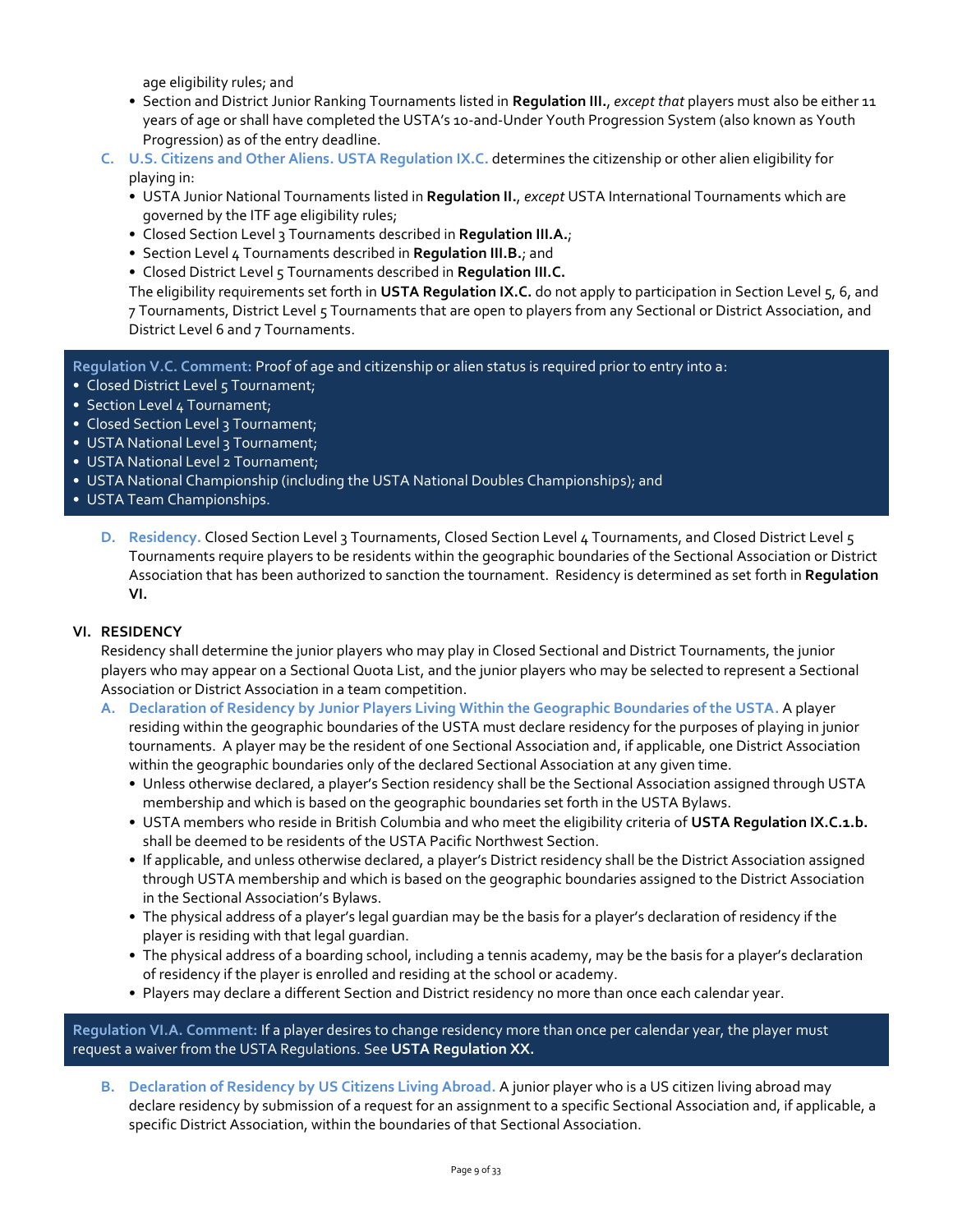**C. Form of Declaration.** A junior player electing to declare residency in a Sectional Association or District Association other than the Sectional Association or District Association assigned through USTA membership must complete the official USTA Declaration Form.

# **VII. NATIONAL STANDINGS LIST**

At least monthly, the USTA shall publish National Standings Lists (NSLs) for individual players in each junior division. The USTA Junior Competition Committee determines the dates on which the lists are published, the criteria for inclusion on the lists, and the method of calculating the lists. Annually the USTA shall publish the criteria and method of calculation.

# **Regulation VII.C. Comment:**

# **National Standings List (NSL) Criteria for Inclusion**

- Player must meet the age eligibility requirements of the division;
- Player must have played at least one Junior Ranking Tournament in the division or the next-younger division (see **Regulation IX.D.** for list of Junior Ranking Tournaments); and
- Player must have accumulated at least 1 Ranking Point as the result of an on-court win. An on-court win is one that takes place on-court after the start of the match. Matches won by withdrawal, walkover, default, or disqualification prior to the start of the match are not considered on-court wins. Matches won by winning a match point, or if the opponent retires or is defaulted after the start of the match are considered on-court wins.

#### **Method of Calculating NSLs**

- 100% of the singles ranking points from a players' 6 best Junior Ranking Tournaments.
- 100% of the singles bonus points earned at BG18 ITF Bonus-Point Only Events on the National Junior Tournament Schedule.
- 15% of the ranking points from a player's best 6 doubles and/or mixed doubles Junior Ranking Tournaments played. (When a Team Tournament is played and a player earns ranking points in both doubles and mixed doubles, the total points earned in doubles and mixed doubles at the tournament are used to determine whether the tournament is among the player's best 6.)
- Ranking Points at the percentages listed above earned in an older age division tournament count towards a player's standing in one or more younger age divisions provided that a Junior Ranking Tournament has been played in the division and they are among the player's best 6 results.
- 20% of the Ranking Points earned in a younger age division tournament count towards a player's standing in the next-older age division if they are among the player's best 6 results, regardless of whether a Junior Ranking Tournament has been played in that division.

The order of the NSL is based on Ranking Points earned during the previous 12-month rolling period. When more than one player has the same number of total Ranking Points, tie-breaks on an NSL will be determined in the following order:

- 1. A player whose best event has the highest number of Ranking Points, second best, third best, etc. through sixth event;
- 2. Total Bonus Points earned in all events played during the computation period; then
- 3. Best random draw number.

When National Standings Lists are used to select players for closed Section and District tournaments, the lists will be filtered to only list players who meet the residency requirements of the Section or District, respectively.

When National Standings Lists are used to select players for tournaments that require U.S. Citizenship or certain other Alien eligibility, the lists will be filtered to only list players who meet these requirements.

#### **Seeding Lists**

The USTA publishes Singles Seeding Lists that are used to seed junior singles events and Individual Doubles Seeding Lists that are used to select teams in to the USTA National Doubles Championships and other designated tournaments, and to seed junior doubles and mixed doubles tournaments - see **Table 1** for USTA Junior National Tournament seeding criteria. These lists are created using the same criteria as the NSLs, *except that:*

- Only the 6 best singles results are used for the Singles Seeding Lists; and
- Only the best 6 doubles and/or mixed doubles results are used for the Individual Doubles Seeding Lists.

# **VIII. USTA JUNIOR NATIONAL TOURNAMENT REGULATIONS**

- **A. Gold, Silver, and Bronze Balls.** Gold balls shall be awarded to the winners, silver balls to the runners-up, and bronze balls to the third place playoff winners of USTA National Championships and the USTA National Doubles Championships.
- **B. Seeding Criteria and Procedure.** The USTA Junior Competition Committee determines the seeding criteria and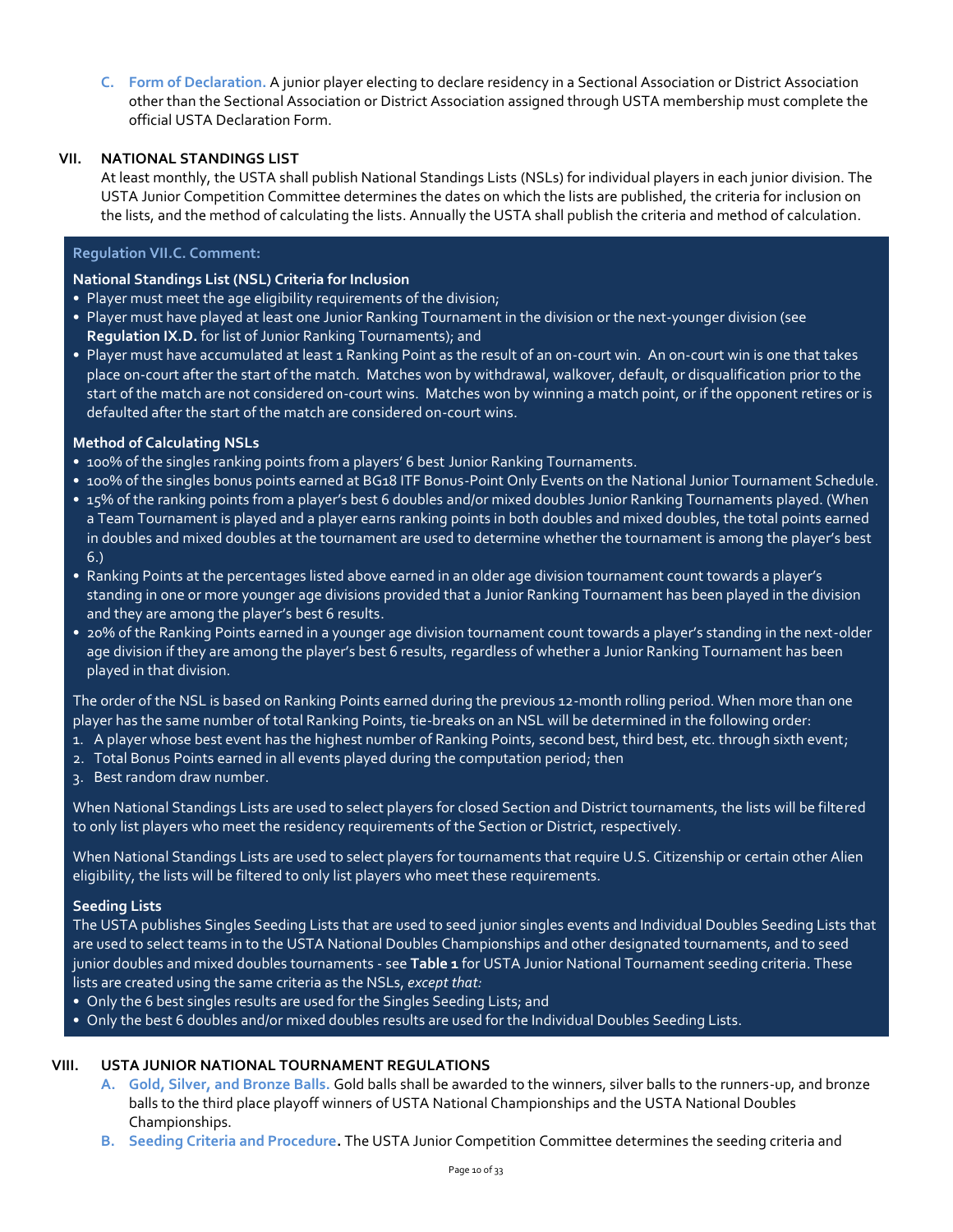procedure for USTA Junior National Tournaments (*except* USTA International Tournaments and the USTA Boys' and Girls' 18 National Spring Championships, which are governed by ITF tournament regulations). The seeding criteria and procedure is based on the standing, ranking, and selection systems and is published in **Table 1. See Regulation VIII.N.1.** for regulations governing USTA Team Championships**.** The Director of Competitive Pathway-Juniors or the Director's designee shall seed each tournament after consulting with the Tournament Committee.

# **TABLE 1 • USTA Junior National Tournament Seeding Criteria**

Tournament Committees shall use the criteria in this table to submit their proposed seeding to the Director of Competitive Pathway-Juniors.

#### **A. Number of Seeds in Singles and Doubles Draws**

| <b>Draw Size</b> | <b>Required Number of Seeds</b>                                                                              |
|------------------|--------------------------------------------------------------------------------------------------------------|
| 192 OF 224       | 64 seeds: top 16 seeded numerically; next 48 seeded alphabetically by group (17-32, 33-<br>$64$ <sup>*</sup> |
| 112 or 128       | 32 seeds: top 16 seeded numerically; next 16 seeded alphabetically*                                          |
| 64 or 96         | 16 seeds: top 8 seeded numerically; next 8 seeded alphabetically*                                            |
| 32               | 8 seeds: all seeded numerically                                                                              |
| 16               | 4 seeds: all seeded numerically                                                                              |
| 8                | 2 seeds: all seeded numerically                                                                              |
|                  | *USTA National Championships may seed all players and teams numerically                                      |
|                  |                                                                                                              |

# **B. Singles Seeding Criteria for USTA Boys' and Girls' 18 and 16 National Championships\*\***

- 1. Seeding shall be done using the most recently published Singles Seeding List of the division.
	- Players may be moved within major groups (1-4, 5-8, 9-16, 17-32) due to direct wins if players are separated by less than 100 ranking points.
	- Players may be moved between major groups due to direct wins if players are separated by less than 50 ranking points.
- 2. Players with ATP, WTA, ITF World Tour, or ITF Junior rankings must also be considered.
- 3. Players not yet considered for seeding who have ratings within the competitive range of those being considered for seeding, may also be considered for seeding. Additionally a player already under consideration for seeding may be seeded higher or lower if justified by the competitive range of the ratings.
- *\*\* The USTA Boys' and Girls' National Spring Championships are also an ITF junior tournament and seeding shall be done according to the ITF tournament regulations.*

#### **C. Singles Seeding Criteria for USTA Boys' and Girls' 14 and 12 National Championships**

Seeding shall be done using the most recently published Singles Seeding List of the division in the order in which players appear.

- Players may be moved within major groups (1-4, 5-8, 9-16, 17-32) due to direct wins if players are separated by fewer than 100 ranking points.
- Players may be moved between major groups due to direct wins if players are separated by fewer than 50 ranking points.
- Players not yet considered for seeding who have ratings within the competitive range of those being considered for seeding, may also be considered for seeding. Additionally, a player already under consideration for seeding may be seeded higher or lower if justified by the competitive range of the ratings.
- **D. Singles Seeding Criteria for USTA National Level 2 Tournaments, USTA National Level 3 Tournaments, and Additional USTA Junior National Tournaments**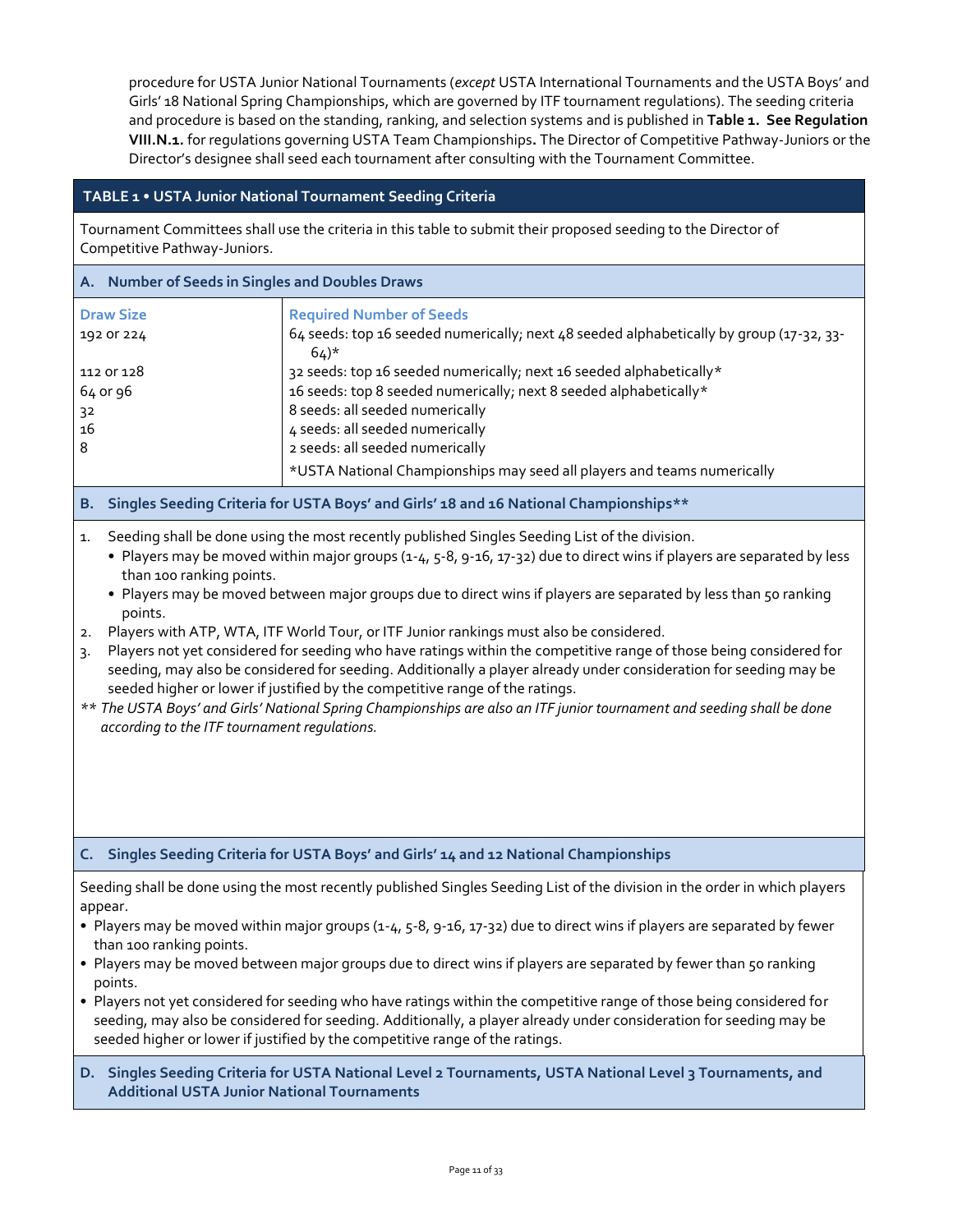Seeding shall be done using the most recently published Singles Seeding List of the division in the order in which players appear.

- Players from the Singles Seeding List of the division may be moved within major groups (1-4, 5-8, 9-16, 17-32) due to direct wins if players are separated by fewer than 100 ranking points.
- Players from the National Singles Seeding List of the division may be moved between major groups due to direct wins if players are separated by fewer than 50 ranking points.
- Players not yet considered for seeding who have ratings within the competitive range of those being considered for seeding, may also be considered for seeding. Additionally, a player already under consideration for seeding may be seeded higher or lower if justified by the competitive range of the ratings.

# **E. Doubles Seeding Criteria**

Seeding shall be done using the most recently published Individual Doubles Seeding List of the division.

- Teams shall be seeded in the order of their combined standings (For example, Player A holds the #1 standing and Player B holds the #10 standing. The Team of A&B would have the combined standing of 11). If there is a tie, the team with the player that has the highest doubles standing on the list must be seeded in the higher position.
- Tournament Committees of 18-and-under tournaments and the USTA may consider for seeding teams with players who have ATP/WTA rankings, ITF rankings, or ITA rankings.
- The Tournament Committee of the USTA National Doubles Championship may consider for seeding teams with players who have ATP, WTA, ITF World Tour, or ITF Junior rankings.
- Teams may be moved within major groups (1-4, 5-8, 9-16, 17-32) due to direct wins if the teams are separated by fewer than 100 ranking points.
- Teams may be moved between major groups due to direct wins if teams are separated by fewer than 50 ranking points.

# **C. Match and Scoring Formats.**

- **1.** *No-Ad Scoring***.** No-Ad scoring may be used:
	- In USTA National Level 3 Tournaments;
	- When authorized in **Table 2**; and
	- When there is inclement weather, health concerns, or safety concerns (see **Regulation VIII.E.1.**).
- **2.** *USTA National Championships***.** All main draw singles matches, third place singles playoffs, and main draw matches in compass draws shall be the best of three tiebreak sets, *except that* the final round of singles in The USTA Boys' 18 National Championships may be the best of five tiebreak sets. The 7-Point Tiebreak shall be used in all tiebreak sets of these matches. The USTA Junior Competition Committee determines the match formats for all other matches and shall publish them on the USTA website and in **Table 2**.
- **3.** *USTA National Level 3 Tournaments and Additional USTA Junior National Tournaments***.** Any format approved by the Committee may be played.
- **4.** *Other USTA Junior National Tournaments***.** The USTA Junior Competition Committee determines the match formats to be used in:
	- USTA National Doubles Championship;
	- USTA National Level 2 Tournaments; and
	- USTA Team Championships.

These formats shall be published on the USTA website and in **Table 2**. The match formats for USTA International Tournaments are governed by ITF tournament regulations.

- **D. Scheduling Guidelines are Mandatory.** The scheduling guidelines set forth in **USTA Regulation II.D.9.** and **Table 8 in** *Friend at Court* are mandatory for USTA Junior National Tournaments, *except that* USTA International Tournaments that are governed by ITF tournament regulations.
- **E. Shortening Tournaments.** When inclement weather, health concerns or safety concerns may require a Referee to take steps to shorten the tournament to keep the tournament on schedule, as follows:
	- **1.** *Shortening match formats***.** The Director of Competitive Pathway-Juniors or the Director's designee may authorize the Referee of a USTA Junior National Tournament (*except* USTA International Tournaments that are governed by ITF tournament regulations) to use any match format not previously authorized (including No-Ad scoring) provided that all matches in each round are played with the same format.
	- **2.** *Cancel matches***.** When matches are canceled, they shall be cancelled in the following order:
		- consolation doubles;
		- consolation singles;
		- main draw doubles; and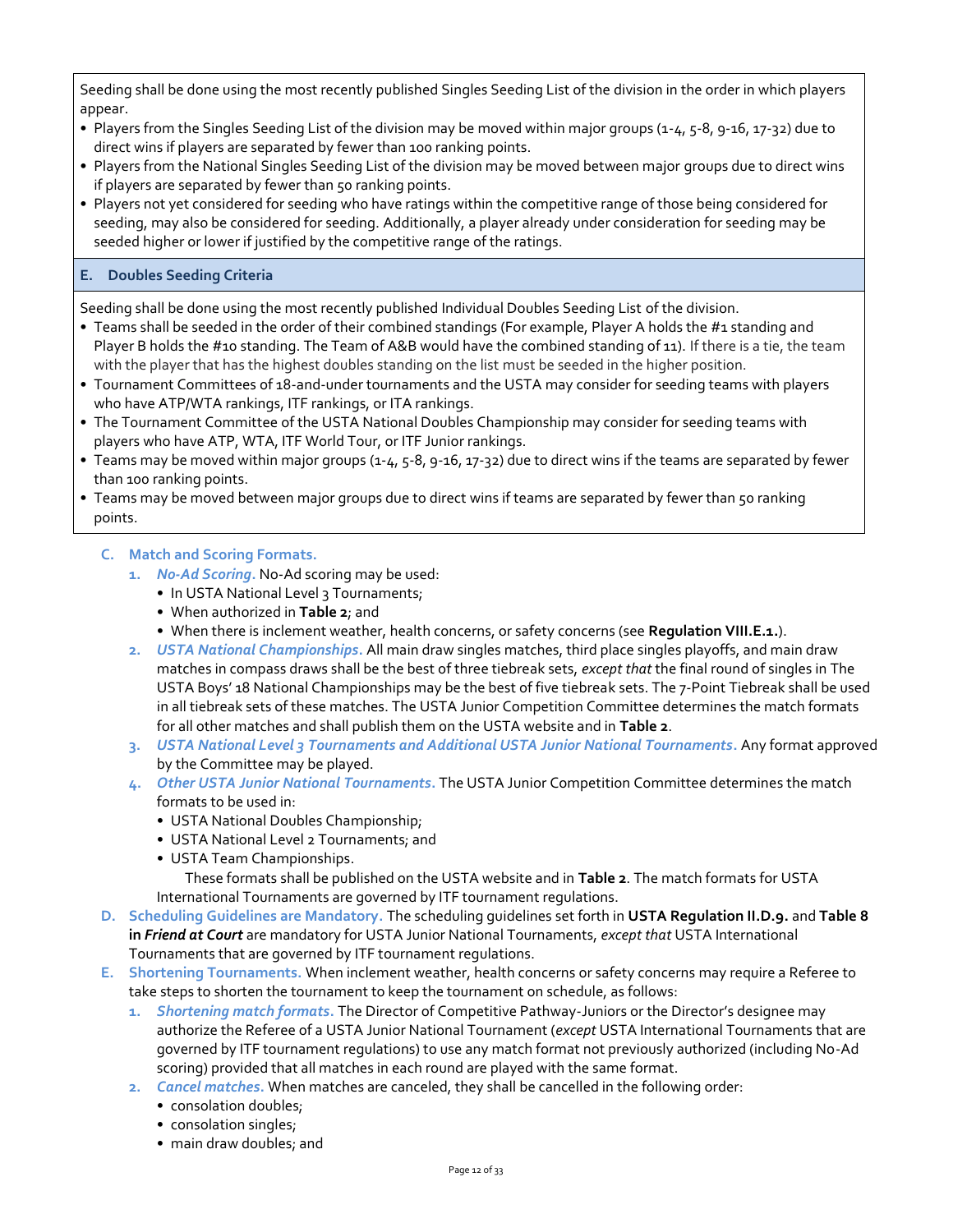- main draw singles.
- **F. Refund of Entry Fees.** The Tournament Committee shall refund a player's entire entry fee if:
	- The player withdraws before the entry deadline;
	- The entry is not accepted; or
	- The withdrawal is for previously authorized entry into another tournament.

In all other cases, a refund is not required. The Tournament Committee shall not charge any fee (such as processing, service, or handling fee) for refunding the entry fee.

- **G. Withdrawals.**
	- **1.** *Written verification and description mandatory when withdrawal is for injury, illness, or personal*

*circumstance***.** When a player withdraws for reason of illness, injury or personal circumstance, the written verification and written description requirements set forth in **USTA Regulation IV.C.16.** are mandatory for all USTA Junior National Tournaments, *except* USTA International Tournaments that are governed by ITF tournament regulations.

- **2.** *Withdrawals subject to USTA Junior Suspension Point System***.** A player who withdraws before the draw is made or who withdraws after the draw is made, but is replaced with an alternate, and:
	- the reason for the withdrawal is not for injury, illness, personal circumstance;
	- the withdrawal is for injury or illness, but written verification is not received pursuant to **USTA Regulation IV.C.16.;**
	- the withdrawal is for personal circumstance, but the written verification is not received or accepted pursuant to **USTA Regulation IV.C.16**.; or
	- the withdrawals is not for previously authorized entry into another tournament,
	- is subject to the USTA Junior Suspension Point System.
- **H. USTA National Championships.**
	- **1.** *USTA National Spring Championships - 18 Divisions.* The USTA National Spring Championships in the 18 Divisions is sanctioned as an ITF tournament. Players must meet the eligibility for a USTA National Championships pursuant to **USTA Regulation IX.C.** The age eligibility, entry procedures, the selection process, wild card criteria and procedure, and all other rules related to this tournament are governed by the ITF tournament regulations.

| TABLE 2 . Match Formats for Tournaments on the National Junior Tournament Schedule                                                                                                                                                                               |                                                                                                                                                 |                                                   |                                                      |                                                                                                         |                                                                                                                    |                                     |                                   |  |
|------------------------------------------------------------------------------------------------------------------------------------------------------------------------------------------------------------------------------------------------------------------|-------------------------------------------------------------------------------------------------------------------------------------------------|---------------------------------------------------|------------------------------------------------------|---------------------------------------------------------------------------------------------------------|--------------------------------------------------------------------------------------------------------------------|-------------------------------------|-----------------------------------|--|
| The chart shows the match formats that will be used<br>at tournaments on the National Junior Tournament<br>Schedule. A Referee must get the Director of<br>Competitive Pathway - Juniors to use other formats to<br>complete a tournament. See Regulation III.H. | USTA National Clay<br>Championships<br>Court & Winter Championships<br>The USTA National Champ.<br>National Spring<br>$\sharp$<br>∞<br>ρĻ<br>5G | Championships<br>USTA National Spring<br>12<br>9G | BG 18, 16 & 14 USTA National Indoor<br>Championships | USTA National Level 2 Tournaments<br>BG 12 USTA Indoor Championships<br>Zone Team Championships<br>USTA | National Spring Team Championships<br>USTA Intersectional Team Championships<br>USTA National Team Champ.<br>USTA1 | USTA National Doubles Championships | USTA National Level 3 Tournaments |  |
| Best of 3 tiebreak sets                                                                                                                                                                                                                                          | X                                                                                                                                               |                                                   | X                                                    |                                                                                                         | X                                                                                                                  |                                     | $X^5$                             |  |
| Best of 5 tiebreak sets - The USTA<br>Main Drav<br>its <sup>1</sup><br>Singles<br>Boys' 18 National Championships Only<br>(Kalamazoo)<br>ß                                                                                                                       | X                                                                                                                                               |                                                   |                                                      |                                                                                                         |                                                                                                                    |                                     | $X^5$                             |  |
| Best of 3 tiebreak sets with<br>10-Point Match Tiebreak in lieu of 3rd set                                                                                                                                                                                       |                                                                                                                                                 | X                                                 |                                                      | X                                                                                                       |                                                                                                                    |                                     | $X^5$                             |  |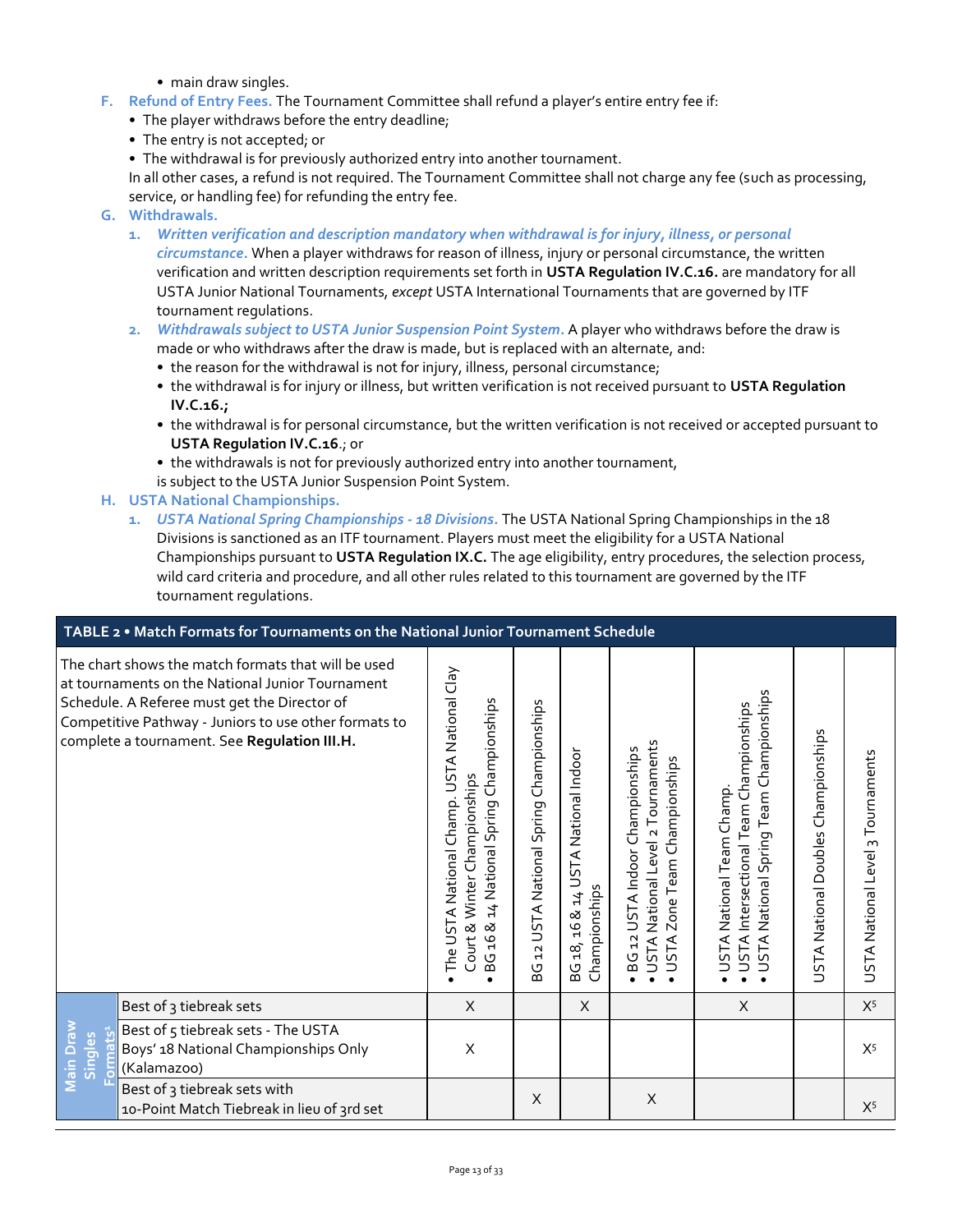| Consolation Singles <sup>2</sup> : Best of 3 tiebreak sets with 10-<br>Point Match Tiebreak in lieu of 3rd set |                                                                                           |       |  | X <sup>4</sup> |   | $X^5$ |
|----------------------------------------------------------------------------------------------------------------|-------------------------------------------------------------------------------------------|-------|--|----------------|---|-------|
|                                                                                                                | Best of 3 tiebreak sets, No-Ad Scoring                                                    | X3    |  |                | Х |       |
| ubles Fo<br>$\cap$                                                                                             | Best of 3 tiebreak sets with 10-Point Match<br>Tiebreak in lieu of 3rd set, No-Ad Scoring | $X^3$ |  |                |   |       |
|                                                                                                                | 8-game pro set with 7-point Tiebreak<br>at 8 games all, No-Ad Scoring                     |       |  |                |   |       |

- 1 Playoff for third place is considered a main draw singles match.
- 2 Consolation Singles includes: All Feed-In Championship matches, quarterfinal playoff matches, and non-East Draw matches in a Compass Draw
- 3 The best of 3 tiebreak sets shall be used in the semifinal, final, and playoff for third place doubles matches. The match format for all other doubles matches shall be the best of 3 tiebreak sets with a 10-Point Match Tiebreak in lieu of a 3rd Set.
- 4 There are no consolation matches in the USTA Zone Team Championships
- 5 The Tournament Committee determines the main draw and consolation singles match format.
- 6 The shortest doubles format that may be played at a USTA National Level 3 Tournament is the 8-game pro set with a 7 point Tiebreak at 8 games all.

**USTA International Tournaments and ITF Tournaments on the National Junior Tournament Schedule:** ITF tournament regulations are used to determine the match formats for USTA International Tournaments and ITF tournaments on the National Junior Tournament Schedule.

- **2.** *Entry***.** 
	- **a.** *Means of entry.* A player submits an entry and entry fee to the USTA by the date stated in the published entry information.
	- **b.** *Multiple entries allowed in USTA National Championships.* When entries close, a player may be entered in up to two age divisions of USTA National Championships. The USTA selects players for the singles main draws in the following order: 18; 16; 14; and 12. If a player is entered in two age divisions and *is* selected into the older division, that player is not eligible for selection into the younger division. If a player *is not* selected for the older division, that player is eligible for selection in the younger division and is eligible to be an alternate in the younger division but not in the older division.

**Regulation VIII.K.2.b. Comment:** The USTA National Spring Championships in the 18 Divisions is an ITF tournament with a 64-player qualifier. Players that enter and are accepted into the 18 Division qualifier are not eligible for selection into the USTA National Spring Championships in the 16 Division.

- **c.** *Player may play in only one age division.* A player may play in only one age division in concurrent USTA National Championships. If a player plays in singles and doubles, the player must play in the same age division.
- **3.** *Draw size***.** The draw sizes are as set forth in **Table 3**:

| TABLE 3 . USTA National Championship Draw Sizes                                      |                        |                        |                        |                                     |  |  |  |  |
|--------------------------------------------------------------------------------------|------------------------|------------------------|------------------------|-------------------------------------|--|--|--|--|
| <b>Tournament</b>                                                                    | 18<br><b>Divisions</b> | 16<br><b>Divisions</b> | 14<br><b>Divisions</b> | 12 <sub>1</sub><br><b>Divisions</b> |  |  |  |  |
| USTA National Spring Championships and USTA<br>National Indoor Championships         | $64*$                  | 64                     | 64                     | 64                                  |  |  |  |  |
| USTA National Clay Court Championships and The<br><b>USTA National Championships</b> | 224                    | 224                    | 192                    | 128                                 |  |  |  |  |
| USTA National Winter Championships                                                   | 128                    | 128                    | 128                    | 128                                 |  |  |  |  |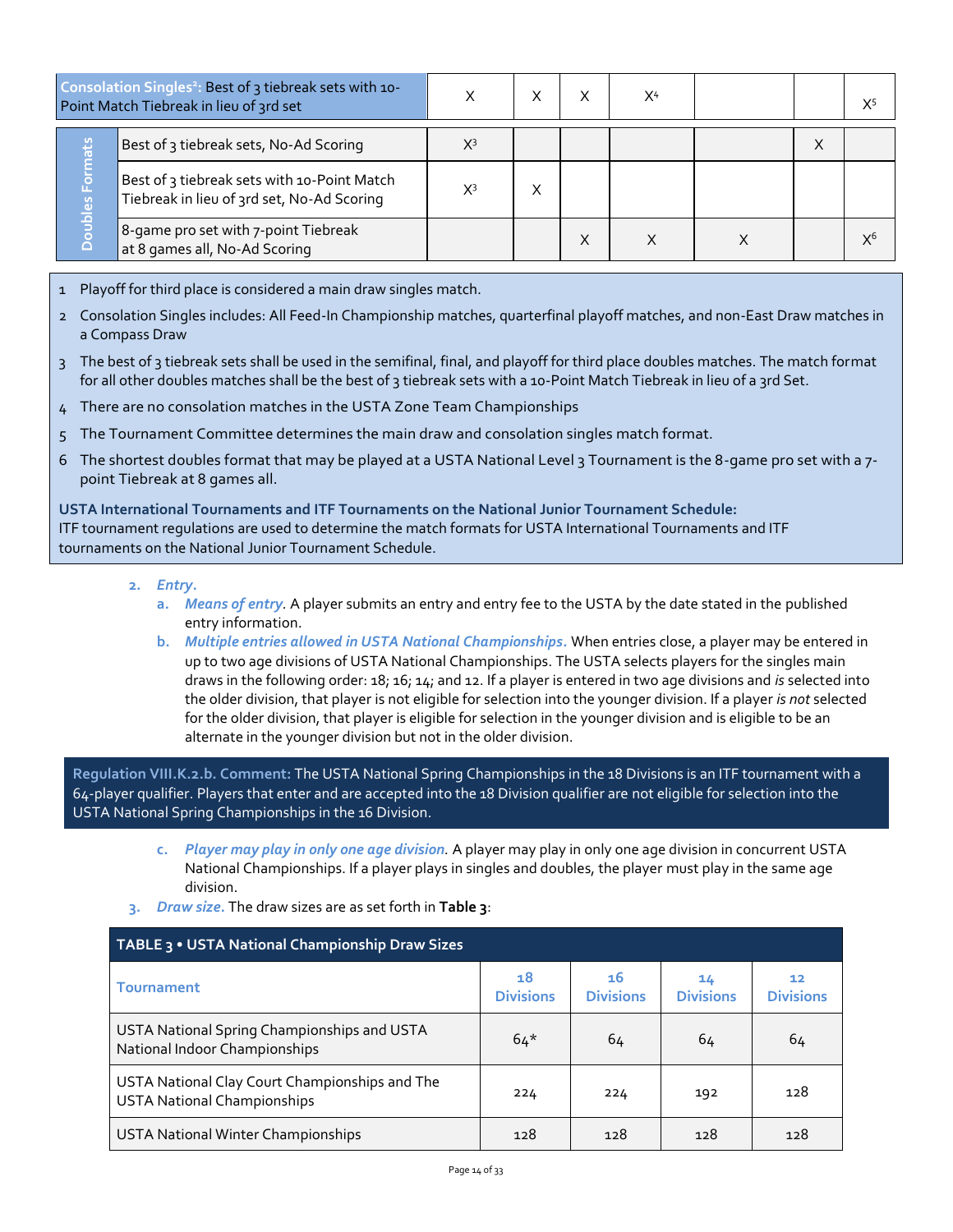| TABLE 3 . USTA National Championship Draw Sizes |                        |                        |                  |                        |  |  |  |
|-------------------------------------------------|------------------------|------------------------|------------------|------------------------|--|--|--|
| <b>Tournament</b>                               | 18<br><b>Divisions</b> | 16<br><b>Divisions</b> | <b>Divisions</b> | 12<br><b>Divisions</b> |  |  |  |

- \* The USTA National Spring Championships in the 18 Divisions is also sanctioned as an ITF tournament. The draw size is dictated by the ITF tournament regulations, is not governed by these Regulations, and is being included for informational purposes only.
	- **4.** *Direct Acceptance List***.** The USTA shall publish Direct Acceptance Lists in the 18, 16 and 14 Divisions for:
		- the USTA National Clay Court Championships and The USTA National Championships with an effective date of May 1; and
		- the USTA National Winter Championships with an effective date of October 1.
		- Each list shall consist of players who are eligible for the applicable USTA National Championship and shall be ordered as follows:
		- **a.** *May 1 list for 18 Divisions.* The USTA Junior Competition Committee determines the criteria for inclusion on the May 1 Direct Acceptance List for the 18 Divisions and shall annually publish the criteria.

# **Regulation VIII.H.4. Comment:**

# **Criteria for Inclusion on May 1 Direct Acceptance List in the 18 Divisions**

- Players listed in positions 1 through 16 on a National Standings List of the division that shall be published on May 1;
- Players not previously listed who have an ATP singles ranking of 800 or better or who have a WTA singles ranking of 600 or better as of May 1, which players shall be listed in the order of their ranking; and
- Players not previously listed who have an Junior ITF ranking of 100 or better as of May 1, which players shall be listed in the order of their ranking.
	- **b.** *October 1 list for 18 Divisions.* Players listed in positions 1 through 16 on a National Standings List of the division that shall be published on October 1.
	- **c.** *May 1 and October 1 list for 16 and 14 Divisions.* Players listed in positions 1 through 16 on a National Standings List of the division that shall be published on May 1 and October 1, respectively.

Shortly after selection for the USTA National Clay Court Championships is done, the Direct Acceptance List is republished and any player who is not age eligible for The USTA National Championships is removed and replaced with the next-highest eligible player.

- **5.** *Selection process for USTA National Clay Court Championships, The USTA National Championships, and USTA National Winter Championships.*
	- **a.** *Order of selection for singles main draw.* Each Tournament Committee shall accept eligible players who have submitted timely entries and successful wild card applicants into the singles main draw in the following order:
		- **i.** *Players on Direct Acceptance List for the 18, 16, and 14 Divisions only.*
			- *18 Divisions - May 1 List for USTA National Clay Court Championships and The USTA National Championships.* Up to 32 players shall be accepted in the order in which their names appear on the list.
			- *18 Divisions - October List for USTA National Winter Championships*. Up to 16 players shall be accepted in the order in which their names appear on the list.
			- *16 and 14 Divisions.* Up to 16 players shall be accepted in the order in which their names appear on the list.
		- **ii.** *Players who qualified from USTA National Level 2 Tournaments***.** Players not previously selected who are the top two singles finishers in each of the four immediately preceding USTA National Level 2 Tournaments shall be accepted, if otherwise eligible. A player who has been defaulted for *any* reason from the player's final scheduled singles match is not eligible. A player whose doubles team has been defaulted for *any* reason in the player's final scheduled doubles match is not eligible if, in the judgment of the Referee, the conduct of that player contributed to the default.
		- **iii.** *Players on National Standings List.* The number of players listed in **Table 4** shall be accepted in the order in which their names appear on the most recently published National Standings List.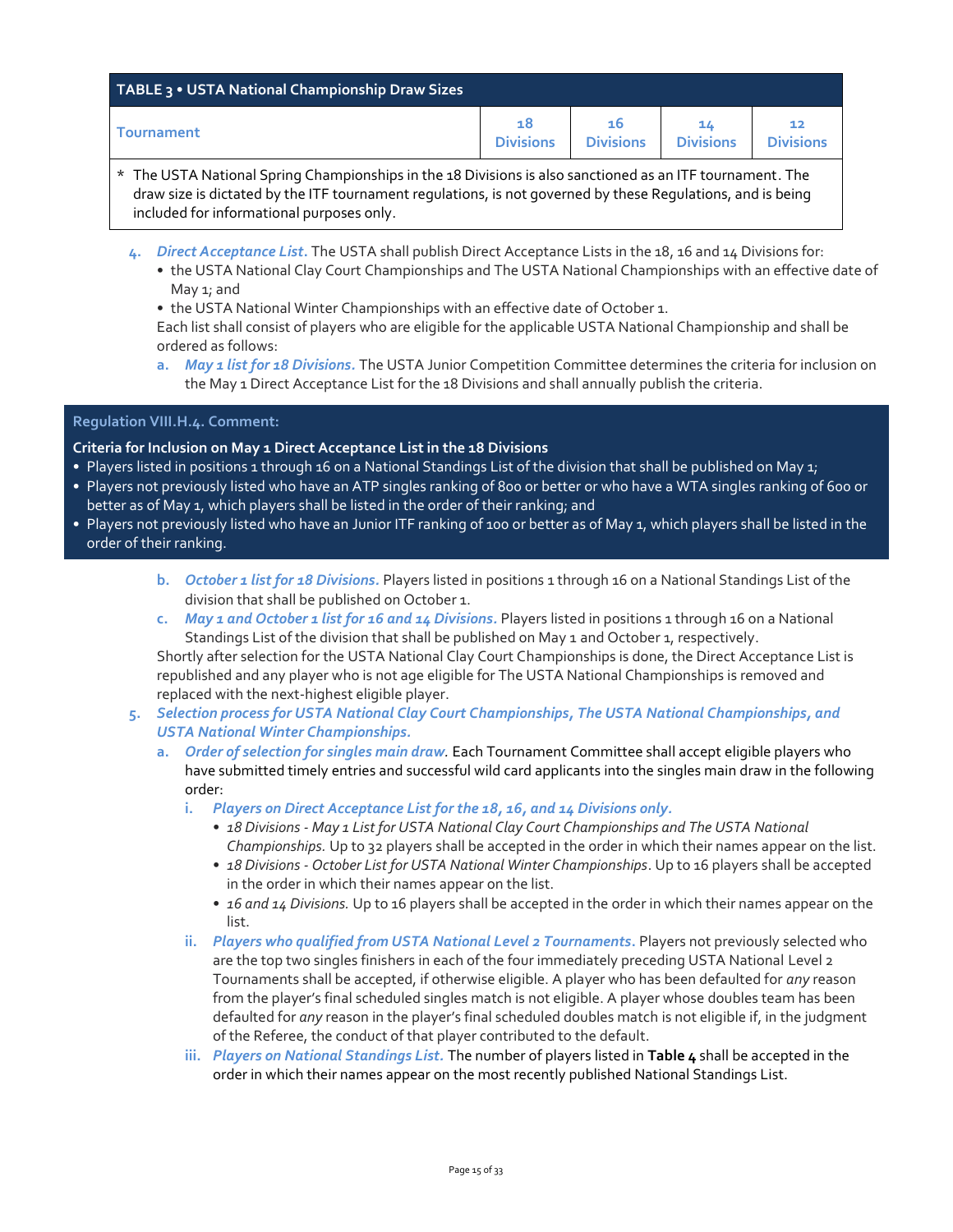# **TABLE 4 • Players Selected for USTA National Clay Court Championships, The USTA National Championships, and USTA National Winter Championships from National Standings List**

| <b>Tournament</b>                                                                    | 18<br><b>Divisions</b> | 16<br><b>Divisions</b> | 14<br><b>Divisions</b> | 12<br><b>Divisions</b> |
|--------------------------------------------------------------------------------------|------------------------|------------------------|------------------------|------------------------|
| USTA National Clay Court Championships and The<br><b>USTA National Championships</b> | 42                     | 58                     | 46                     | 14                     |
| <b>USTA National Winter Championships</b>                                            | 23                     | 23                     | 23                     | 14                     |

**iv.** *Players within Sectional Associations' quotas.* Players not previously selected who are on the Sectional Quota Lists and within the quota established by **Regulation VIII.H.5.d.** shall be accepted in the order in which their names appear on the most recent Sectional Quota Lists. A Sectional Association's quota is never reduced because of players selected into the draw by any other method under **Regulation VIII.H.5.a.**

**Regulation VIII.H.5.a.iv. Comment:** The number of players from a Sectional Association in a draw may be fewer than the Sectional Association's Quota. For example, if a player within the quota withdraws after the draw has been made, the player is replaced by the highest listed player on the Alternate List. (See **Regulation VIII.H.5.c.**)

- **v.** *Remaining vacancies filled with players on National Standings List.* The Tournament Committee shall fill the remaining spots in the draw, except for those spots reserved for wild card recipients, with players remaining on the National Standings List used to accept players into the draw pursuant to **Regulation VIII.H.5.a.iii.** in the order in which their names appear.
- **vi.** *Wild cards.* As soon as practicable after the deadline for accepting wild card applications, the Wild Card Committee shall award no more than 8 wild cards in a draw of 224, no more than 6 wild cards in a draw of 192, and no more than 4 wild cards in a draw of 128.
- **vii.** *Additional players on National Standings List.* If the Wild Card Committee awards fewer than the maximum number of wild cards, the Tournament Committee shall fill the remaining spots in the draw with players remaining on the National Standings List used to accept players into the draw pursuant to **Regulation VIII.H.5.a.iii.**
- **b.** *Alternates.* The Tournament Committee shall prepare an alternate list of players not accepted into the singles main draw. The National Standings List used to accept players into the singles main draw pursuant to **Regulation VIII.H.5.a.iii.** must be used to order players on the alternate list.

**Regulation VIII.H.5.b. Comment:** Late entrants shall be placed on the alternate list in the order received after the timely entries. Late entries received at the same time shall be ordered by lot. (See **USTA Regulation I.H.4.**)

- **c.** *Replacement of withdrawing player***.**
	- **i.** *Replacement of player before draw made.* The Tournament Committee shall replace a player who withdraws or is otherwise removed from the draw before it has been made as follows:
		- **(A)** *Player within Sectional Association quota.* The Tournament Committee shall replace a player who was accepted as part of a Sectional Association's quota with the next player on the Sectional Quota List from that player's Sectional Association. If no players remain on a Sectional Quota List, the player shall be replaced with the highest remaining alternate.
		- **(B)** *All other players.* The Tournament Committee shall replace
			- a player accepted from a Direct Acceptance List;
			- a player who qualified from a USTA National Level 2 Tournament;
			- a wild card recipient;
			- a player accepted from the National Standings List used to accept players into the draw pursuant to **Regulation VIII.H.5.a.iii.**; and
			- a player accepted from the alternate list for one of the reasons listed in this **Regulation VIII.H.5.c.i.(B).**

with the highest listed remaining alternate.

**ii.** *Replacement of player after draw made but before start of player's first match.* The Tournament Committee shall replace a player who withdraws, is defaulted, or is otherwise removed from the draw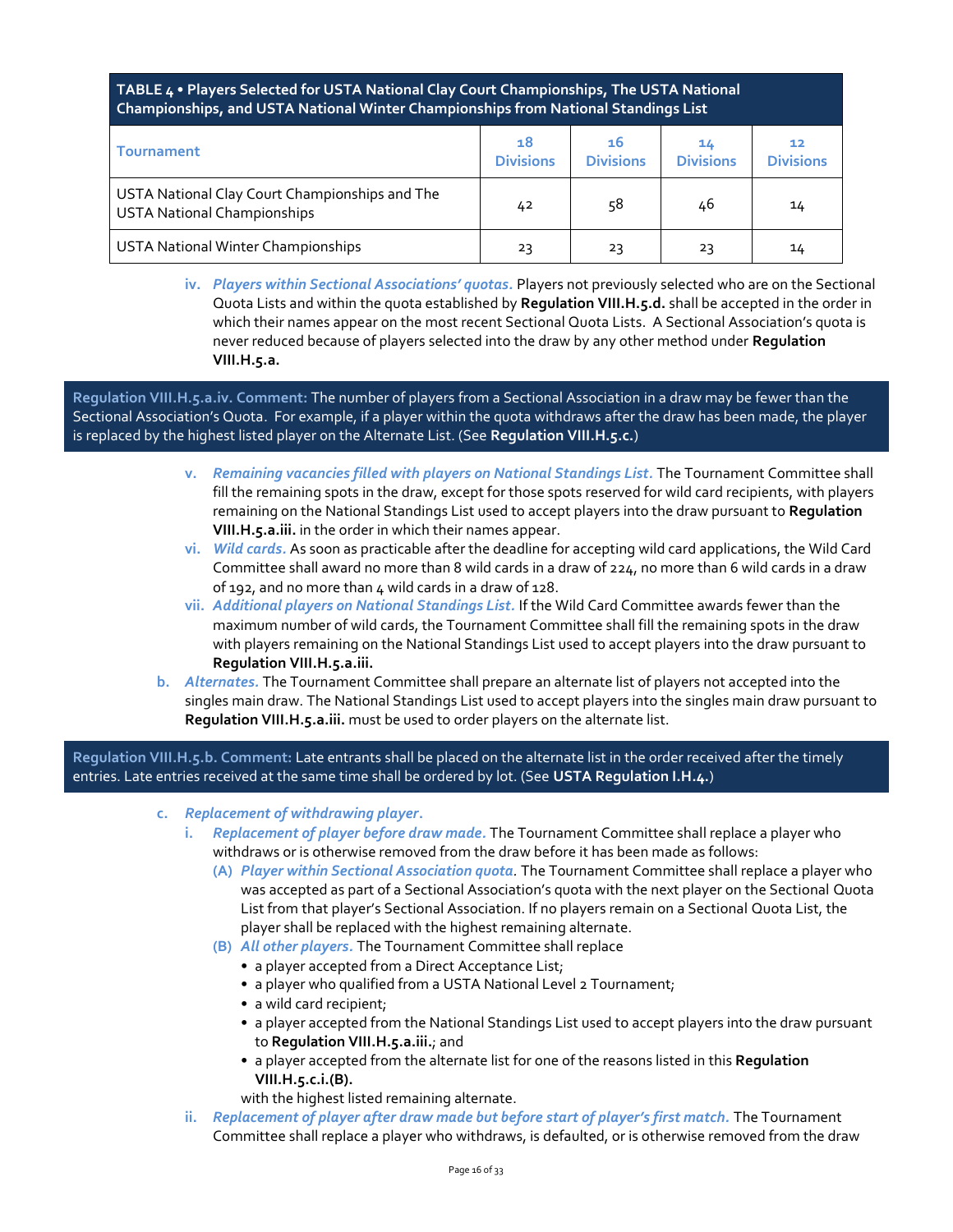after the draw has been made but before the start of the player's first match with the highest listed remaining alternate, *unless* the Tournament Committee determines the player may remain in the draw (see **USTA Regulations II.B.5.d.** and **IV.E.6**).

- **d.** *Sectional Associations' quotas.* **Each Sectional Association is entitled to a quota of players as follows:**
	- **i.** *Portion of quota based on Sectional Association membership***.** Forty (40%) of the quota shall be based on the ratio of the Sectional Association's junior membership enrollment to the total junior membership. Membership shall be based on the aggregate totals as of December 31, 2013. The USTA shall calculate this portion of a Sectional Association's quota by multiplying this ratio by the total quota in **Table 5**.
	- **ii.** *Portion of quota based on overall junior player strength***.** Sixty (60%) of the quota shall be based upon the ratio of total junior players ranked in the top 150 of the boys and girls 18, 16, 14, and 12 Divisions in a Sectional Association to all junior players ranked in the top 150 of these divisions. Rankings shall be based on the national combined junior rankings as of December 31 of the preceding year. The USTA shall calculate this portion of a Sectional Association's quota by multiplying this ratio by the total quota in **Table 5**.

Each Sectional Association shall have the minimum quota in **Table 5.** Fractional values obtained shall be rounded up in decreasing order until the total quota in **Table 5** is filled.

**TABLE 5 • Sectional Associations' Minimum Quota and Total Quota for USTA National Spring Championships, The USTA National Championships, and USTA National Winter Championships**

| <b>Tournament</b>                                                                                                                 | <b>Minimum</b><br>Quota | <b>Total</b><br>Quota |
|-----------------------------------------------------------------------------------------------------------------------------------|-------------------------|-----------------------|
| USTA National Clay Court Championships and The USTA National Championships - 18<br>and 16 Divisions                               | $\mathcal{P}$           | 134                   |
| USTA National Clay Court Championships and The USTA National Championships - 14<br><b>Divisions</b>                               | $\mathcal{P}$           | 116                   |
| USTA National Clay Court Championships, The USTA National Championships, and<br>USTA National Winter Championships - 12 Divisions |                         | 102                   |
| USTA National Winter Championships - 18, 16, and 14 Divisions                                                                     | 2                       |                       |

**e.** *Sectional Quota List***.** No later than the date entries close, each Sectional Association shall provide each Tournament Committee with its Sectional Quota List. At least monthly, the Sectional Associations shall publish Sectional Quota Lists for players in each junior division. The USTA Junior Competition Committee determines the criteria for inclusion on the lists and the method of calculating the lists. Annually it shall publish the criteria.

#### **Regulation VIII.K.5.e. Comment:**

#### **Sectional Quota List Criteria and Method of Calculating Lists**

The criteria for inclusion on the lists and method of calculating the lists shall be the same criteria used for National Standings Lists (See **Regulation IV.C. Comment**), *except*:

- 1. Players must meet the requirements of **USTA Regulation IX.C.1.**
- 2. Only those players who are residents of the Sectional Association may appear on each Sectional Quota List.
- 3. The following results will be included:
	- In the Boys' and Girls' 12 Divisions, a player's best 6 singles results and best 6 doubles and/or mixed doubles results may include no more than 2 singles results and 2 doubles and/or mixed doubles results, respectively, that are from tournaments sanctioned by a body other than the Sectional Association or one of its District Associations, *except that*  an Intersectional Level 2 Team Tournament (see **Regulation III.F.1.**), the USTA Boys' and Girls' 18 National Team Championships, the USTA Boys' and Girls 16 and 14 Intersectional Team Championships, and the USTA Boys' and Girls' 16, 14, and 12 Zone Team Championships shall be considered as though sanctioned by each Sectional Association participating in the tournament.
	- In the Boys' and Girls' 18, 16 and 14 Divisions, a player's best 6 singles results and best 6 doubles and/or mixed doubles results may include no more than 3 singles results and 3 doubles and/or mixed doubles results, respectively, that are from tournaments sanctioned by a body other than the Sectional Association or one of its District Associations, *except*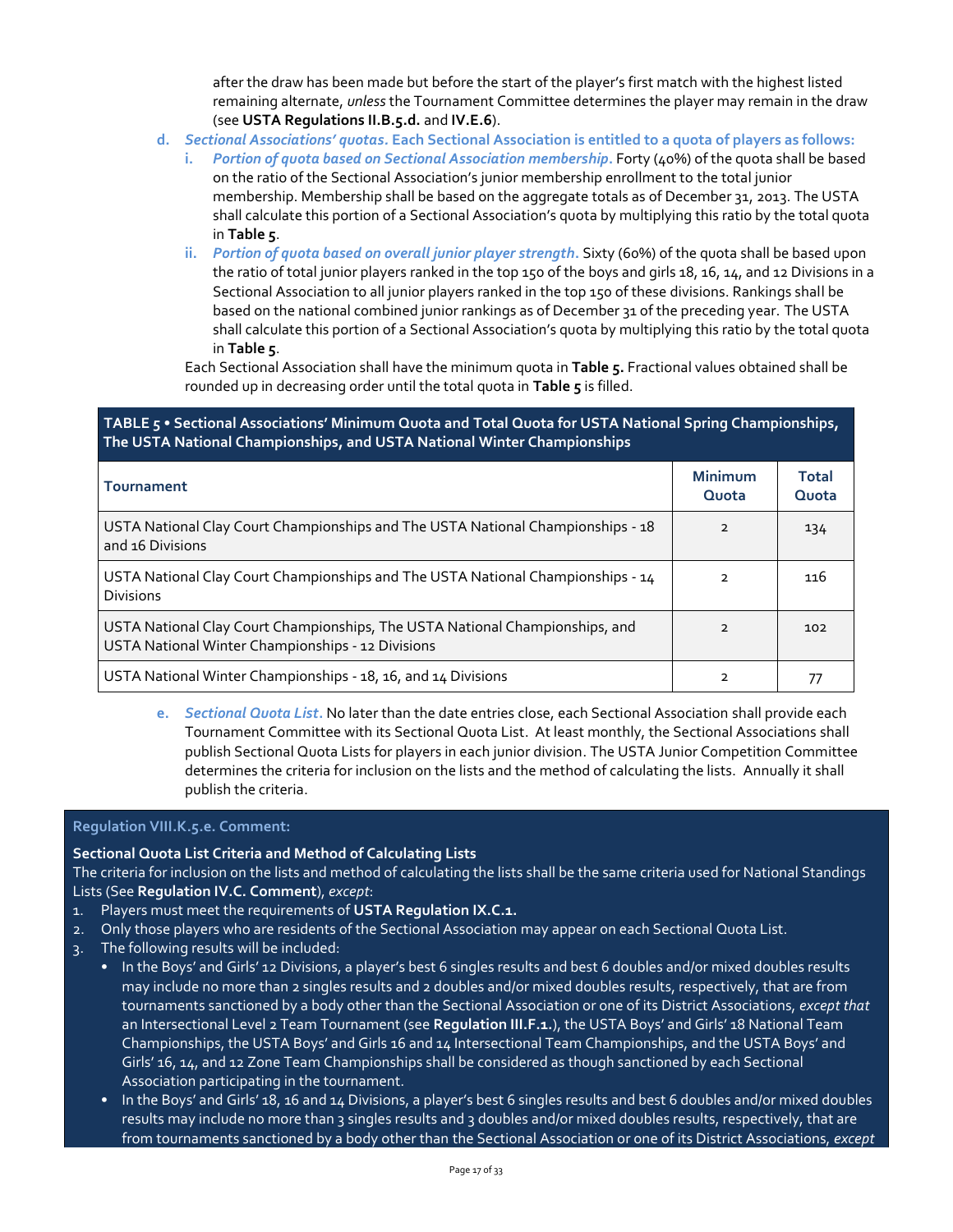*that* an Intersectional Level 2 Team Tournament (see **Regulation III.F.1.**), the USTA Boys' and Girls' 18 National Team Championships, the USTA Boys' and Girls' 16 and 14 Intersectional Team Championships, and the USTA Boys' and Girls' 16, 14, and 12 Zone Team Championships shall be considered as though sanctioned by each Sectional Association participating in the tournament.

- 4. A Sectional Association may adopt a wild card or waiver process to place up to two players on the Sectional Quota List and within the quota assigned to the Sectional Association for the USTA National Championship.
- A Sectional Association may not impose a requirement that a player participate in a specific tournament in order to appear on a Sectional Quota List.
	- **f.** *Separating players from same Sectional Association***.** The singles draw shall avoid the presence in the same quarter of more than one of the four players with the highest standing from the same Sectional Association who are in the tournament, which standing shall be determined using the most recently published National Standings List. This regulation does not apply to wild card entries.
	- **6.** *Singles selection process for USTA National Spring Championships - 16, 14 and 12 Divisions***.**
		- **a.** *Order of selection for singles main draw.* Each Tournament Committee shall accept eligible players who have submitted timely entries and successful wild card applicants into the singles main draw in the following order:
			- **i.** *Players who qualified from USTA National Level 2 Tournaments***.** Players who are the top two singles finishers in each of the four immediately preceding USTA National Level 2 Tournaments shall be accepted, if otherwise eligible. A player who has been defaulted for *any* reason from the player's final scheduled singles match is not eligible. A player whose doubles team has been defaulted for *any* reason in the player's final scheduled doubles match is not eligible if, in the judgment of the Referee, the conduct of that player contributed to the default.
			- **ii.** *Players on National Standings List.* 52 players not previously selected in the order in which their names appear on the most recently published National Standings List.
			- **iii.** *Wild cards.* As soon as practicable after the deadline for accepting wild card applications, the Wild Card Committee shall award no more than 4 wild cards.
		- **b.** *Alternates.* The Tournament Committee shall prepare an alternate list of players not accepted into the singles main draw that shall be used to replace withdrawing players. The National Standings List used to accept players into the singles main draw pursuant to **Regulation VIII.H.6.a.ii.** shall be used to order players on the alternate list.
	- **7.** *Selection Process for USTA National Spring Championships - 18 Divisions.* The selection process is dictated by the ITF tournament regulations.

**Regulation VIII.H.7. Comment:** The selection process for the USTA National Spring Championships, which is sanctioned as an ITF tournament and governed by the ITF, is as follows:

- A list of the top 40 players eligible for the USTA National Championships pursuant to **USTA Regulation IX.C.** on the ITF junior ranking list is created. If any of these players submit a timely entry, they are accepted;
- 6 players from the most recently published National Standings List of the 18 Division;
- The 2 finalists of the ITF International Spring Championships if they are eligible and not previously selected;
- 8 qualifiers shall qualify from a 64-player qualifying draw;
- Up to 8 wild cards;
- Remaining vacancies are filled before the qualifier starts with players from the National Standings List of the 18 Division; remaining vacancies are filled after the qualifier starts filled with lucky losers from the qualifier.

Players are selected for the qualifier from the most National Standings List of the 18 Division used to select players into the main draw.

- **8.** *Singles selection process for USTA National Indoor Championships***.**
	- **a.** *Order of selection for singles main draw.* Each Tournament Committee will accept eligible players who have submitted timely entries and successful wild card applicants into the singles main draw in the following order:
		- **i.** *Players on National Standings List.* 33 players in the order in which their names appear on the most recently published National Standings List.
		- **ii.** *Players within Sectional Associations' quotas.* 27 players not previously selected who are on the Sectional Quota Lists and within the quota established by **Regulation VIII.H.5.d.** will be accepted in order in which their players' names appear on the Sectional Quota list, *except that* the minimum quota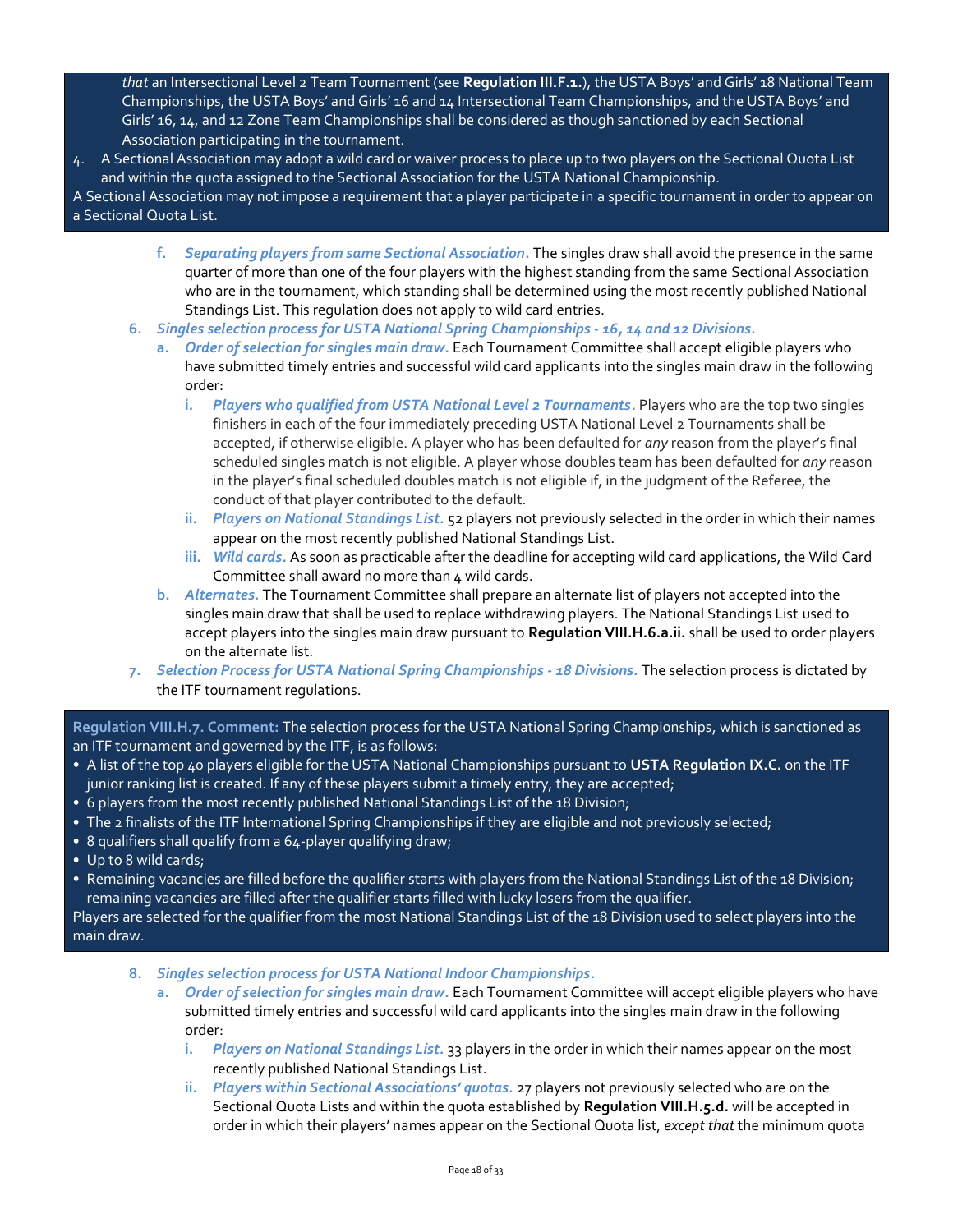shall be 1. A Sectional Association's quota is never reduced because of players selected into the draw by any other method under **Regulation VII.H.8.a.**

- **iii.** *Wild cards.* As soon as practicable after the deadline for accepting wild card applications, the Wild Card Committee shall award no more than  $\mu$  wild cards.
- **iv.** *Remaining vacancies filled with players on National Standings List.* The Tournament Committee shall fill the remaining spots in the draw, except for those spots reserved for wild card recipients, with players remaining on the National Standings List used to accept players into the draw pursuant to **Regulation VIII.H.8.a.i.** in the order in which their names appear.
- **b.** *Alternates.* The Tournament Committee shall prepare an alternate list of players not accepted into the singles main draw that shall be used to replace withdrawing players. The National Standings List used to accept players into the singles main draw pursuant to **Regulation VIII.H.8.a.ii.** shall be used to order players on the alternate list.
- **c.** *Separating players from same Sectional Association*. The singles draw shall avoid the presence in the same quarter of more than one of the four players with the highest standing from the same Sectional Association who are in the tournament, which standing shall be determined using the most recently published National Standings List. This regulation does not apply to wild card entries.
- **9.** *Wild cards for USTA National Championships***.**
	- **a.** *Eligibility for wild cards.* Each wild card applicant must be in good standing with the applicant's Sectional Association, be eligible for the tournament, and submit a timely wild card application.
	- **b.** *Application deadline.* Players must submit wild card applications and supporting documents to the Director of Competitive Pathway-Juniors for receipt no later than five days after the entry deadline for the USTA National Championship.
	- **c.** *Wild Card Committee.* The Wild Card Committee shall be comprised of the Coordinator of Junior Rankings, the Chairperson of the USTA Junior Competition Committee, the Director of Competitive Pathway-Juniors, the General Manager of Player Development or the Director's designee, and the Tournament Director of the applicable USTA National Championship. The Wild Card Committee shall consult with USTA Player Development staff and the player's Sectional Association before granting a wild card.
	- **d.** *Criteria.* Criteria for selecting wild cards shall be determined by the USTA Junior Competition Committee in consultation with the USTA Player Development and published in **Table 6**.

**Regulation VIII.H.9. Comment:** These wild card regulations do not apply to the USTA National Spring Championships in the 18 Divisions. This tournament is sanctioned by the ITF and governed by the ITF tournament regulations.

# **TABLE 6 • Wild Card Criteria**

**The Wild Card Committee shall use the following criteria to select wild cards:**

- No player that is under suspension by the USTA, a Sectional Association, the ITF, the ITA, the WTA, or the ATP may be awarded a wild card.
- No player who has a national standing below the standing of the first alternate may be awarded a wild card *unless*, in the opinion of the Wild Card Committee, the player will improve the overall strength of field of the tournament.
- No player who submits a late wild card application may be considered. Timely entries into the tournament are recommended, but are not required.
- A player with an established record in international, professional, or collegiate competition may be considered.
- A player whose ability to qualify has been affected by injury, illness, or other personal circumstance may be considered.
- A player's rating may be considered.
- A player with a high standing in a younger age division of the event may be considered.
- A player with a high standing in the division of the event who does not appear on the Sectional Quota List may be considered, *provided that* the player has been recommended for a wild card by their Sectional Association.
- A player who has been recommended for a wild card by the USTA National Coaching Staff may be considered.
- USTA Player Development may hold invitational wild card playoff competitions for players identified jointly by NJTLs and USTA Player Development to which the best finishers shall be awarded wild cards into the Boys' and Girls' 14 and 12 Divisions of the USTA National Clay Court Championships and The USTA National Championships. A total of 2 wild cards will be available for this purpose in each of the Boys' and Girls' 14 and 12 Divisions.
- USTA Player Development may hold an invitational wild card playoff competition to which the winner shall be awarded a wild card, provided that the USTA Junior Competition Committee has approved the competition in advance.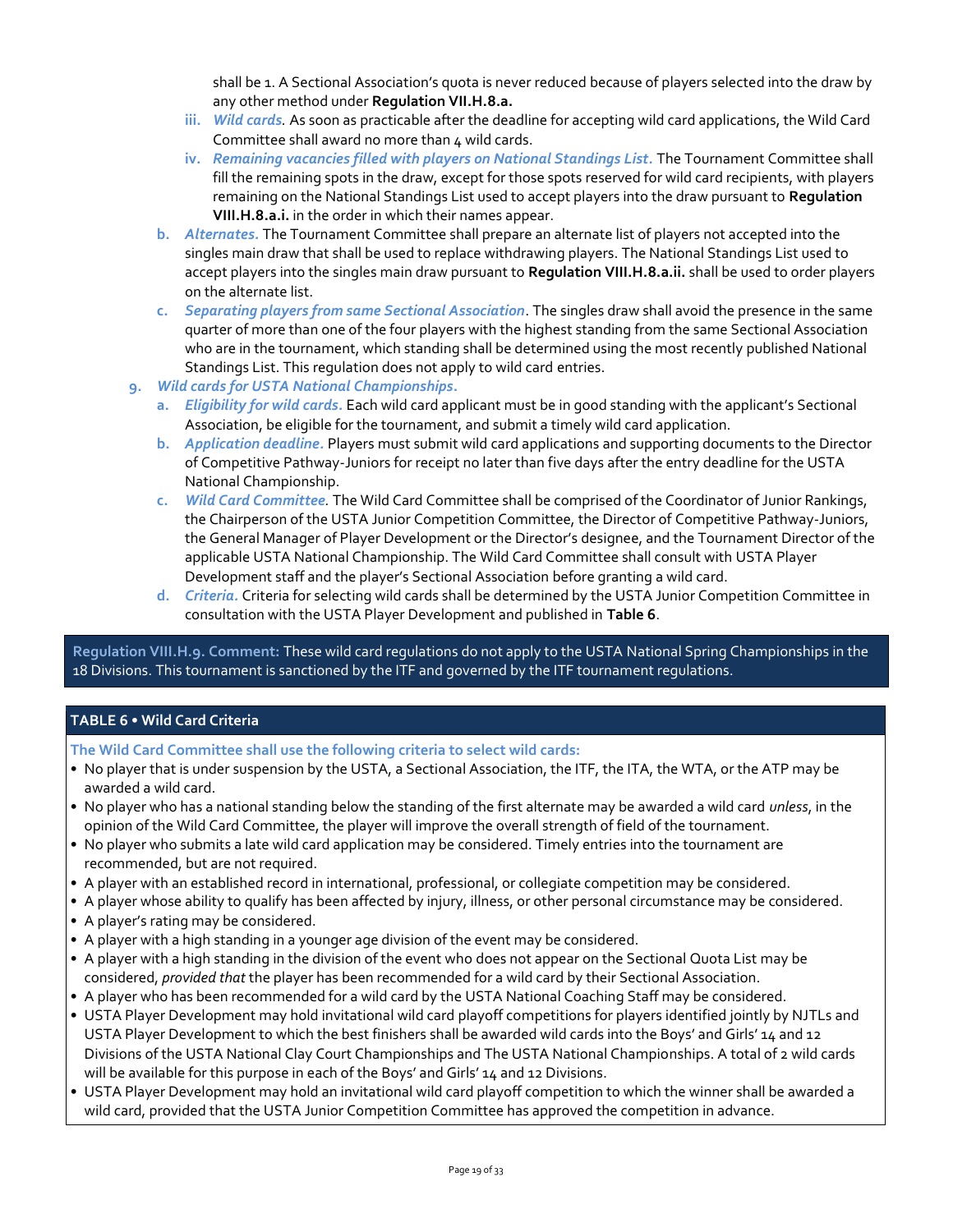#### **10.** *Singles draw formats***.**

- A compass draw with a playoff for third place;
- A draw with a Feed-In Championship and a playoff for third place; or
- A modified Feed-In Championship.

The USTA Junior Competition Committee specifies which format shall be used and publish it in **Table 7**.

If a draw with a Feed-In Championship is used, the USTA Competitive Pathway Department and USTA Junior Competition Committee specifies the round through which the losing players are fed into the Feed-In Championship and any additional playoff matches required.

If a draw with a modified Feed-In Championship is used, the USTA Competitive Pathway Department and USTA Junior Competition Committee specifies the rounds that are fed into the modified Feed-In Championship and any additional playoff matches required.

Each player must play all matches unless the failure to do so is attributable to illness, injury, or personal circumstance.

**11.** *Doubles events***.**

**a.** *Players eligible.* All players selected for singles shall be eligible to enter doubles. Vacancies in the doubles draw may be filled by the Tournament Committee with alternates.

| TABLE 7 . Singles Draw Formats at USTA National Championships                                 |                                                                                                                                                                                                                                                                                |                                     |                                                                                                                                                                                                                                                                                                                                                                                                                                                                                                                    |                     |  |  |  |  |  |
|-----------------------------------------------------------------------------------------------|--------------------------------------------------------------------------------------------------------------------------------------------------------------------------------------------------------------------------------------------------------------------------------|-------------------------------------|--------------------------------------------------------------------------------------------------------------------------------------------------------------------------------------------------------------------------------------------------------------------------------------------------------------------------------------------------------------------------------------------------------------------------------------------------------------------------------------------------------------------|---------------------|--|--|--|--|--|
| <b>Tournament</b>                                                                             | <b>18 Divisions</b>                                                                                                                                                                                                                                                            | <b>16 Divisions</b>                 | 14 Divisions                                                                                                                                                                                                                                                                                                                                                                                                                                                                                                       | <b>12 Divisions</b> |  |  |  |  |  |
| <b>USTA National Spring</b><br>Championships                                                  | Single<br>Elimination*                                                                                                                                                                                                                                                         |                                     | Feed-In Championship, which includes the losers through the quarterfinals and a<br>playoff for 3rd place                                                                                                                                                                                                                                                                                                                                                                                                           |                     |  |  |  |  |  |
| <b>USTA National Clay</b><br>Court Championships<br>and The USTA<br>National<br>Championships | Feed-In Championship, which<br>includes the losers through the<br>place                                                                                                                                                                                                        | quarterfinals and a playoff for 3rd | Feed-In Championship, which<br>Compass draw that<br>includes the losers through the<br>quarantees each player at<br>least four matches and with<br>quarterfinals and a playoff for<br>3rd place. The losers of the first<br>round-of-16 losers fed into a<br>round of the Feed-In<br>separate single elimination<br>Championship will be fed into a<br>draw (silver) and the<br>separate single elimination<br>quarterfinal losers fed into<br>another separate single<br>draw (bronze)<br>elimination draw (gold) |                     |  |  |  |  |  |
| <b>USTA National Indoor</b><br>Championships                                                  | Curtis Consolation whereby the losers of the Round of 64 and Round of 32 are fed into a separate<br>single elimination draw and the losers of the Round of 16 and quarterfinals are fed into another<br>separate single elimination draw, and there is a playoff for 3rd place |                                     |                                                                                                                                                                                                                                                                                                                                                                                                                                                                                                                    |                     |  |  |  |  |  |
| <b>USTA National Winter</b><br>Championships                                                  | Feed-In Championship, which<br>includes the losers through the<br>place                                                                                                                                                                                                        | quarterfinals and a playoff for 3rd | Compass draw that guarantees each player at least four matches<br>and with round-of-16 losers fed into a separate single<br>elimination draw (silver) and the quarterfinal losers fed into<br>another separate single elimination draw (qold)                                                                                                                                                                                                                                                                      |                     |  |  |  |  |  |
|                                                                                               | When a Feed-In Championship is held, the standard bye placement method described in USTA Regulation II.B.4.d.i. shall be                                                                                                                                                       |                                     |                                                                                                                                                                                                                                                                                                                                                                                                                                                                                                                    |                     |  |  |  |  |  |

used.

\* The USTA National Spring Championships in the 18 Divisions is also sanctioned as an ITF tournament. The draw format is dictated by the ITF tournament regulations, is not governed by these Regulations, and is being included for informational purposes only.

**Regulation VIII.H.11.a. Comment:** In a USTA National Championship, the doubles entry deadline is not the singles entry deadline referred to in **Regulation VIII.H.1.a.** The doubles entry deadline is a later date set by the Tournament Committee.

> **b.** *Doubles draw format.* The USTA National Clay Court Championships and The USTA National Championships in the 14 divisions shall run a First Match Consolation draw. All other tournaments shall run a single elimination draw with a playoff for third place, *except that* the USTA Junior Competition Committee may authorize a consolation draw at the request of the Tournament Committee. Each player must play all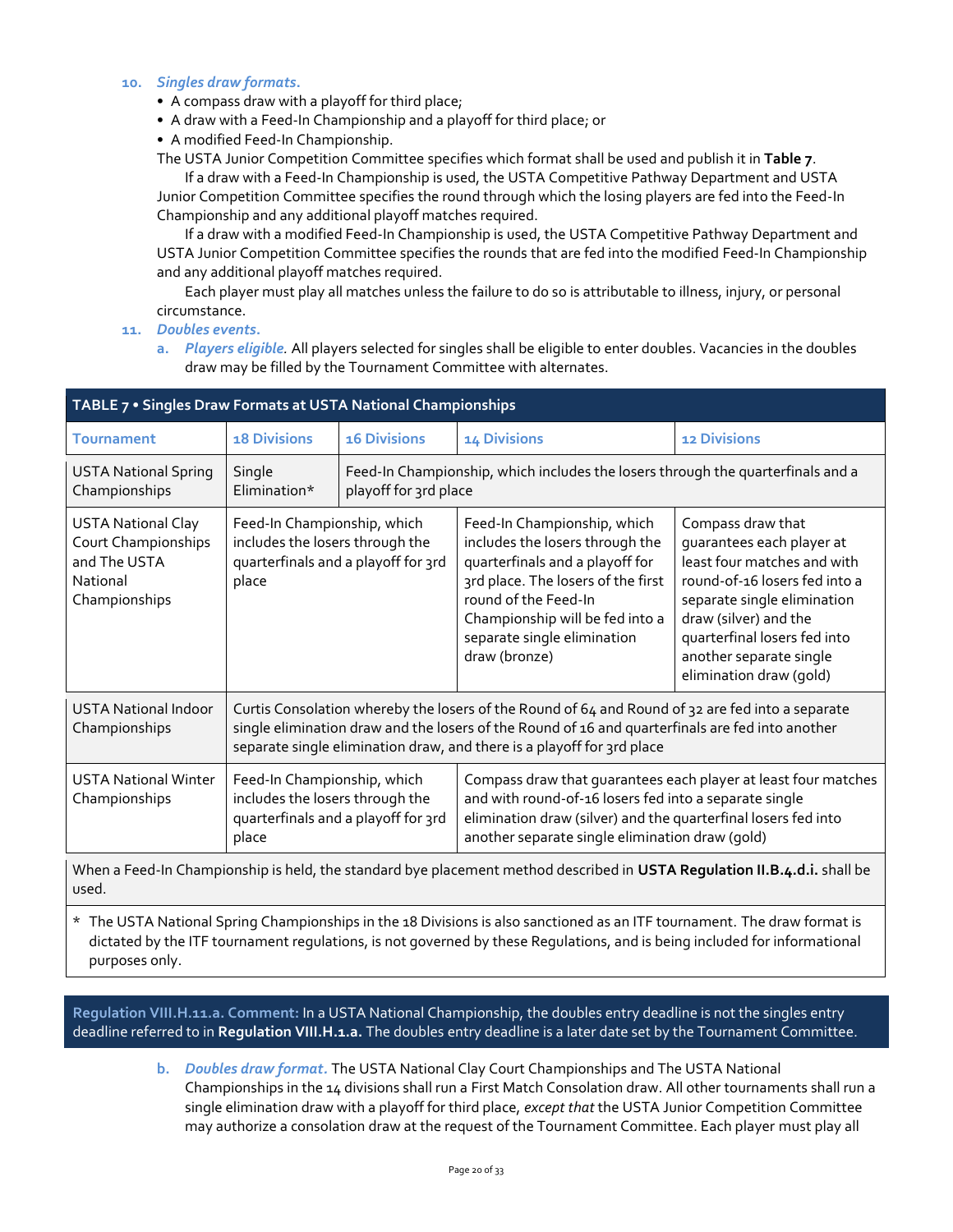matches, unless the failure to do so is attributable to illness, injury, or personal circumstance.

- **12.** *Time when draws made***.** The draws shall not be made more than seven days before the start of the tournament.
- **13.** *Remaking draws.* If play has not begun, a draw may be remade:
	- If any one of the top four seeds withdraws; or • If two or more seeds withdraw.
- **I. USTA National Level 2 Tournaments.**
	- **1.** *Tournament overview.* Four times annually the USTA will sanction four concurrent USTA National Level 2 Tournaments for boys and girls in each age division at different sites.
	- **2.** *Draw size.* The draw sizes are as set forth in **Table 8**:

| TABLE 8 . Draw Sizes for USTA National Level 2 Tournaments            |                        |                       |                        |                        |  |  |  |
|-----------------------------------------------------------------------|------------------------|-----------------------|------------------------|------------------------|--|--|--|
| <b>Immediately Precedes this</b><br><b>USTA National Championship</b> | 18<br><b>Divisions</b> | 16<br><b>Division</b> | 14<br><b>Divisions</b> | 12<br><b>Divisions</b> |  |  |  |
| <b>USTA National Spring Championships</b>                             | 32                     | 32                    | 32                     | 32                     |  |  |  |
| USTA National Clay Court Championships                                | 64                     | 64                    | 32                     | 32                     |  |  |  |
| The USTA National Championships                                       | 64                     | 64                    | 32                     | 32                     |  |  |  |
| <b>USTA National Winter Championships</b>                             | 32                     | 32                    | 32                     | 32                     |  |  |  |

# **3.** *Entry***.**

- **a.** *Means of entry.* A player submits an entry and entry fee to the USTA by the date stated in the published entry information and designates the player's order of preference among the four USTA National Level 2 Tournament sites.
- **b.** *Multiple entries allowed.* When entries close, a player may be entered in two age divisions of USTA National Level 2 Tournaments.
- **c.** *Player may play in only one age division.* If a player plays in singles and doubles, the player must play in the same age division.
- **4.** *Selection in descending division order***.** The USTA shall select eligible players who have submitted timely entries for USTA National Level 2 Tournaments in descending age division order: 18; 16; 14; and 12. If a player is entered in two age divisions of a USTA National Level 2 Tournament and *is* selected into the older division, that player is not eligible for selection into the younger division. If a player *is not* selected for the older division, that player is eligible for selection in the younger division and is eligible to be an alternate in the younger division but not in the older division.
- **5.** *Selection process and alternates.* Players shall be selected, and alternates shall be ordered using the most recently published National Standings List of the division as set forth in **Table 9**.

# **TABLE 9 • Selection Process for USTA National Level 2 Tournaments**

**Selection of Players:** Players shall be selected in the order in which their names appear on the most recently published National Standings List of the division.

**Alternates:** Those players who have not been selected after all four USTA National Level 2 Tournaments draws have been filled shall be placed on the alternate lists at all concurrent USTA National Level 2 Tournaments for which the players indicated a preference. The players shall be ordered based on the players' standing on the National Selection List used to select players.

**Late Entries:** Late entries shall be placed on the alternate list in the order received after timely entries. Late entries received at the same time shall be ordered by lot. (See **USTA Regulation I.H.4.**)

**6.** *Acceptance into USTA National Level 2 Tournament makes player ineligible for play in concurrent USTA National Level 2 Tournament***.** A player who has been accepted into a USTA National Level 2 Tournament, is not eligible for play in any concurrent USTA National Level 2 Tournament, *except that* a player may submit a written request to move to another site within the same age division if the draw at the requested site is not full, the request is received by each Tournament Director no later than 10 days before the start date of the tournament,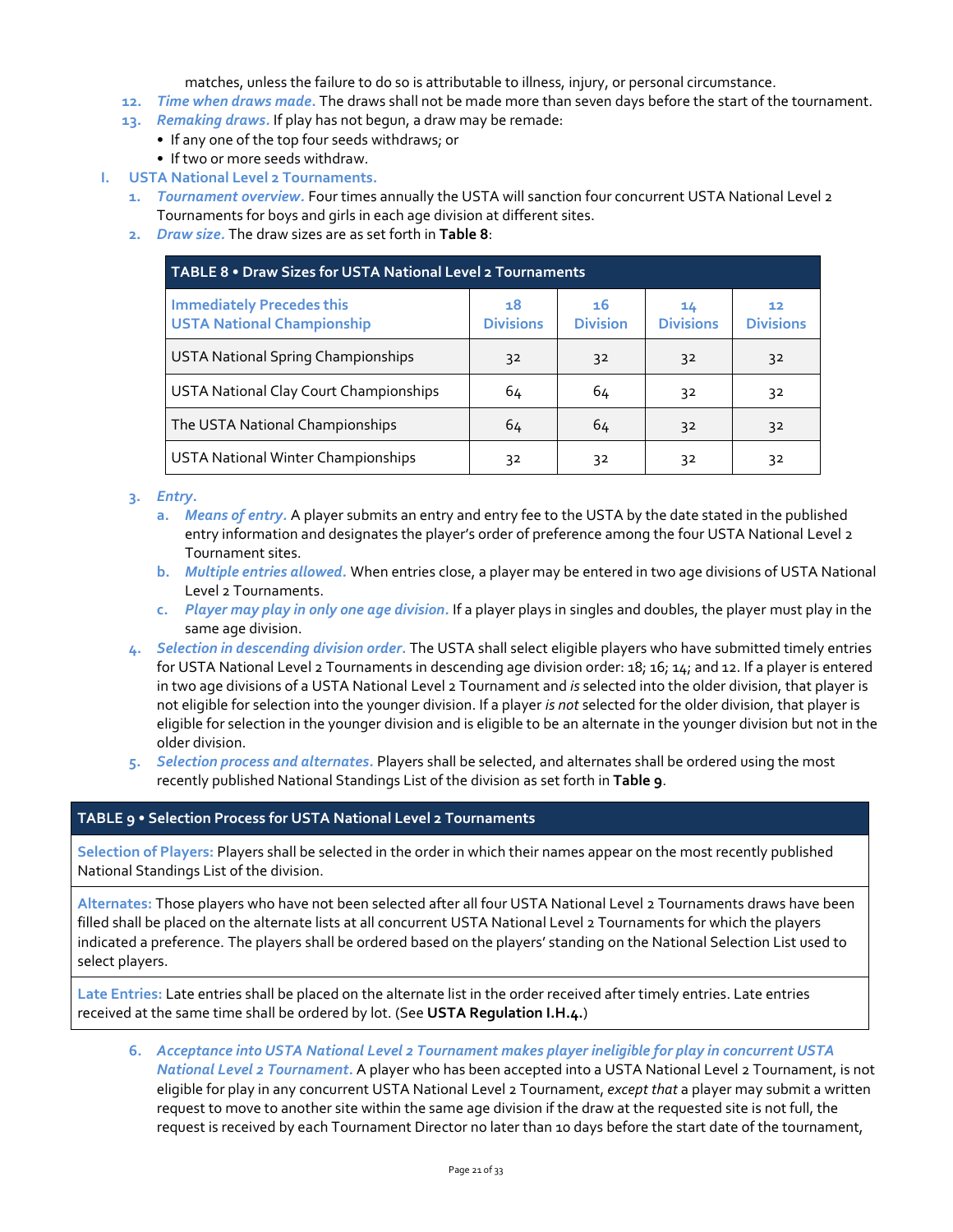and each Tournament Director involved understands the circumstances and concurs in writing.

- **7.** *Singles draw format.* In singles each tournament shall run a Feed-In Championship and playoff for third place. The USTA Competitive Pathway Department and the USTA Junior Competition Committee shall specify any additional playoff matches required, the round through which the losing players are fed into the Feed-In Championship, and the round through which the Feed-In Championship is played. Each player must play all matches unless the failure to do so is attributable to illness, injury, or personal circumstance.
- **8.** *Doubles draw format***.** In doubles each tournament shall run a single elimination draw and playoff for third place. Each player must play all matches unless the failure to do so is attributable to illness, injury, or personal circumstance.

**Regulation VIII.I.7. Comment:** Each USTA National Level 2 Tournament shall run a Feed-In Championship that includes the losers through the Round of 16, a playoff for 3rd and 4th place, and a playoff of the losing quarterfinalists that determine 5th, 6th and 8th places (there is no playoff for 7th place). The Feed-In Championship uses the standard bye placement method described in **USTA Regulation II.B.4.d.i.**

- **9.** *Time when draws made.* The draws shall not be made more than seven days before the start of the tournament.
- **10.** *Remaking draws.* If play has not begun, a draw may be remade:
	- If any one of the top four seeds withdraws; or
	- If two or more seeds withdraw.
- **J. USTA National Level 3 Tournaments.**
	- **1.** *Number of tournaments.* The USTA Junior Competition Committee shall sanction one or more tournaments with up to 192 total draw spots up to 4 times per year in each division.
	- **2.** *Draw size, draw formats, and match formats.* The USTA Competitive Pathway Department shall specify the draw size, draw formats, and match formats at the time the sanction for each USTA National Level 3 Tournament is approved.
	- **3.** *Entry into concurrent USTA National Level 3 Tournaments***.** When entries close, a player shall not be entered in two or more concurrent USTA National Level 3 Tournaments unless each Tournament Committee involved understands the situation and concurs in writing.
	- **4.** *Tournament regulations for USTA National Level 3 Tournaments.* Regulations for USTA National Level 3 Tournaments shall be prepared by the USTA Junior Competition Committee and shall be published.

**Regulation VIII.J. Comment:** The following policy for permitting multiple entries and selection process for USTA National Level 3 Tournaments shall be used:

# **MULTIPLE ENTRIES: Players Have TWO Options**

# **Players Choose ONE of the Following Options, but NOT Both:**

- **OPTION 1:** Enter any ONE Division of TWO Concurrent USTA National Level 3 Tournaments (this may be a different division in each tournament); OR
- **OPTION 2:** Enter TWO Divisions of ONE USTA National Level 3 Tournament

*Players may PLAY in only ONE division of ONE tournament.*

**Players who enter three (3) or more divisions will be given 5 suspension points for being improperly entered in concurrent tournaments and will only be selected into a maximum of two divisions.**

#### **OPTION 1 Procedure: ONE Division of TWO Concurrent Tournaments**

- Prior written permission of both Tournament Committees is NOT required to enter TWO concurrent USTA National Level 3 Tournaments.
- Tournament Committees will publish the selection and alternate lists no later than 2 days after entries close.
- A player accepted into both tournaments must notify both tournaments no later than 5 days after entries close (Tuesday following entry deadline) as to which tournament they will be playing and the player will be refunded their entry fee (but not the TennisLink administrative fee). Failure to withdraw by the deadline absolves the tournament from which the player is withdrawing from their obligation to refund the entry fee. If a player remains on more than one competitor list 12 days following the entry deadline (second Tuesday after entry deadline), that player will be removed from BOTH events.
- If a player has not been accepted into any tournament, the player may remain on the alternate lists of both tournaments, but upon acceptance into one, they may not withdraw from that tournament to play in another.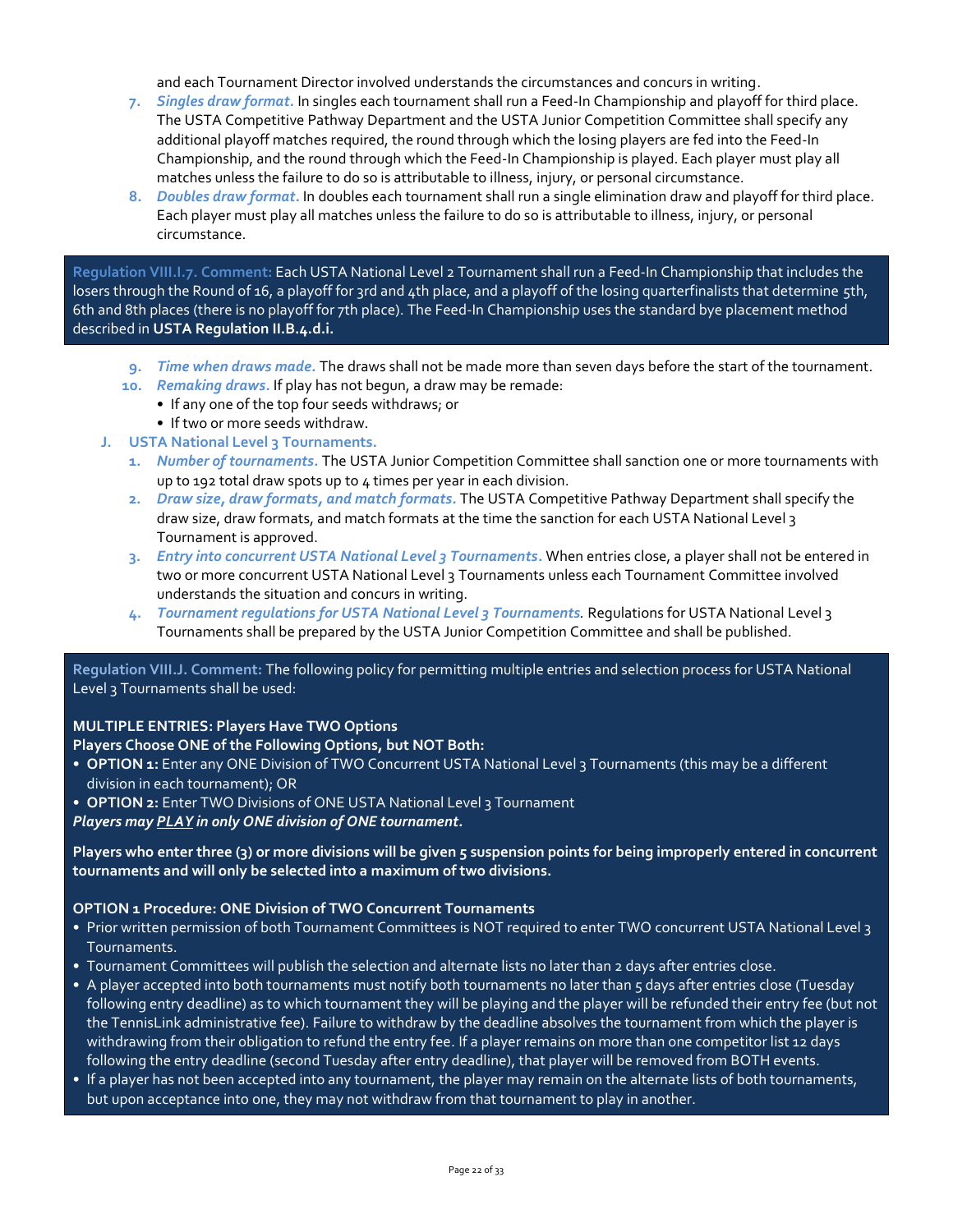• Under no circumstances may a player after being accepted into one concurrent tournament withdraw and play in another. Doing so shall result in the assessment of 4 suspension points for withdrawing for reason other than injury, illness, or personal circumstance.

# **OPTION 2 Procedure: TWO Divisions of ONE Tournament**

- When a USTA National Level 3 Tournament includes more than one age division, a player may enter up to two age divisions of that tournament.
- The Tournament Committee shall select players who have entered two divisions in descending age division order: 18; 16; 14; and 12. If a player is entered in two age divisions of a USTA National Level 3 Tournament and is selected into the older division, that player is not eligible for selection into the younger age division, even if there are openings in the younger age division at the time of selection or thereafter. If a player is not selected for the older age division, that player is only eligible for selection in the younger age division.
- If a player is not selected for either age division, that player is only eligible to be an alternate for the younger age division.

# **SELECTION PROCESS**

- **Selection:** Players are accepted into a USTA National Level 3 Tournament using the most recently published National Standings List as of the date entries close.
- **Alternates:** Alternates are ordered using the same National Standings List used to select players into the tournament. Players with no National Standing are ordered after players with standing by random drawing. Late entries are placed on the bottom of the alternate list in the order received. Late entries received at the same time are ordered randomly.
	- **K. USTA National Doubles Championships, Additional USTA Junior National Tournaments, USTA Team Championships, and USTA International Tournaments.**
		- **1.** *Tournament regulations for USTA National Doubles Championships and Additional USTA Junior National Tournaments.* Regulations for USTA National Doubles Championships and Additional USTA Junior National Tournaments shall be prepared by the USTA Junior Competition Committee and the USTA Competitive Pathway Department and shall be published.
		- **2.** *Tournament regulations for USTA Team Championships***.** Regulations for USTA Team Championships shall be prepared by the USTA Junior Competition Committee and the USTA Competitive Pathway Department, including the selection process for the USTA National Spring Team Championships which shall be published in **Table 10**.

# **TABLE 10 • Selection Process for USTA National Spring Team Championships**

# **USTA National Spring Team Championships - 18, 16 and 14 Divisions**

Separate USTA National Spring Championships shall be sanctioned for boys and girls. Each Tournament Committee shall accept 32 players from each division into the draw as follows:

- *•* Up to 4 wild cards using the same process established in **Regulation VIII.H.9.d.**
- The remaining players from most recently published National Standings List from each age division, provided they have submitted timely entries, in the order in which their names appear.

The Tournament Committee shall prepare an alternate list for each division of those players with timely entries not accepted into the draw in the order in which their names appear on the same National Standings List used to accept players into the draw. Late entrants shall be placed on the alternate list in the order received after timely entries. Late entries received at the same time shall be ordered by lot. (See **USTA Regulation I.H.4.**)

# **USTA National Spring Team Championships - 12 Divisions**

Separate USTA National Spring Championships shall be sanctioned for boys and girls. Each Tournament Committee shall accept 48 players from each division into the draw as follows:

- *•* Up to 4 wild cards using the same process established in **Regulation VIII.9.d.**
- The remaining players from most recently published National Standings List of the division, provided they have submitted timely entries, in the order in which their names appear.

The Tournament Committee shall prepare an alternate list of those players with timely entries not accepted into the draw in the order in which their names appear on the same National Standings List used to accept players into the draw. Late entrants shall be placed on the alternate list in the order received after timely entries. Late entries received at the same time shall be ordered by lot. (See **USTA Regulation I.H.4.**)

**3.** *Use of ITF tournament regulations at USTA International Tournaments.* USTA International Tournaments shall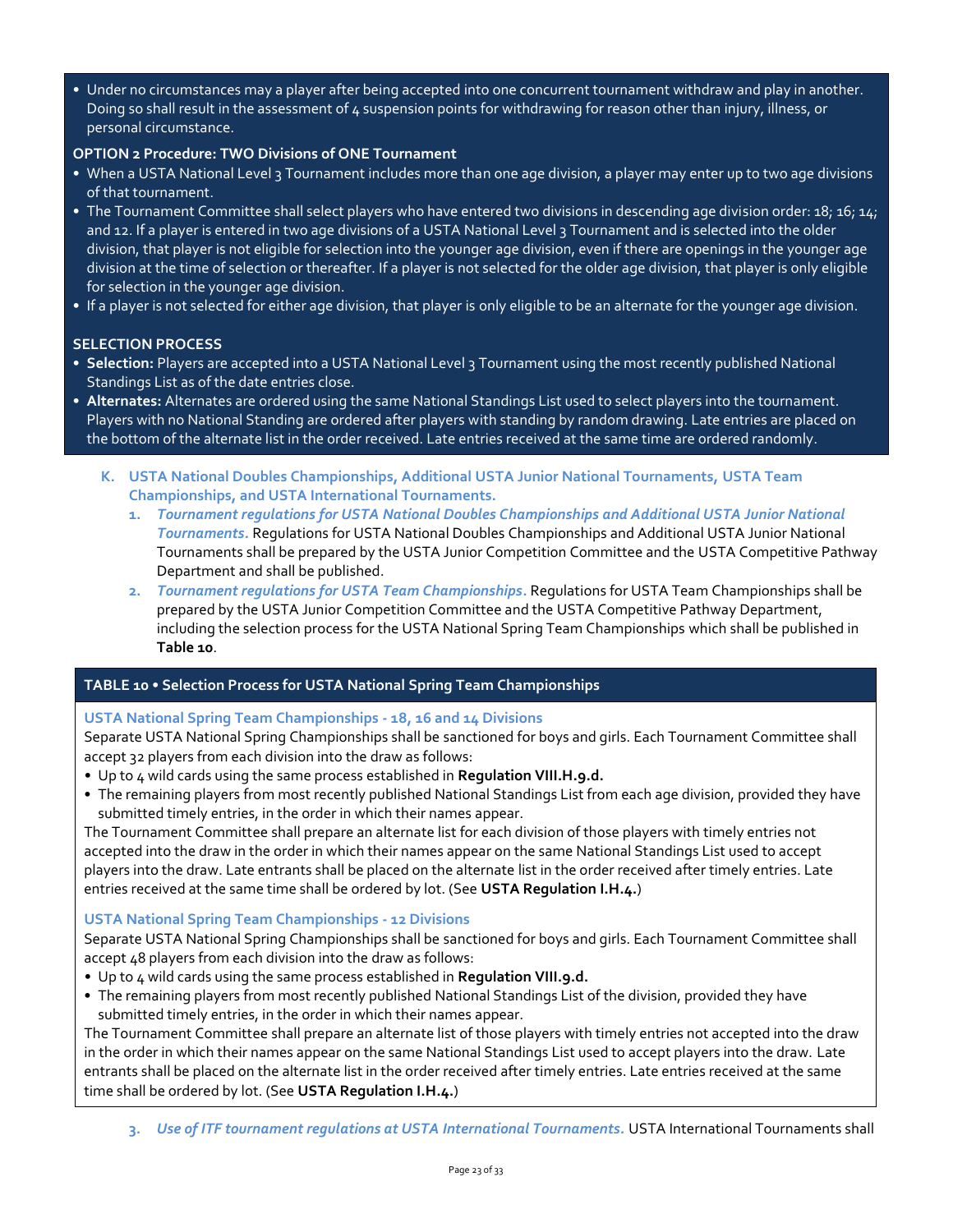use ITF tournament regulations. The list of USTA International Tournaments shall be published. (See **Table 11**) **4.** *Coaching in USTA Team Championships.* The designated team coach may coach a player who remains on court

during set breaks or changeovers, *except* during the first changeover of a set and a tiebreak.

# **TABLE 11 • USTA International Tournaments**

- Eddie Herr International Junior Tennis Championship 16, 14, & 12 Divisions
- Zimmerman/Johnson USTA National Tournament at Stanford University 18, 16, 14, & 12 Divisions
- Orange Bowl International Championships 16 Divisions
- Junior Orange Bowl International Championships 14 & 12 Divisions
	- **5.** *Alternate method of coaching in USTA Team Championships***.** The USTA Junior Competition Committee, in consultation with the USTA Competitive Pathway Department, may authorize the designated team coach to coach a player at any time during the match so long as the coach does not interfere with play. The list of tournaments at which this alternate method of coaching is authorized shall be published annually in **Table 12**.

# **TABLE 12 • USTA Team Championships that Use Alternate Method of Coaching**

USTA Boys' 18 National Team Championships USTA Girls' 18 National Team Championships USTA National Spring Team Championships USTA Boys' and Girls' 16 and 14 Intersectional Team Championships USTA Boys' and Girls' 16, 14, and 12 Zone Team Championships

#### **IX. JUNIOR RANKING REGULATIONS**

- **A. Divisions Ranked.** The USTA shall publish rankings in the Boys' and Girls' 18, 16, 14, and 12 Divisions.
- **B. Ranking Period.** The ranking period for all players shall be January 1 through December 31.
- **C. Eligibility for Rankings.** Eligibility for ranking is governed by **USTA Regulation IX.C.1.**
- **D. Junior Ranking Tournaments**. The following tournaments shall be known as Junior Ranking Tournaments and only results from these tournaments shall be considered for junior rankings:
	- The Authorized USTA Junior National Tournaments set forth in **Regulation II**;
	- The Authorized Section and District Ranking Tournaments set forth in **Regulation III**;
	- ITF tournaments listed on the National Junior Tournament Schedule; and
	- Additional tournaments authorized by the USTA Junior Competition Committee in consultation with the USTA Competitive Pathway Department. (See **Table 13**)

#### **TABLE 13 • Additional National Ranking Tournaments**

- USTA Junior Team Tennis Advanced Division National Championships
- USTA Junior Team Tennis Advanced Division Sectional and District Championships
- Australian Open Junior Championships\*
- French Open Junior Championships\*
- Wimbledon Junior Championships\*
- Canadian Junior International Championships\*

\* *Players earn only bonus points in the 18s Divisions.*

- **E. Ranking Points.** Players shall earn ranking points in singles and doubles as follows:
	- **1.** *Points Per Round***.** Points Per Round are those points that are awarded based on the round that the player or team reached.
	- **2.** *Bonus points***.** Bonus points are those points that are awarded based on wins over highly ranked players.
- **F. Assignment of Ranking Levels.** The junior ranking system shall have 7 Levels of National Ranking Tournaments. The following tournaments shall be assigned to each Level:
	- **1.** *Level 1.* The tournaments assigned Level 1 shall be:
		- USTA National Championships;
		- USTA National Doubles Championships;
		- USTA Boys' 18 National Team Championships;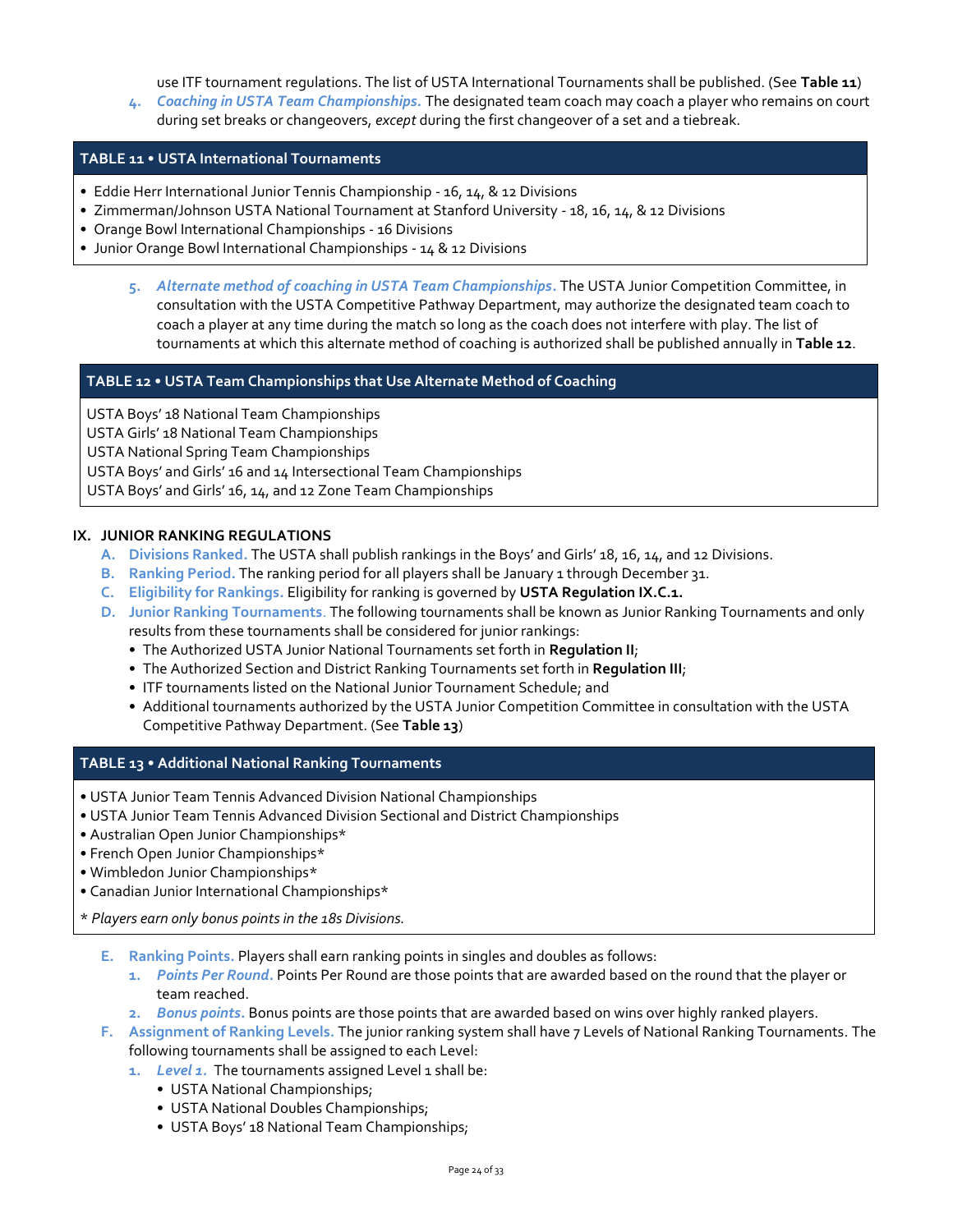- USTA Girls' 18 National Team Championships;
- USTA Boys' and Girls' 16 and 14 Intersectional Team Championships; and
- USTA National Spring Team Championships.
- **2.** *Level 2.* The tournaments assigned Level 2 shall be:
	- USTA National Level 2 Tournaments;
	- USTA Boys' and Girls' 16, 14, and 12 Zone Team Championships; and
	- Intersectional Level 2 Team Tournaments described in **Regulation III.F.1.**
- **3.** *Level 3.* The tournaments assigned Level 3 shall be:
	- USTA National Level 3 Tournaments; and
	- Closed Section Level 3 Tournaments described in **Regulation III.A.**
- **4.** *Level 4.* The tournaments assigned Level 4 shall be:
	- Section and District Level 4 Tournaments described in **Regulation III.B.**; and
	- Intrasectional Level 4 Team Tournaments described in **Regulation III.F.2.**
- **5.** *Level 5.* The tournaments assigned Level 5 shall be the Section and District Level 5 Tournaments described in **Regulation III.C.**
- **6.** *Level 6.* The tournaments assigned Level 6 shall be the Section and District Level 6 Tournaments described in **Regulation III.D.**
- **7.** *Level 7.* The tournaments assigned Level 7 shall be the Section and District Level 7 Tournaments described in **Regulation III.E.**

The USTA Junior Competition Committee and the USTA Competitive Pathway Department shall annually assign Ranking Levels to the Additional USTA National Tournaments, USTA International Tournaments and ITF tournaments listed on the National Junior Tournament Schedule.

- **G. Assignment of Ranking Points.** Annually the USTA Junior Competition Committee and the USTA Competitive Pathway Department determines:
	- The Points Per Round assigned to each round in each Level of Junior Ranking Tournament; and
	- The Bonus Points awarded, if any, for wins over highly ranked players.

**The assigned Ranking Points shall be published on the USTA website.**

- **H. Combined Rankings.** Junior rankings are based on singles and doubles ranking points. A player's junior ranking shall be calculated by adding:
	- 100% of the ranking points earned in singles from the six Junior Ranking Tournaments which the player received the most singles ranking points; and
	- A percentage of the ranking points earned in doubles from the six Junior Ranking Tournaments in which the player received the most doubles or mixed doubles ranking points, which percentage shall be determined by the USTA Junior Competition Committee. The percentage shall be published on the USTA website. When a team tournament format is played and a player earns ranking points in both doubles and mixed doubles, the total points earned in doubles and mixed doubles at the tournament are used to determine whether the tournament is among the player's best six.

#### **Regulation IX.G. Comment:** The percentage assigned to doubles is 15%.

- **I. Treatment of Byes, Withdrawals, Walkovers, Disqualifications, Defaults, and Retirements**.
	- **1.** *Byes***.** A player who advances because of a bye does not receive Points Per Round for advancing.
	- **2.** *Withdrawals, walkovers, and disqualifications***.** A player who advances because of a withdrawal, walkover, or disqualification shall receive Points Per Round for advancing but shall not receive any Bonus Points.
	- **3.** *Defaults before first point of match***.** A player who advances because of a default before first point of a match shall receive Points Per Round for advancing but shall not receive any Bonus Points. Examples of these defaults include, but are not necessarily limited to, defaults for:
		- Lateness for the start of a match;
		- Failure to show up for a match;
		- Refusal to start a match;
		- Code violations under the Point Penalty System occurring during the warm-up; and
		- Misconduct before a match or between matches.
	- **4.** *Defaults after first point of match***.** A player who advances because of a default after the first point of the match receives Points Per Round and any Bonus Points that apply to the match. Examples of these defaults include, but are not necessarily limited to, defaults for:
		- Code violations under the Point Penalty System;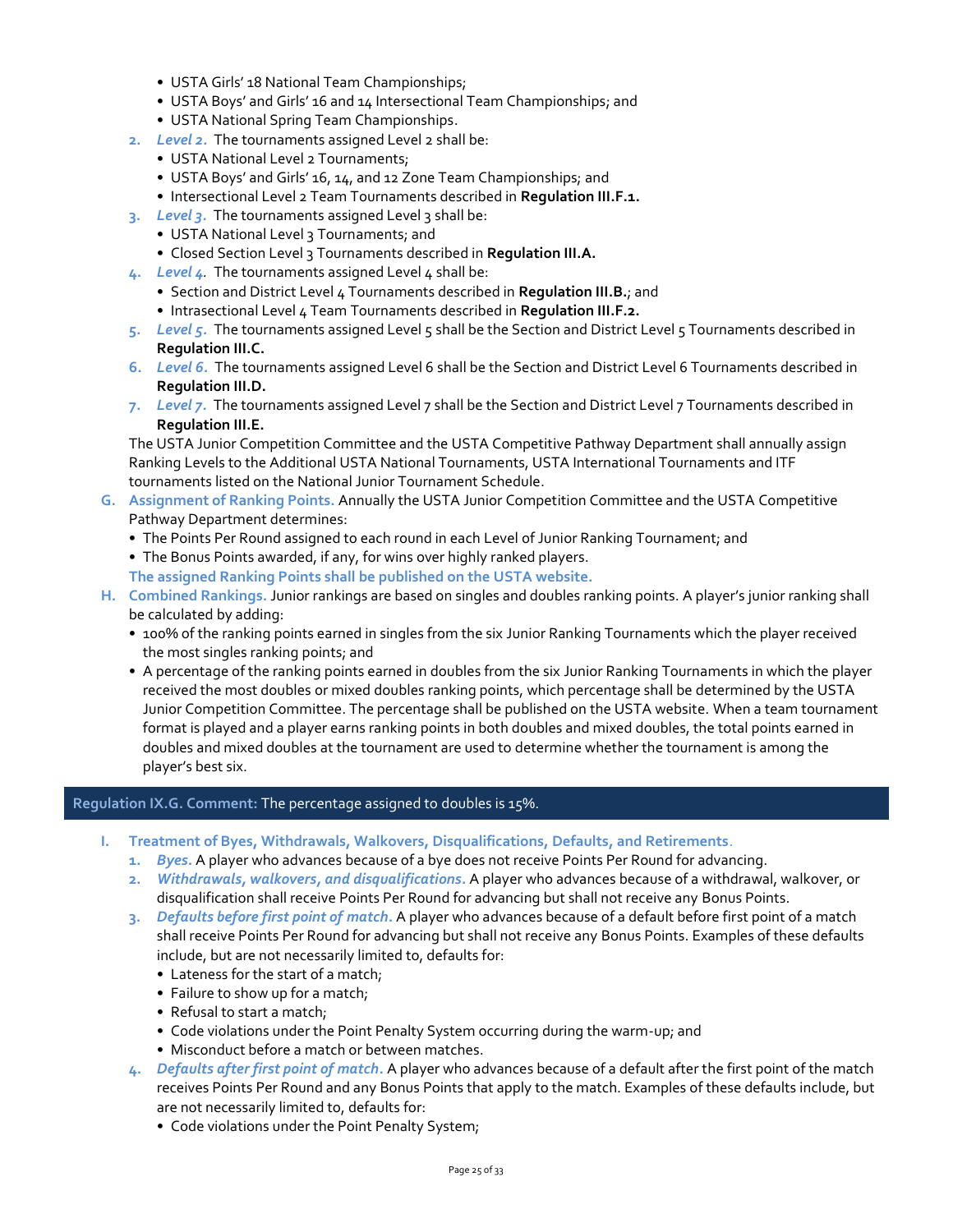- Lateness after a rest period;
- Lateness for resumption of a suspended match; and
- Refusal to continue to play a match.
- **5.** *Player defaulted for misconduct or code violations receives no Ranking Points***.** A player who has been defaulted for misconduct or code violations under the Point Penalty System shall not receive any Ranking Points that the player had accumulated in the tournament, provided that a doubles player who was not responsible for the default or any of the code violations shall not be penalized.

**Regulation IX.I. Comment:** A player who is defaulted because of a code violation for delay caused by obvious cramping (or another medical condition that makes it difficult to resume play), normally should not lose ranking points.

- **6.** *Retirements***.** A player who advances because of the opponent's retirement shall receive Points Per Round for advancing and any bonus points.
- **J. Matches Generally May Count in Only One Division.** No match may count for ranking in more than one division, *except that* results in the Boys' and Girls' 18 Divisions from the USTA National Championships shall be considered in the Boys' and Girls' 18 Divisions, the Adult Open Men's and Women's ranking categories, and the Professional/Adult Open Men's and Women's ranking categories.
- **K. Players Ranked.** All players, regardless of age at the time the final rankings are published, who received at least 200 ranking points in a division in tournaments that start during the Ranking Period shall be ranked in that division.
- **L. Responsibilities of Junior Players Seeking Ranking.** Players are responsible for regularly reviewing their player records and shall promptly submit corrections to their player records to the USTA Competitive Pathway Department. All corrections must be submitted no later than January 15.
- **M. Junior Ranking Committee.** The USTA Junior Competition Committee shall have a subcommittee charged with overseeing national junior rankings. The USTA President may appoint a Junior Ranking Coordinator to serve as chair of this subcommittee. Subject to the approval of the USTA President and if a Coordinator is appointed, vacancies in the Junior Ranking Coordinator position may be filled by the chair of the USTA Junior Competition Committee.
- **N. Publication of Rankings.**
	- **1.** *Tentative rankings published by January 5***.** This is the first ranking published for both singles and doubles. The tentative rankings and the individual player records shall be published by January 5 of each year.
	- **2.** *Corrections must be received no later than January 15***.** Any corrections to a player's record must be received by the USTA Competitive Pathway Department no later than January 15 of each year.
	- **3.** *Final rankings published by January 20***.** These final junior rankings are published after corrected data have been received and acted upon by the USTA and no later than January 20. Final junior rankings are not subject to appeal.

# **X. JUNIOR NATIONAL SANCTIONING REGULATIONS**

- **A. Discrimination Not Allowed.** Tournament sanctions shall be awarded and sanctioned tournaments shall be conducted without regard to race, creed, color, national origin, or sexual orientation. By submitting an application to sanction a tournament, the applicant agrees that it will not discriminate against any participant because of the participant's race, creed, color, national origin, or sexual orientation, *except that* entries into the tournaments listed in **Regulation II.A.-F.** are limited to U.S. citizens and certain aliens (see **USTA Regulation IX.C.1.**). A violation of this provision may result in a refusal to issue any further sanctions to the applicant.
- **B. Primary Host Site Shall be Organization Member***.* The primary host site of each tournament listed in **Regulation II.** must be an Organization Member.
- **C. Sanctioning Process.** This process applies to all tournaments listed in **Regulation II.**, *except* those tournaments that the USTA Junior Competition Committee has determined will not be put out for bid and will instead be assigned to a sanction holder by the Committee.
	- **1.** *Application deadlines.* The USTA Junior Competition Committee shall set the application deadlines and shall notify the Sectional Associations and current sanction holders of these deadlines.

**Regulation X.C. Comment:** The USTA Junior Competition Committee has set the following deadlines for sanction applications:

• USTA National Championships, USTA National Team Championships, USTA Intersectional Team Championships, and USTA National Spring Team Championships: January 15 of the year prior to the tournament. These tournaments are awarded 3-year sanctions.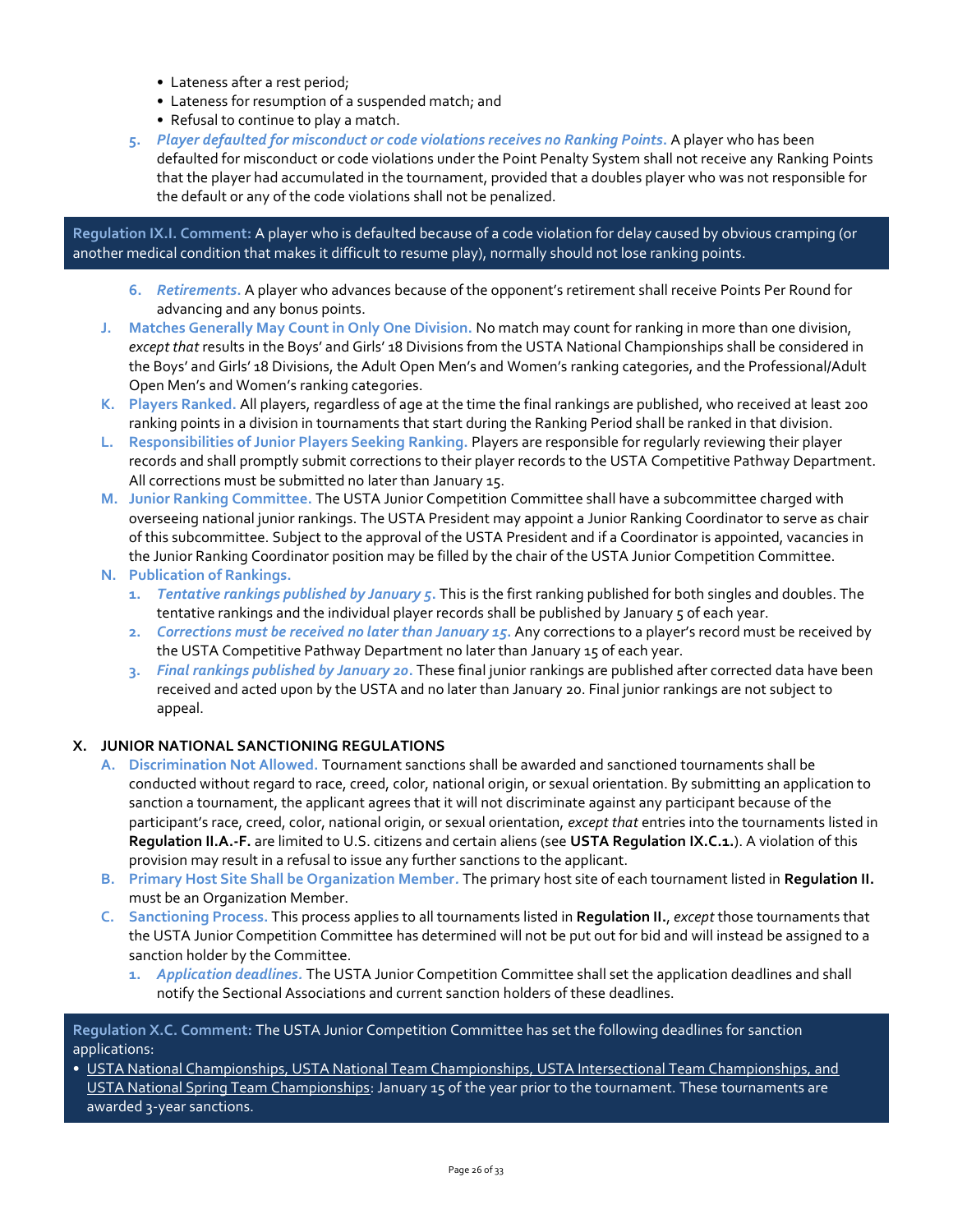- USTA National Level 2 Tournaments (including the USTA National Tournament at Stanford designated as an L2), USTA Zone Team Championships and USTA International Tournaments: January 15 of the year prior to the tournament. These tournaments are awarded 2-year sanctions.
- USTA National Level 3 Tournaments and Additional USTA National Tournaments: May 1 of the year prior to the tournament. Bids for tournament held January - June will be awarded by July of the year prior to the tournament; bids for tournaments held July-December will be awarded by November of the year prior to the tournament.
	- **2.** *Submission of application.* The applicant shall submit the application on the USTA-approved sanction form to the USTA Junior Competition Committee. An applicant may submit or be asked to submit other information in support of their applications.
	- **3.** *Approval by Sectional Associations.* Each Sectional Association shall approve or disapprove the applicants from its Sectional Association, *except* as set forth in **Regulation X.C.4.** below. If a Sectional Association disapproves an applicant, the USTA Junior Competition Committee shall not consider that particular application.
	- **4.** *Sectional Association approval not required when it submits competing application.* When a Sectional Association has submitted a competing application for a tournament, the USTA Junior Competition Committee shall approve or disapprove all applicants from that Sectional Association for that tournament.
	- **5.** *Notice to competing applicants of USTA National Championships of their right to appear before Committee.*  The chairperson or the chairperson's designee shall inform all applicants of competing applications for the USTA National Championships listed in **Regulation II.A.** and **B.** and may require them to submit additional information in order to consider the competing applications. Representatives of all applicants shall be permitted to appear in person, by proxy, or by electronic means to make presentations to the USTA Junior Competition Committee in support of their applications.
	- **6.** *Approval of sanctions.* The USTA Junior Competition Committee shall review only the applications from:
		- Applicants approved by Sectional Associations;
		- Sectional Associations; and
		- Applicants that are not subject to approval or disapproval by a Sectional Association because the Sectional Association submitted a competing application.

The committee shall approve or disapprove applications as soon as possible after the application deadline. Upon approval of a sanction, the chairperson or the chairperson's designee shall notify the successful applicant. If the committee does not approve any application, or any approved applicant declines or is unable to host the tournament, then the committee may select a sanction holder to host the tournament.

- **7.** *Tournament contract.* No sanction approval shall be considered final until the applicant completes and returns a tournament contract in the form approved by the USTA Junior Competition Committee and payment of the sanction fee (see **Regulation X.D.**) has been received.
- **D. Sanction Fees***.* The sanction fee for:
	- USTA National Championships;
	- USTA National Doubles Championships;
	- USTA National Level 2 Tournaments;
	- USTA Team Championships;

shall be \$100 per age and gender division. The sanction fee for all other tournaments sanctioned by the USTA Junior Competition Committee shall be \$100 per tournament.

**E. Tournament Titles.** The USTA Junior Competition Committee establishes the titles for tournaments under its jurisdiction. The title shall include, where applicable, the age, sex, surface, and any other divisions of the tournament. The initials "USTA" must also be used.

The titles of USTA International Tournaments may include the initials "USTA." The titles of USTA National Level 3 Tournaments, Additional USTA Junior National Tournaments, and USTA International Tournaments are subject to the approval of the USTA Junior Competition Committee.

- **F. Television, Cable, Satellite, Internet, Radio, Film and Video Rights.** The USTA reserves all television, cable, satellite, internet, radio, film, and video rights for all tournaments sanctioned by the USTA Junior Competition Committee as set forth in **USTA Regulation XVII.F.**
- **G. ITF Junior Tournaments.** The ITF regulations require that ITF junior tournaments played in the United States be either organized by the USTA or sanctioned by the USTA. The USTA Junior Competition Committee shall be notified of all applicants for tournaments requiring sanction approval.

**Regulation X.G. Comment:** The Committee has determined that all ITF Junior Tournaments played in the geographic boundaries of the USTA shall be sanctioned by the USTA.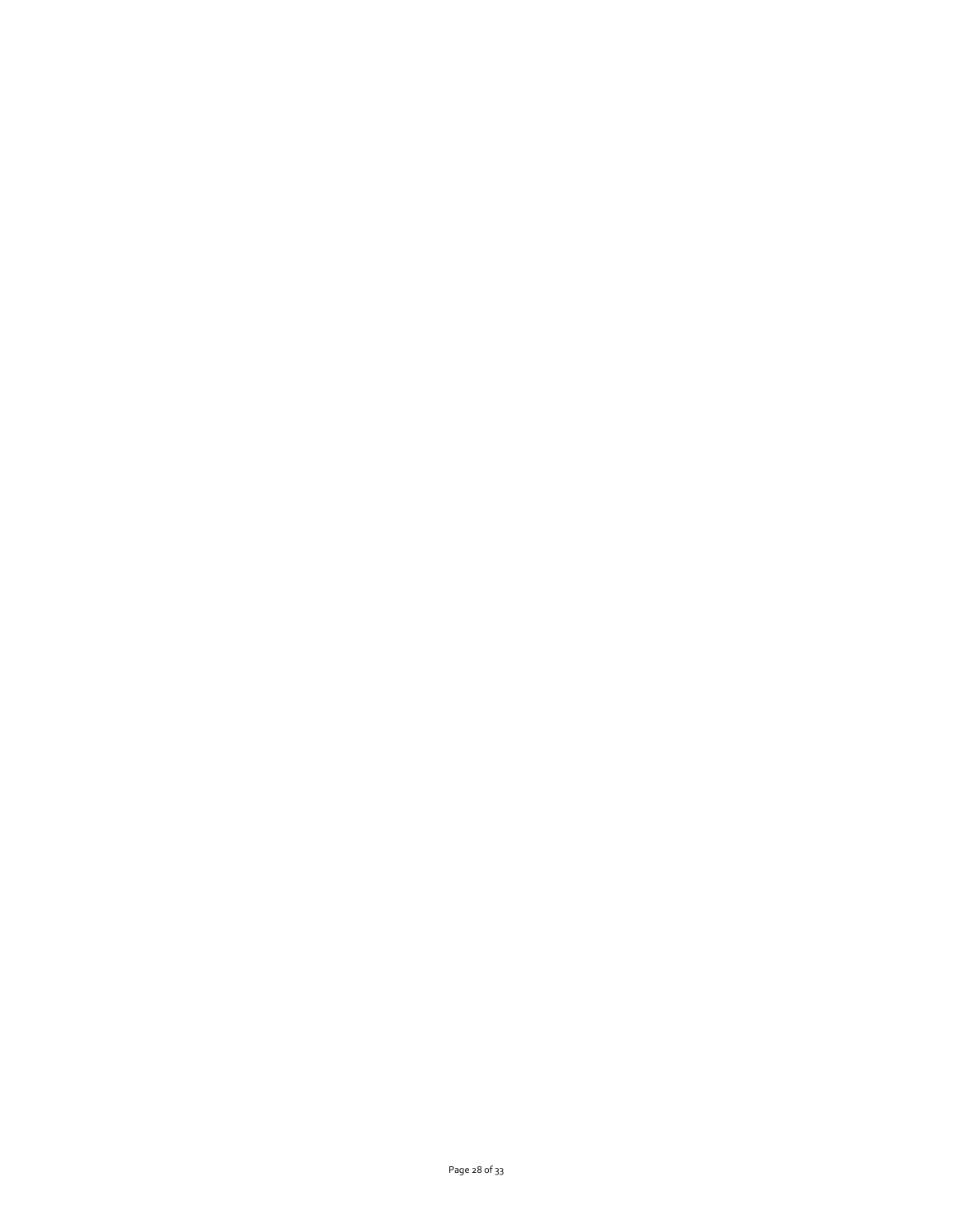# **SELECTION PROCESS FOR USTA NATIONAL CHAMPIONSHIPS**

*The information below summarizes the selection processes set forth in the Regulations.*

| <b>Method of Acceptance</b><br>(In order of acceptance)            |                | <b>USTA National Spring Championships</b> |             |             |  |  |  |
|--------------------------------------------------------------------|----------------|-------------------------------------------|-------------|-------------|--|--|--|
|                                                                    |                | <b>BG16</b>                               | <b>BG14</b> | <b>BG12</b> |  |  |  |
| <b>ITF List</b>                                                    | 40             | $\Omega$                                  | $\Omega$    | $\Omega$    |  |  |  |
| National Standing List                                             | 6              | 52                                        | 52          | 52          |  |  |  |
| <b>BG18 ITF Qualifier Players</b>                                  | 8              | $\Omega$                                  | $\Omega$    |             |  |  |  |
| L <sub>2</sub> Qualifiers                                          | $\Omega$       | 8                                         | 8           |             |  |  |  |
| <b>ITF Special Exempts</b>                                         | $\overline{2}$ | $\Omega$                                  | $\Omega$    |             |  |  |  |
| Wild Cards                                                         | 8              |                                           |             |             |  |  |  |
| Vacancies are filled with players from the National Standings List | 64             | 64                                        | 64          | 64          |  |  |  |

*\* The USTA National Spring Championships in the 18 Divisions is also sanctioned as an ITF tournament. The draw size, selection process, and other tournament regulations are dictated by the ITF tournament regulations.*

| <b>Method of Acceptance</b><br>(In order of acceptance)            | <b>USTA National Clay Court Championships</b><br>and The USTA National Championships |             |             |             |
|--------------------------------------------------------------------|--------------------------------------------------------------------------------------|-------------|-------------|-------------|
|                                                                    | <b>BG18</b>                                                                          | <b>BG16</b> | <b>BG14</b> | <b>BG12</b> |
| Direct Acceptance List                                             | 3 <sup>2</sup>                                                                       | 16          | 16          | $\Omega$    |
| L <sub>2</sub> Qualifiers                                          | 8                                                                                    | 8           | 8           | 8           |
| <b>National Standing List</b>                                      | 42                                                                                   | 58          | 46          | 14          |
| Sectional Quota (minimum quota of 2)                               | 134                                                                                  | 134         | 116         | 102         |
| Wild Cards                                                         | 8                                                                                    | 8           | 6           | 4           |
| Vacancies are filled with players from the National Standings List |                                                                                      | 224         | 192         | 128         |

| <b>Method of Acceptance</b>                                        | <b>USTA National Indoor Championships</b> |             |             |             |
|--------------------------------------------------------------------|-------------------------------------------|-------------|-------------|-------------|
| (In order of acceptance)                                           |                                           | <b>BG16</b> | <b>BG14</b> | <b>BG12</b> |
| <b>National Standing List</b>                                      | 33                                        | 33          | 33          | 33          |
| Sectional Quota (minimum quota of 1)                               | 27                                        | 27          | 27          | -27         |
| Wild Cards                                                         |                                           |             |             |             |
| Vacancies are filled with players from the National Standings List | 64                                        | 64          | 64          | 64          |

| <b>Method of Acceptance</b><br>(In order of acceptance)            |     | <b>USTA National Winter Championships</b> |             |             |  |
|--------------------------------------------------------------------|-----|-------------------------------------------|-------------|-------------|--|
|                                                                    |     | <b>BG16</b>                               | <b>BG14</b> | <b>BG12</b> |  |
| Direct Acceptance List                                             | 16  | 16                                        | 16          |             |  |
| L <sub>2</sub> Qualifiers                                          | 8   | 8                                         |             |             |  |
| <b>National Standing List</b>                                      | 23  | 23                                        | 23          | 14          |  |
| Sectional Quota (minimum quota of 2)                               | 77  | 77                                        | 77          | 102         |  |
| Wild Cards                                                         |     |                                           |             |             |  |
| Vacancies are filled with players from the National Standings List | 128 | 128                                       | 128         | 128         |  |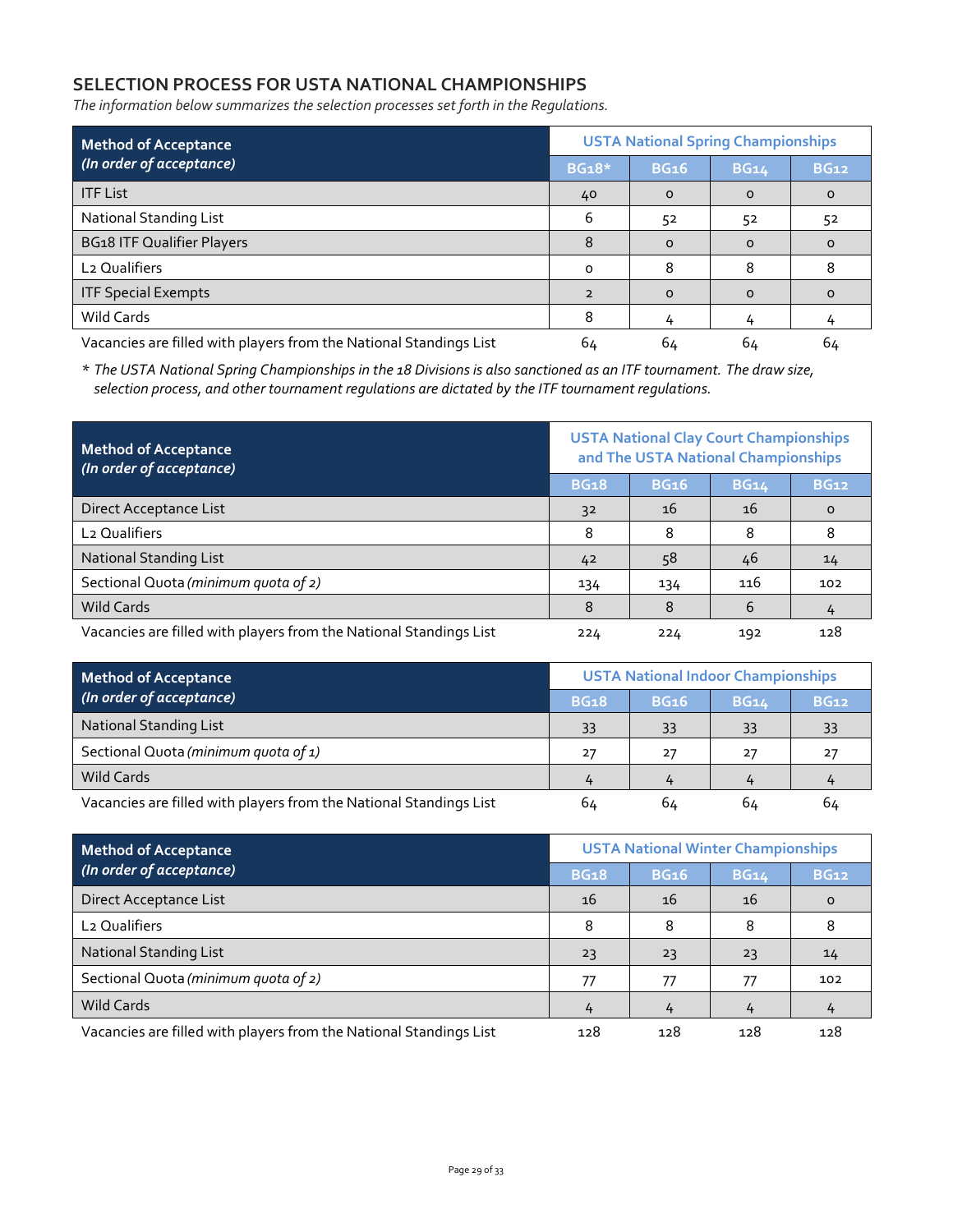# **GLOSSARY**

- **8-Game Pro Set.** An 8-game pro set is a scoring system used in junior ranking tournaments that consists of one set in which the first player to eight games wins the match. A 7-Point Tiebreak is played if the score reaches 8 games all.
- **10-Point Match Tiebreak.** The 10-Point Match Tiebreak is played in some matches in lieu of the deciding final set. The first player or team to win 10 points by a margin of at least 2 wins the final set 1-0 and the match.
- **Additional USTA National Tournaments.** These are additional tournaments sanctioned by the USTA Junior Competition Committee that count for national ranking.
- **Alphabetical Seeding.** In some cases, the Tournament Committee may group seeded players together and assign each of them the same seed (for example, in the group 5-8, each player in the group would be assigned the fifth seed).
- **Alternate.** An alternate is a player who did not make it into the draw but requests that the tournament consider the player for entry into the draw if an opening in the draw develops.
- **Alternate List.** The alternate list is a list of players not accepted into a tournament. After entries close, the Tournament Committee will typically publish an ordered alternate list showing the order in which the alternates will be accepted if there is a withdrawal.

**Back Draw.** This term is commonly used to describe the consolation part of a Feed-In Championship draw.

**Bonus Points.** Bonus points are additional ranking points that are awarded for wins over highly ranked players.

- **"Closed" Tournaments**. Tournaments designated as "closed" are open to players who meet the residency requirements in a specific geographic boundary. Closed Section Level 3, 4 and 5 Tournaments and Intrasectional Level 2 Team Tournaments are open only to residents of the Sectional Association. Closed District Level 5 Tournaments are open only to residents of the District Association.
- **Closed Section Level 3 Tournaments.** These are Junior Ranking Tournaments sanctioned by the Sectional Associations that have been assigned a Ranking Level 3 and are intended for advanced level players. Up to 2 may be held annually in each Sectional Association.

**Combined Ranking.** A combined ranking is a ranking that is based on both singles and doubles Ranking Points.

- **Compass Draw.** This is a non-elimination format that is so named because players advance in four to eight different directions depending upon when they lose their first match and when they lose their subsequent matches.
- **Computerized List Method of Seeding.** This seeding method is based on a computerized system of rankings or standings.
- **Consolation Draw.** A consolation draw describes a group of different types of draws in which losers in the main draw play an additional match or matches against other players who have lost a match in the main draw.
- **Curtis Consolation.** A 64-player Curtis Consolation is a form of Feed-In Championship that feeds losers from the round of 16 and the round of 32 into the Feed-In Consolation and the losers from the round of 16 and quarterfinals into a separate draw to play for 5th and 6th place
- **Date Block.** A date block is a date or group of dates over which a tournament has been sanctioned to take place. Regulation III places limits on the number of days tournaments sanctioned by the Sectional and District Associations may take place.
- **Direct Acceptance List.** This is a list of the standings of the top players that is used to determine which junior players are automatically selected for the USTA National Championships.

**District Associations.** The term "District Associations" applies equally to any subdivisions of Sectional Associations.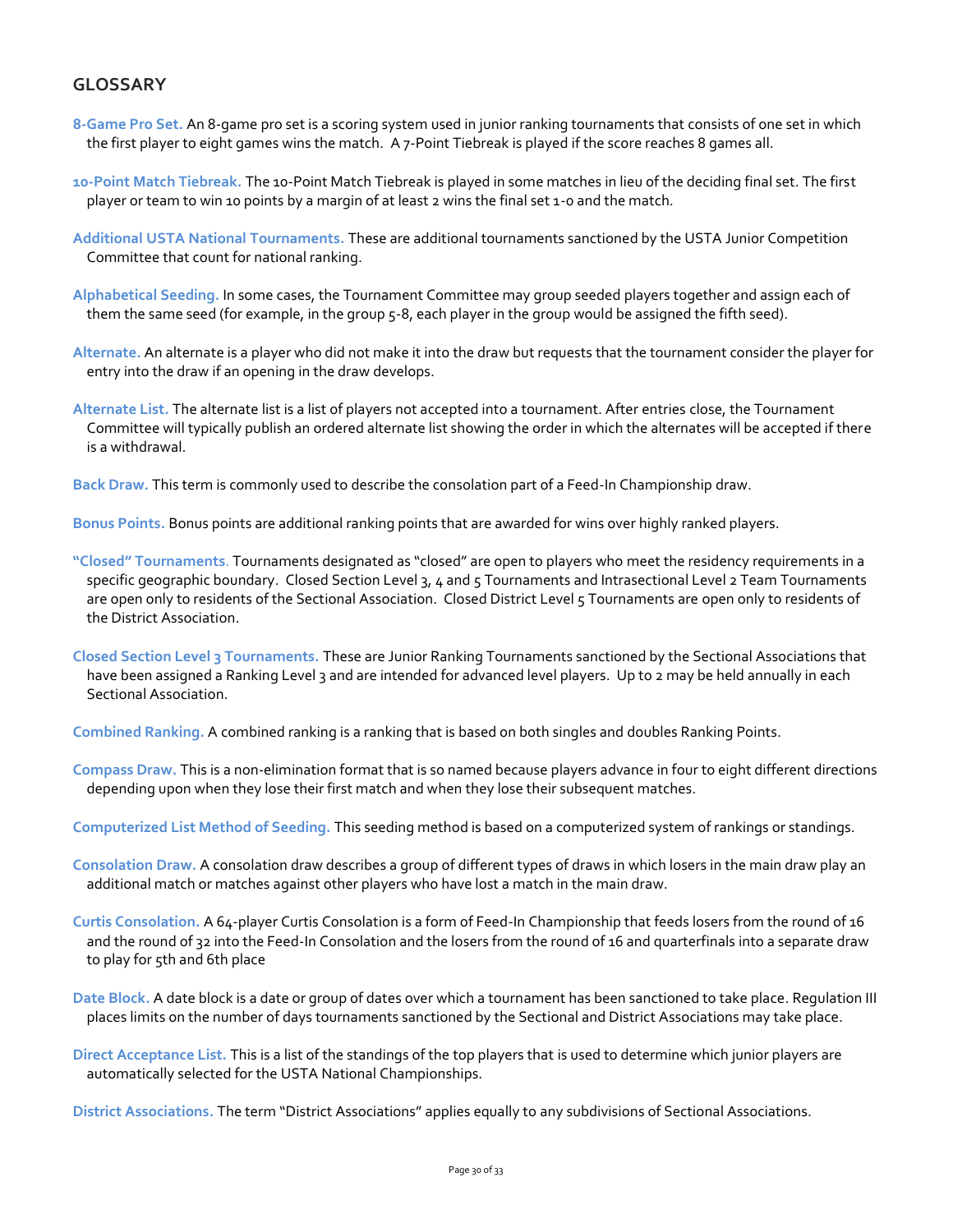**Division.** Division refers to one or two events in a tournament in which the eligibility criteria are identical. For example, the Girls' 16 Singles and Girls' 16 Doubles are two events but only one division because their eligibility criteria are identical.

**Feed-In Championship (FIC).** This term refers to a type of consolation draw in which the losers of multiple rounds from the main draw are fed back into a consolation draw. There are three types of Feed-In Championships played at Junior Ranking Tournaments:

- An FIC that feeds players in through the Quarterfinals;
- An FIC that feeds players in through the Round of 16 and includes a quarterfinal playoff for 5th place;
- A 64-player Curtis Consolation that feeds losers from the round of 16 and the round of 32 into the Feed-In Consolation and the losers from the round of 16 and quarterfinals into a separate draw to play for 5th and 6th place; and
- A Modified FIC that feeds the first two rounds of losers into the consolation.

**Flighting.** This is a method of distributing players entered in an event into separate draws so that players of the same level are in the same draw and compete against each other. For example, assuming there are four draws (A-D) and 16 players entered, the distribution would be:

| Draw A<br>(strongest flight) | Draw B | Draw C | Draw D<br>(weakest flight) |
|------------------------------|--------|--------|----------------------------|
|                              |        |        | 13                         |
| $\mathcal{P}$                |        | 10     | 14                         |
|                              |        | 11     | 15                         |
|                              |        | 12     | 16                         |

- **Gold Ball Event.** This refers to the highest level of national competition at which USTA Gold, Silver, and Bronze Balls are awarded.
- **Intersectionals.** These are national team tournaments held in the 14, 16 and 18 Divisions. Teams compete against teams from the other Sectional Associations. In the 18 divisions, these competitions are now known as the USTA Boys' 18 National Team Championships and the Girls' 18 National Team Championships.
- **Intersectional Level 2 Team Tournaments.** Two or more Sectional Associations may sanction one Intersectional Level 2 Team Tournament that will be assigned a Ranking Level 2. One Sectional Association's team competes against team(s) from the other Sectional Association(s). These team tournaments are intended for advanced players.
- **Intrasectional Level 4 Team Tournaments.** A Sectional Association may sanction one Intrasectional Level 4 Team Tournament that will be assigned a Ranking Level 4. These closed team tournaments are intended for advanced players residing within the Sectional Association.
- **ITF Rules of Tennis.** The ITF Rules of Tennis are the rules for the sport of tennis. They are made by the International Tennis Federation (ITF). The USTA, as a member of the ITF, has agreed that the ITF Rules of Tennis apply to all USTA sanctioned tournaments.
- **ITF Tournaments on the National Junior Tournament Schedule.** The ITF Tournaments on the National Junior Tournament Schedule are tournaments jointly sanctioned by the ITF and USTA that are placed on the National Junior Tournament Schedule. These tournaments are played under ITF tournament regulations.
- **Junior Ranking Tournaments.** These are the tournaments that are used for national junior rankings. A list of the tournaments is found in **Regulation VIII.D.**
- **Late Entry.** A late entry is one that is received after the entry deadline. The Tournament Committee determines whether late entries will be accepted. In tournaments with limited draw sizes, late entries are placed on the alternate list after timely entries in the order received. Late entries received at the same time are ordered by lot.

**Main Draw.** The main draw is that part of a draw in which the remaining players have not yet lost a match.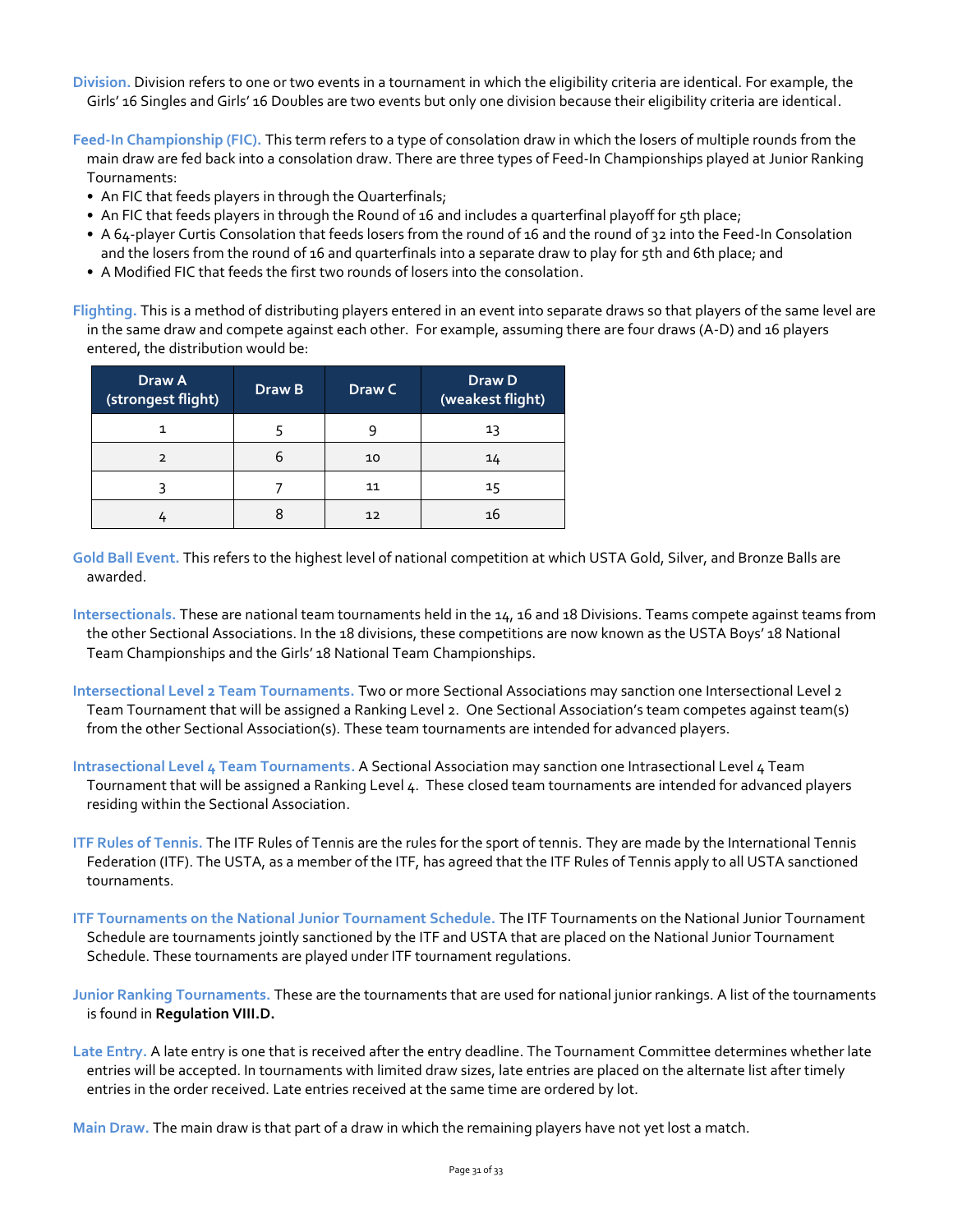**Match Format.** The match format refers to the scoring format used by a tournament.

- **Modified Feed-In Championship (MFIC).** This term refers to a special form of consolation draw in which the losers from at two or more rounds of the main draw are fed into the consolation draw. In Junior Ranking Tournaments, the only form of Modified Feed-In that is used is one that feeds in the losers from the first two rounds.
- **National Standings List (NSL).** This is a monthly standings list of junior players in each age division used for selection and seeding. When it is used for a closed Sectional or District tournament, it can be filtered to only include residents of a Sectional or District Association. When citizenship or certain alien eligibility is required for acceptance, the lists can also be filtered to include only players who meet these requirements.
- **"Open" Tournaments**. Tournaments designated as "open" are open to all players, regardless of their residence. All tournaments are "open" unless the word "closed" is part of the title or the tournament is a team competition between teams of players representing Sections or Districts.
- **Personal Circumstance.** A bona fide reason other than illness or injury for not playing is a personal circumstance. Personal circumstance generally describes a situation in which a player has a serious or genuine reason for not playing. A Referee should give a player the benefit of the doubt when deciding whether the reason is bona fide. The inability of a junior to play because an adult who is not the junior's parent or coach decides to go home is a personal circumstance. On the other hand, wanting to get home to play in another sporting event or for the convenience of the junior or an adult who is the player's parent or coach is not a personal circumstance.
- **Place Playoff.** A place playoff is a match that is played to determine a player's final place in the tournament such as a third place playoff or a seventh place playoff in a Feed-In Championships.
- **Quota.** Each Sectional Association is guaranteed a minimum number of junior players who will be accepted into the USTA National Championships. This number is the Sectional Association's quota. It is based on the number and strength of junior members residing in the Sectional Association.

**Points Per Round.** Points Per Round are the ranking points that are awarded in a Points Per Round Ranking System.

- **Points Per Round Ranking System.** This is a method of ranking players or teams that is based on earning ranking points for the round reached, and in some cases, for wins over highly ranked players or teams.
- **Ratings.** Ratings are a system of categorizing or grouping players by their ability. Ratings are based on a player's match results. JNTRP is a USTA junior rating system that helps match opponents of similar skill levels. Any rating system may be used for selection, seeding, and separating players into more than one draw *unless* its use has been restricted by the USTA.
- **Section Level 3 Tournaments.** See Closed Section Level 3 Tournaments.
- **Section Level 4 Tournaments**. These are Junior Ranking Tournaments sanctioned by the Sectional Associations that have been assigned a Ranking Level 4 and are intended for advanced level players. Up to 4 Closed and 4 Open Section Level 4 Tournaments may be held annually in each Sectional Association.
- **Section and District Level 5 Tournaments.** These are Junior Ranking Tournaments sanctioned by the Sectional and District Associations that have been assigned a Ranking Level 5 and are intended for high intermediate players. Up to 2 closed District Level 5 Tournaments may be held annually. All other Section and District Level 5 Tournaments must be open.
- **Section and District Level 6 Tournaments.** These are Junior Ranking Tournaments sanctioned by the Sectional and District Associations that have been assigned a Ranking Level 6 and are intended for intermediate players.
- **Section and District Level 7 Tournaments.** These are Junior Ranking Tournaments sanctioned by the Sectional and District Associations that have been assigned a Ranking Level 7 and are intended for low intermediate players.

**Sectional Quota Lists.** These are a lists of players from each Sectional Association used for selection into the USTA National